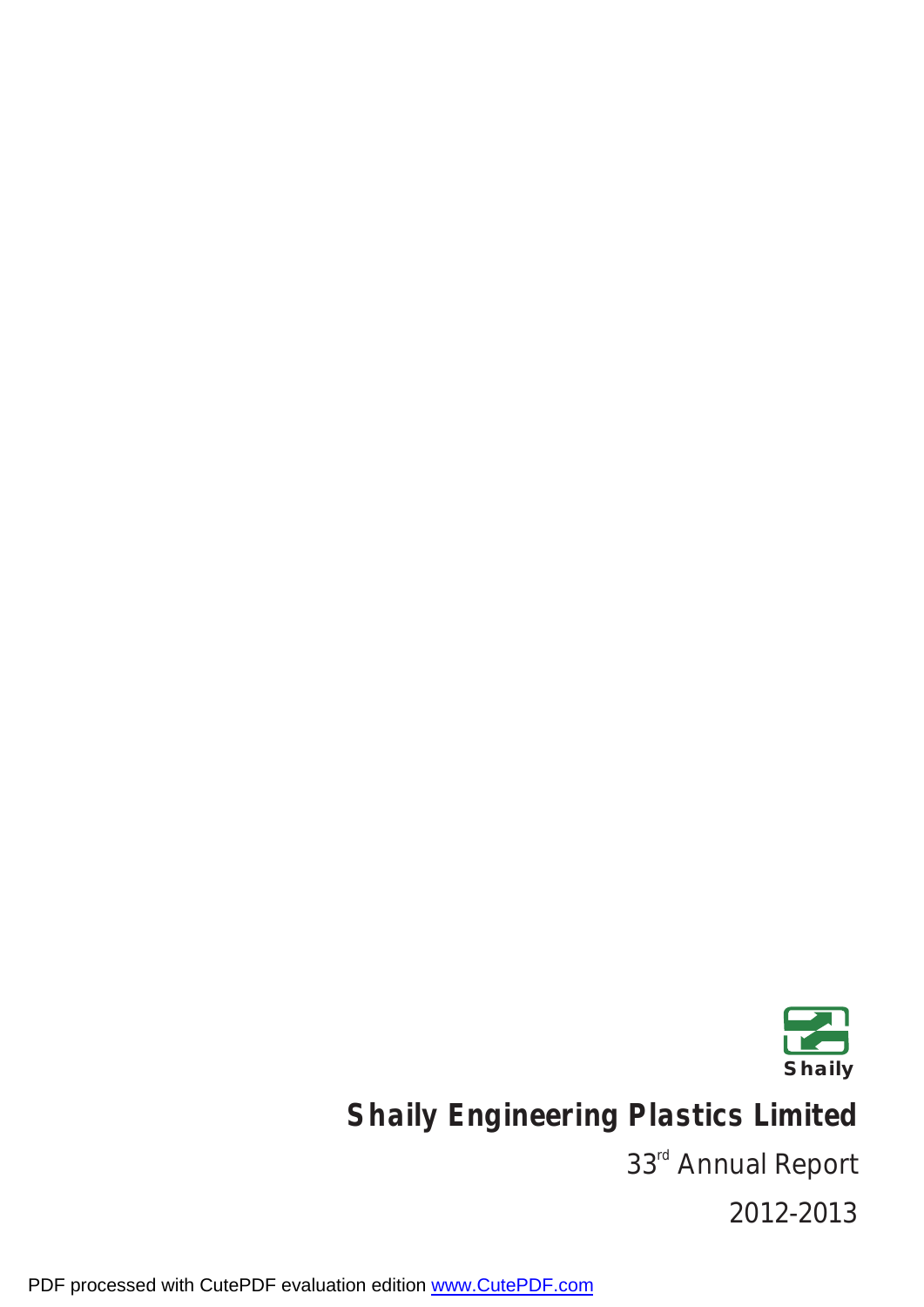| Contents |                                                       |                |  |
|----------|-------------------------------------------------------|----------------|--|
|          |                                                       | $\overline{2}$ |  |
|          |                                                       | 5              |  |
|          |                                                       | 8              |  |
|          |                                                       | 20             |  |
|          |                                                       | 25             |  |
|          |                                                       | 26             |  |
|          |                                                       | 27             |  |
|          | Significant Accounting Policies and Notes on Accounts | 28             |  |
|          |                                                       |                |  |
|          |                                                       |                |  |
|          |                                                       |                |  |
|          |                                                       |                |  |
|          |                                                       |                |  |
|          |                                                       |                |  |
|          |                                                       |                |  |
|          |                                                       |                |  |
|          |                                                       |                |  |
|          |                                                       |                |  |
|          |                                                       |                |  |
|          |                                                       |                |  |
|          |                                                       |                |  |

 $\mathbb T$ 

 $\bar{\bar{1}}$ 

 $\mathbb{R}^2$ 

⊺  $\overline{\phantom{a}}$   $\mathbf{I}$ 

 $\overline{\phantom{a}}$ 

 $\mathcal I$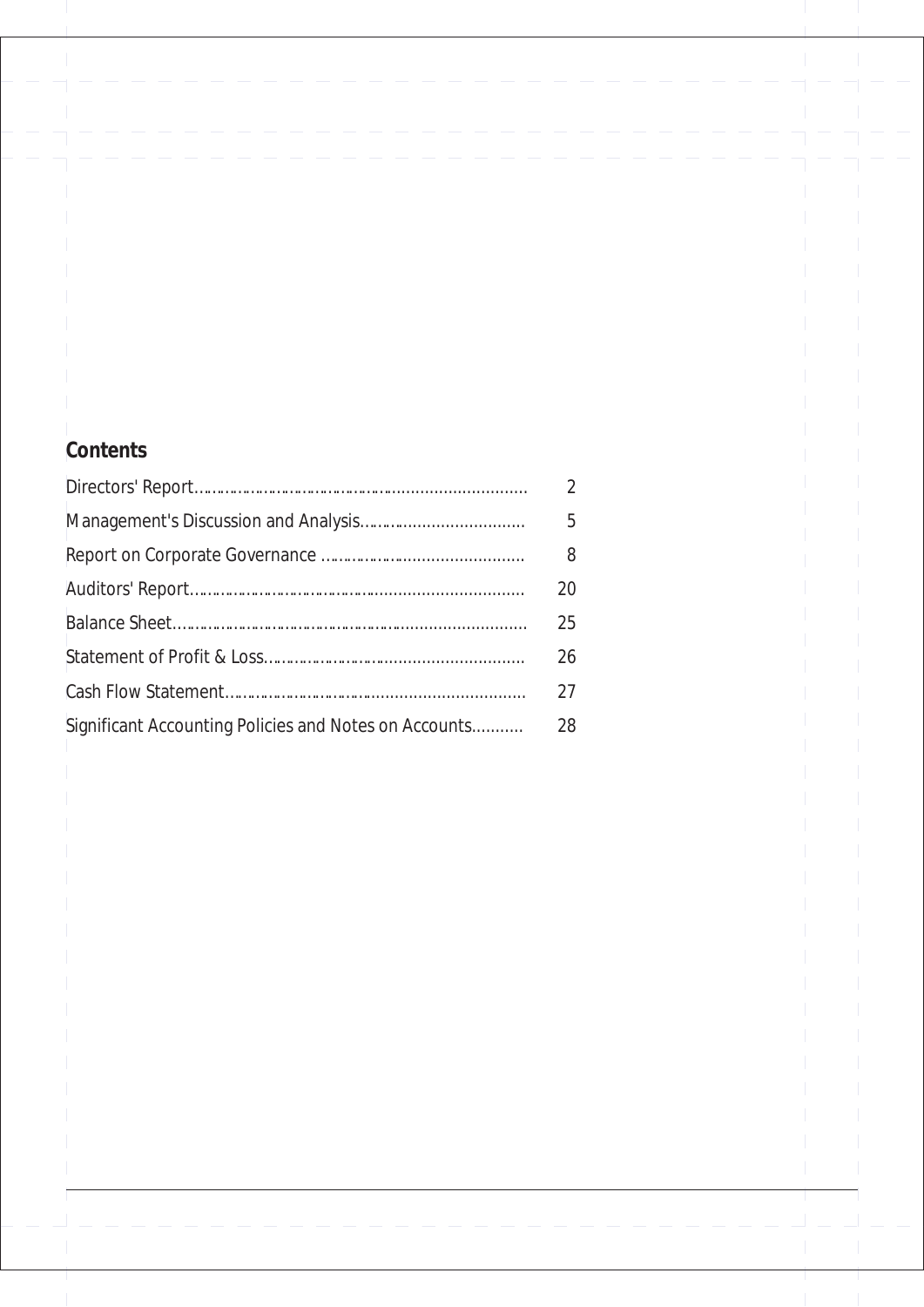#### **Annual Report 2012 - 13 Shaily**

|                                                                                                                                                                                                                                                                                                                                                                                                                                                                                                                              |  | Company Information                                                                  |                                                                                                                                                                                                                                                                                                                                 |                                                                                                                       |
|------------------------------------------------------------------------------------------------------------------------------------------------------------------------------------------------------------------------------------------------------------------------------------------------------------------------------------------------------------------------------------------------------------------------------------------------------------------------------------------------------------------------------|--|--------------------------------------------------------------------------------------|---------------------------------------------------------------------------------------------------------------------------------------------------------------------------------------------------------------------------------------------------------------------------------------------------------------------------------|-----------------------------------------------------------------------------------------------------------------------|
| <b>Board of Directors</b>                                                                                                                                                                                                                                                                                                                                                                                                                                                                                                    |  |                                                                                      | <b>Board Committees</b>                                                                                                                                                                                                                                                                                                         |                                                                                                                       |
| Mr. Mahendra Sanghvi<br><b>Managing Director</b><br><b>Executive Director</b><br>Mr. Laxman Sanghvi<br>Whole-Time Director<br>Mrs. Tilottama Sanghvi<br>Mr. Amit Sanghvi<br>Whole-Time Director<br>Mr. Jayessh Shah<br><b>Director</b><br>Mr. A S Anandkumar<br><b>Director</b><br>Mr. Sarup Chowdhary<br><b>Director</b><br>Mr. William Sean Sovak<br><b>Director</b><br>Mr. Sachin Bhartiya<br><b>Director</b><br>Mr. Pushp Raj Singhvi<br><b>Additional Director</b><br>Mr. Samaresh Parida<br><b>Additional Director</b> |  |                                                                                      | <b>Audit Committee</b><br>Mr. A.S Anandkumar<br>Mr. Sarup Chowdhary<br>Mr. William Sean Sovak<br>Mr. Samaresh Parida<br><b>Remuneration Committee</b><br>Mr. Sarup Chowdhary<br>Mr. William Sean Sovak<br>Mr. Pushp Raj Singhvi<br>Shareholders'/Investors' Grievance Committee<br>Mr. William Sean Sovak<br>Mr. A.S Anandkumar |                                                                                                                       |
| Asst. Company Secretary                                                                                                                                                                                                                                                                                                                                                                                                                                                                                                      |  |                                                                                      | Mr. Laxman Sanghvi                                                                                                                                                                                                                                                                                                              |                                                                                                                       |
| Ms. Kruti Parekh                                                                                                                                                                                                                                                                                                                                                                                                                                                                                                             |  |                                                                                      |                                                                                                                                                                                                                                                                                                                                 |                                                                                                                       |
| <b>Auditors</b>                                                                                                                                                                                                                                                                                                                                                                                                                                                                                                              |  |                                                                                      |                                                                                                                                                                                                                                                                                                                                 |                                                                                                                       |
| <b>Statutory Auditors</b><br>M/s Deloitte Haskins & Sells<br><b>Chartered Accountants</b>                                                                                                                                                                                                                                                                                                                                                                                                                                    |  | <b>Internal Auditors</b><br>M/s Shah Jain & Hindocha<br><b>Chartered Accountants</b> |                                                                                                                                                                                                                                                                                                                                 | <b>Secretarial Auditors</b><br>M/s S. Samdani & Associates<br><b>Company Secretaries</b>                              |
| <b>Bankers</b>                                                                                                                                                                                                                                                                                                                                                                                                                                                                                                               |  |                                                                                      | Registrar & Share Transfer Agent                                                                                                                                                                                                                                                                                                |                                                                                                                       |
| <b>State Bank of India</b><br><b>Standard Chartered Bank</b><br><b>Bank of Baroda</b>                                                                                                                                                                                                                                                                                                                                                                                                                                        |  |                                                                                      | Bigshare Services Pvt. Ltd.<br>Saki Naka, Andheri(East),<br>Mumbai, 400072, India.                                                                                                                                                                                                                                              | E-2, ANSA Industrial Estate, Saki Vihar Road,<br>Website: www.bigshareonline.com<br>E-mail: bigshare@bom7.vsnl.net.in |

#### **Registered Office**

Survey No. 364/366, At & Po. Rania, Taluka Savli, Dist. Vadodara - 391780, Gujarat, India. Website: www.shaily.com : E-mail: investors@shaily.com

#### **Plant Locations**

Rania Plant : EOU Plant : Finishing Division Halol Plant Survey No. 364/366 Plot # 706,707,708 GIDC, At & Po. Rania - 391780, At & Po. Rania - 391780, Taluka Savli, Dist. Vadodara, eta aliarratu eta Gujarat, India. Gujarat, India.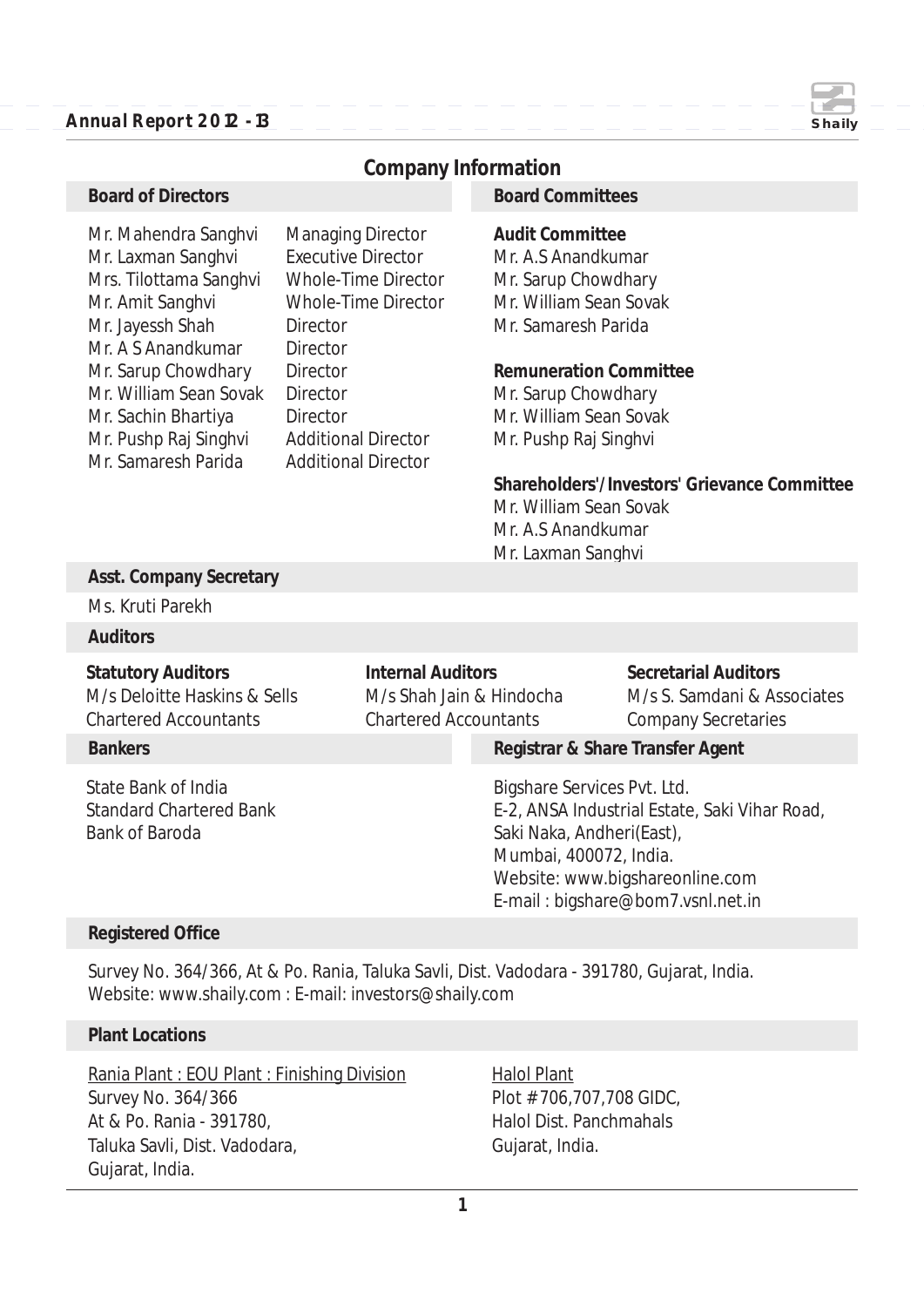

 $(D_2, \ldots, D_{n-1})$ 

## **DIRECTORS' REPORT**

**To the Members,**

Your Directors are pleased to present the 33<sup>rd</sup> Annual Report together with the Audited Accounts for the year ended on 31<sup>st</sup> March 2013.

#### **Financial Highlights**

| Particulars                                | <b>Financial Year</b> |           |
|--------------------------------------------|-----------------------|-----------|
|                                            | 2012-13               | 2011-12   |
| Net revenue from Operations                | 12276.17              | 14,558.36 |
| Other Income                               | 63.53                 | 123.55    |
| <b>Total Revenue</b>                       | 12339.70              | 14,681.91 |
| <b>Total Expenses</b>                      | 10579.02              | 12,472.81 |
| Profit Before Interest, Depreciation & Tax | 1760.68               | 2,209.10  |
| <b>Finance Cost</b>                        | 693.13                | 863.40    |
| Depreciation and amortization expense      | 561.58                | 518.51    |
| Profit Before Tax                          | 505.97                | 827.19    |
| <b>Current Tax</b>                         | 101.22                | 165.49    |
| Short provision in earlier years           | (22.99)               | 12.50     |
| Deferred tax                               | 142.02                | 165.55    |
| Add: MAT Credit Entitlement                | 76.43                 | 153.02    |
| Net Profit for the year                    | 362.15                | 636.67    |

#### **Business Performance**

The Company's sales have been lower during the year under review.

- Sales have come down by Rs. 23.42 Crores (15.95%). This is on account of global conditions.
- **•** Profit before tax has come down by Rs. 3.21 Crores (38.83%). The drop in profit is mainly due to drop in sales.

Exports continue to account for over 70% of the Company's income.

All significant accounting policies and material transactions have been disclosed in notes on accounts to the Balance Sheet as on 31st March 2013.

#### **Dividend**

In view of conserving the resources for business needs, your Directors do not recommend payment of divided for the year under review.

#### **Directors**

Mr. Hasmukh Shah has resigned as the Director and Chairman of the Board w.e.f. 25th June, 2012. He had been the Chairman of the company and a member of the Board since 2002. He was also the Chairman and member of the Board of erstwhile Shaily Engineering Plastics Ltd. which was merged into the company and was associated with the company for the past 17 years. Mr. Hasmukh Shah with his vast experience has made substantial contribution to the company's growth and has been instrumental in many strategic initiatives of the company. The Board and management of the company would like to place on record and thank Mr. Hasmukh Shah for his advice and guidance which enabled the company to make substantial progress.

The Board of Directors in the meeting held on 4th August, 2012 elected Mr. Mahendra Sanghvi as the new Chairman of the Board. In the same meeting the Board has appointed Mr. Pushp Raj Singhvi and Mr. Samaresh Parida as Additional Directors w.e.f. 4th August, 2012 and 1st September, 2012 respectively. We seek your support in confirming their appointment in the forthcoming Annual General Meeting as Directors liable to retire by rotation.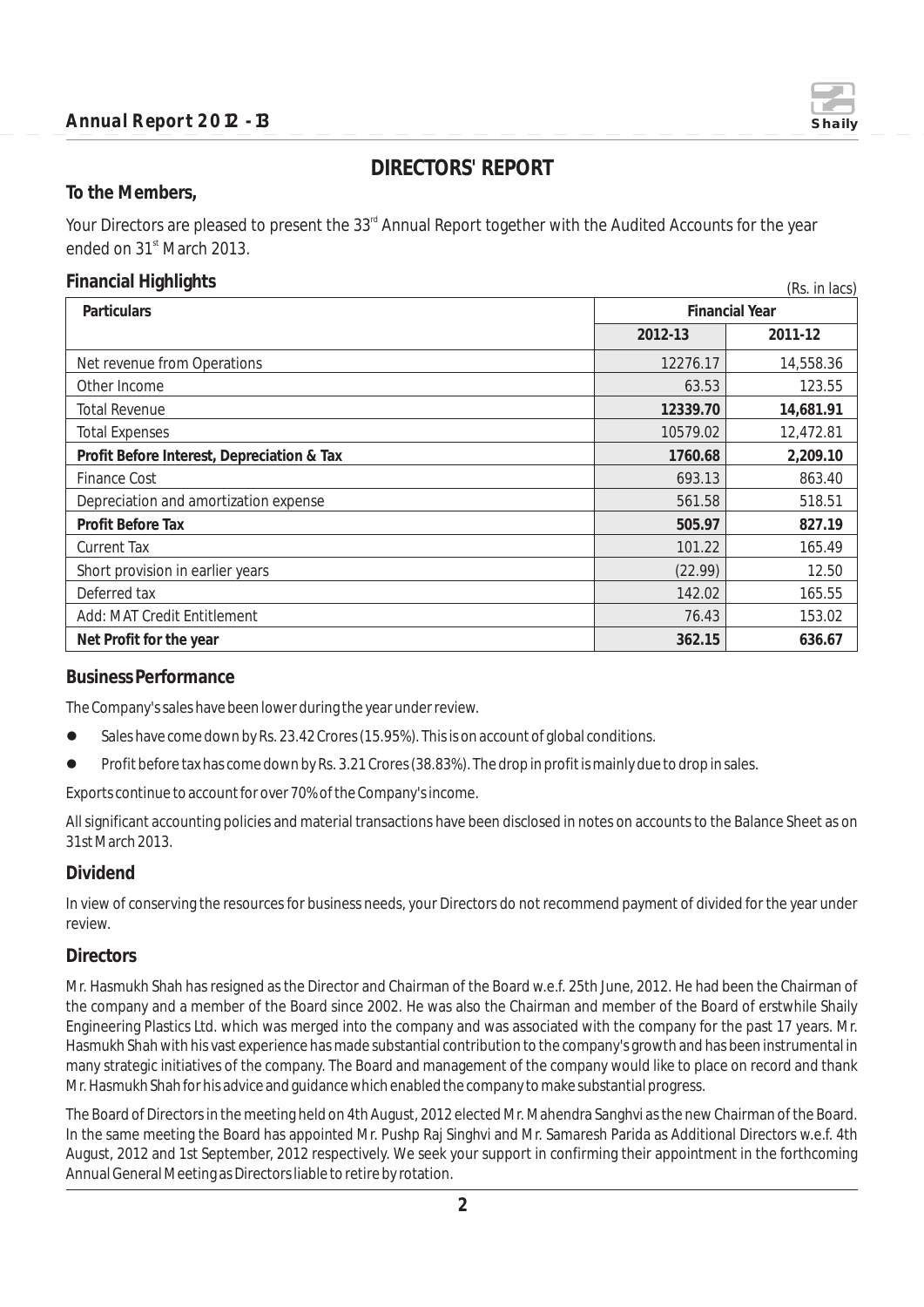

Mr. Jayessh Shah, Mr. Sarup Chowdhary and Mr. Amit Sanghvi, Directors, will be retiring by rotation at the forthcoming Annual General Meeting and are eligible for re-appointment.

The 3 year term of Mr. Mahendra Sanghvi as the Managing Director and Mr. Laxman Sanghvi as the Executive Director came to an end on 31st March, 2013. The Board of Directors have in their meeting held on 18th May, 2013 re-appointed them for another 3 years w.e.f. 1st April, 2013, at the same remuneration which was paid for the previous term, subject to approval of the members at the ensuing Annual General Meeting.

Brief resumes of all the concerned directors are included in the notice for the annual general meeting. Your directors have pleasure in recommending their appointment / re-appointment.

#### **Fixed Deposits**

The Company has accepted deposits of Rs. 152.60 lacs during the year, in compliance with provisions of section 58A of Companies Act 1956 read with Companies (Acceptance of Deposits) Rules 1975, as amended.

#### **Conservation of Energy, Technology absorption and Foreign Exchange earnings and outgo**

Information pursuant to section 217(1)(e) of the Companies Act, 1956 read with the Companies (Disclosures of Particulars in the Report of the Board of Directors) Rules, 1988 and forming part of the Directors Report for the year ended 31st March 2013.

**A) Conservation of Energy**

The Company has installed in-built energy mechanism to conserve energy.

- **B) Technology Absorption**
	- **Research and Development:** The Company has developed several dies and moulds, which were earlier imported. The Company has also developed several plastic components, which were earlier imported. The activities in development are carried out by the technicians, and the expenditure thereon is debited to the respective heads.
	- Technology absorption, adaptation and innovation: The Company has manufactured many plastic components of international standard/quality, which are import substitutes for diverse applications.
- **C) Foreign exchange earnings and outgo**

Total foreign exchange used is Rs. 2710.67 lacs and total foreign exchange earned Rs. 9105.14 lacs.

#### **Management Discussion and Analysis**

Pursuant to Clause 49 of the Listing Agreement with stock exchanges, a separate section titled 'Management's Discussion and Analysis' has been included in this Annual Report.

#### **Corporate Governance**

Pursuant to Clause 49 of the Listing Agreement with stock exchanges, a separate section titled 'Corporate Governance' has been included in this Annual Report.

**Statement pursuant to section 217(2A) of the Companies Act, 1956 read with the Companies (Particulars of Employees) Rules, 1975 and forming part of the Directors' Report for the year ended 31st March 2013.**

None of the employees of the Company is in receipt of remuneration in excess of the prescribed limits.

#### **Auditors**

The present Auditors of the Company, M/s Deloitte Haskin & Sells, have expressed their willingness to act as Auditors of the Company, on their retirement at the ensuing Annual General Meeting, for the financial year 2013-14. They have further confirmed that the said appointment would be in conformity with the provisions of Section 224 (1B) of the Companies Act, 1956.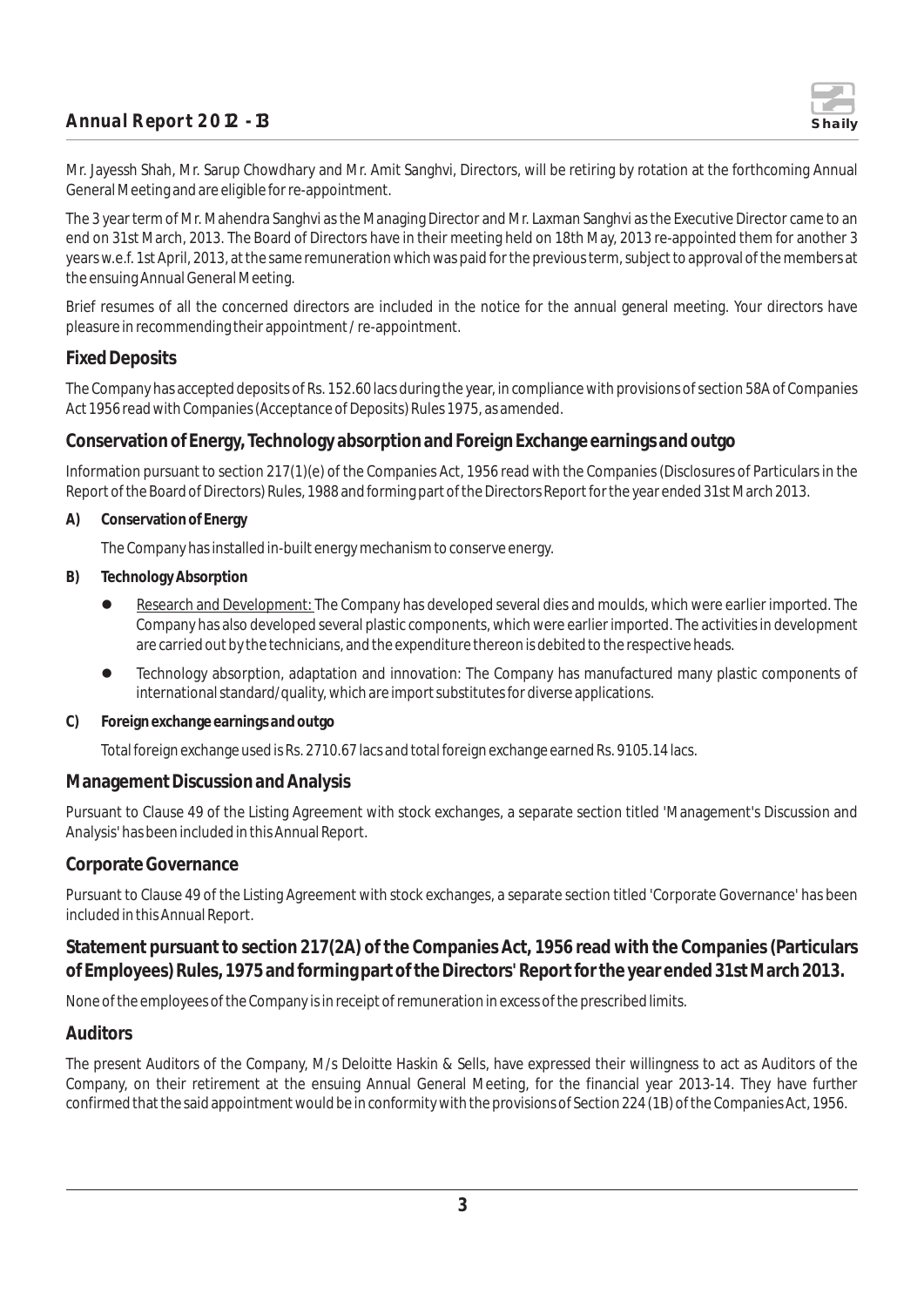

The observation made in the Auditors' report read together with relevant notes thereon, are self-explanatory and hence do not call for any comments under section 217 of the Companies Act 1956.

#### **Cost Auditors**

The Government of India, Ministry of Corporate Affairs, Cost Audit Branch had vide its Order dated January 24, 2012 bearing no. F. No. 52/26/CAB-2010 directed all Companies to which the Companies (Cost Accounting Records) Rules, 2011 apply, to get their cost accounting records, in respect of each of its financial year commencing on or after April 1, 2012 and for every financial year thereafter, audited by a Cost Auditor. In compliance with the said directive, the company had appointed M/s Y. S. Thakar & Co., Cost Accountants, Vadodara as Cost Auditors of the Company for conducting cost audit for the F.Y. 2012-13. The Central Government had approved the appointment. They have been re-appointed as the Cost Auditors to undertake Cost Audit for the financial year ending 31st March 2014, of the Cost Accounting Records of the Plastic Products of the company covered under Cost Audit Order dated 6th November, 2012.

#### **Directors' responsibility statement**

As required by sub-section (2AA) of section 217 of the Companies Act, 1956, Directors state:

- (i) that in preparation of annual accounts, the applicable accounting standards have been followed along with proper explanation relating to material departures;
- (ii) that the directors have selected such accounting policies and applied them consistently and made judgments and estimates that are reasonable and prudent so as to give a true and fair view of the state of affairs of the company as at 31st March 2013 and of the profits of the company for that period;
- (iii) that the directors have taken proper and sufficient care for the maintenance of adequate accounting records in accordance with the provisions of the Companies Act, 1956 for safeguarding the assets of the Company and for preventing and detecting fraud and other irregularities;
- (iv) that the annual accounts have been prepared on a going concern basis.

#### **Acknowledgement**

Your Directors place on record their deep appreciation to employees at all levels for their hard work, dedication and commitment. The Board places on record their appreciation for the support and co-operation your Company has been receiving from its suppliers, customers, business partners and others associated with the Company as its trading partners. Your Company looks upon them as partners in its progress and has shared with them the rewards of growth. It will be Company's endeavor to build and nurture strong links with the trade based on mutuality of benefits, respect to and co-operation with each other, consistent with consumer interests.

The Directors also take this opportunity to thank all investors, clients, vendors, banks, regulatory and government authorities and stock exchange, for their continued support.

**For and on behalf of Board of Directors** 

**Sd/-** Place: Baroda **Mahendra Sanghvi** *Mahendra Sanghvi**Mahendra Sanghvi**Mahendra Sanghvi**Mahendra Sanghvi**Mahendra Sanghvi**Mahendra Sanghvi**Mahendra Sanghvi**Mahendra Sanghvi**Mahendra Sanghvi**Mahendra Sanghvi* **Date: 18th May, 2013 Chairman & Managing Director**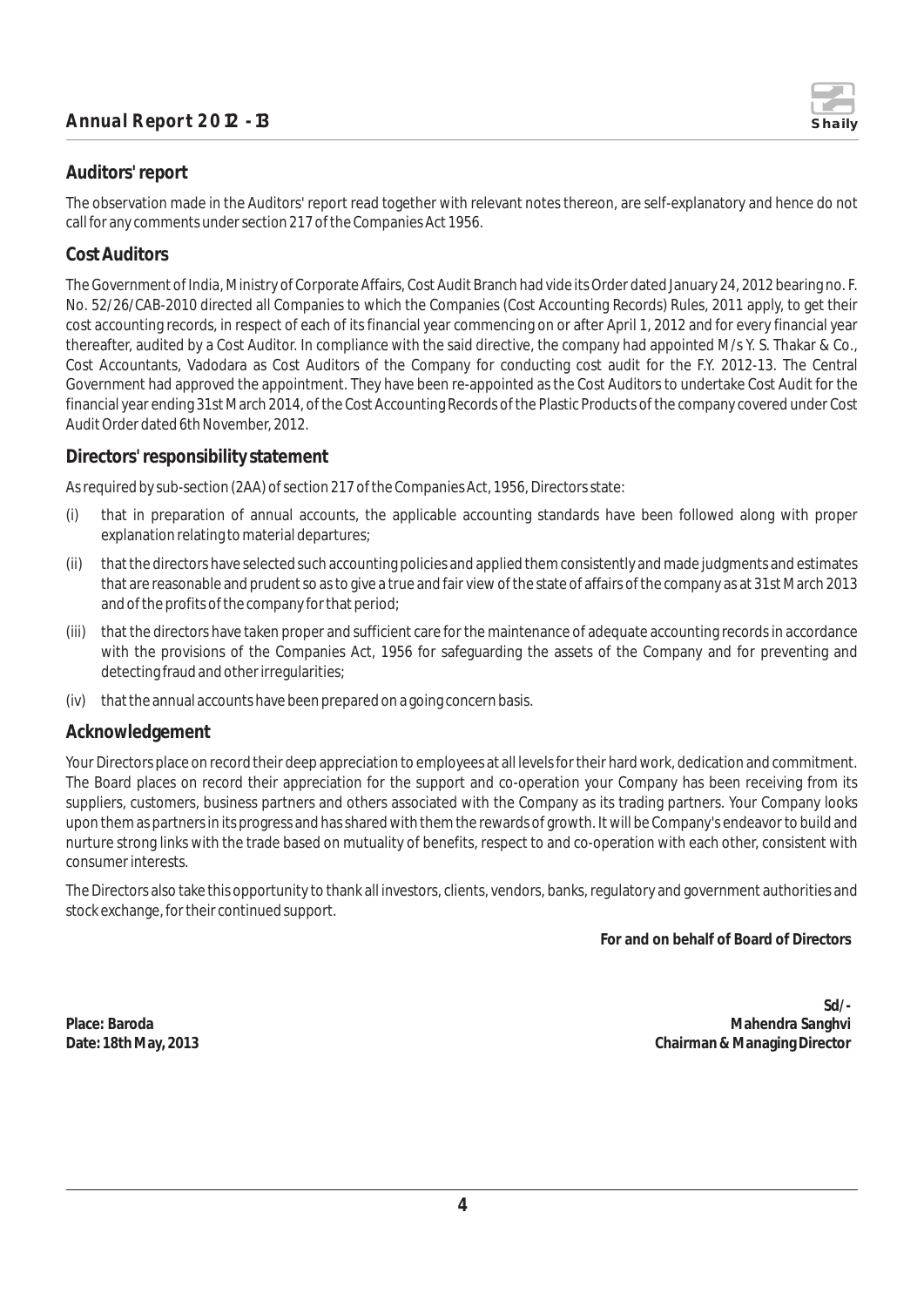

## **MANAGEMENT'S DISCUSSION AND ANALYSIS**

#### **Overview**

Shaily Engineering Plastics Limited (SEPL) is involved in the manufacture of high precision injection moulded plastic components, assemblies, moulds and dies for OEM (Original Equipment Manufacturer) requirements. The company has during the year added injection blow moulding facilities for manufacture of bottles for pharmaceutical industry.

#### **Industry structure and developments**

India's plastic consumption is expected to grow at a healthy rate on the back of growing substitution, expanding middle income groups and new applications. Plastic products are increasingly finding application in all sectors of the economy, replacing other competing products such as steel and aluminium.

The plastic processing industry is highly fragmented. Presently, 75% are in the small-scale sector but accounts for only about 25% of polymer consumption. The top 100 players account for just 20% of the industry turnover. The industry also consumes recycled plastic, constituting about 30% of total consumption. Despite being an industry dominated by unorganised players (70% of the industry size), the organised players over the last few years outpaced them in terms of growth through constant innovation and regular introduction of niche products and thereby gradually eating into their share.

According to the All India Plastics Manufacturers' Association (AIPMA), the Indian plastic industry should grow 2.5 times in the coming eight years so that the five year plan target of 20 kg per head by 2020 can be attained. Presently, India is processing 8 kg plastic/head/year, while the global average stands at 28 kg per head per year. Moreover, China processes 56 million tonnes of plastic while India at 8 million tonnes. The industry body feels that India needs to work in the direction of attaining China's growth level as its one-year growth is nearly India's overall capacity. Chinese imports have captured 25% finished goods market and is growing fast. Consumption is growing faster than industry and is being captured by Chinese imports. The Government should promote foreign direct investment (FDI) in the plastic industry as China has been able to strengthen its position in the global market through this concept.

#### Plastics Industry - Vision 2015

|                                                        | 2015                |
|--------------------------------------------------------|---------------------|
| Consumption of Polymers @ 15% CARG                     | 18.9 Million tonnes |
| Turnover of plastics Industries                        | Rs.1,33,245 crores  |
| <b>Additional Employment Generation</b>                | 7 Million           |
| Requirement of Additional Plastics Processing Machines | 68113 Nos           |
| Additional Capital Investment In Machines (2004-2015)  | Rs.45,000 crores    |

(Source: CIPET)

#### **Overall Performance of the company**

F.Y. 2012-13 was a year of consolidation for the company. The company's sales were down by 15.95% during the year due to global slowdown. Exports continue to be dominant portion of the company's business.

#### **Segment-wise / Product-wise Performance**

The company is exclusively into manufacturing injection moulded plastic components, assemblies, moulds, dies, etc.

#### **SEPL Strengths**

SEPL focuses on maintaining and establishing long-term relationships with the customers and believes that we have the ability to address the varied and expanding requirements of our customers.

SEPL is having quality certificates like ISO 9001:2008 & TS 16949:2009. The company is also having ISO 13485:2003 certification which is mandatory for manufacture of medical devices.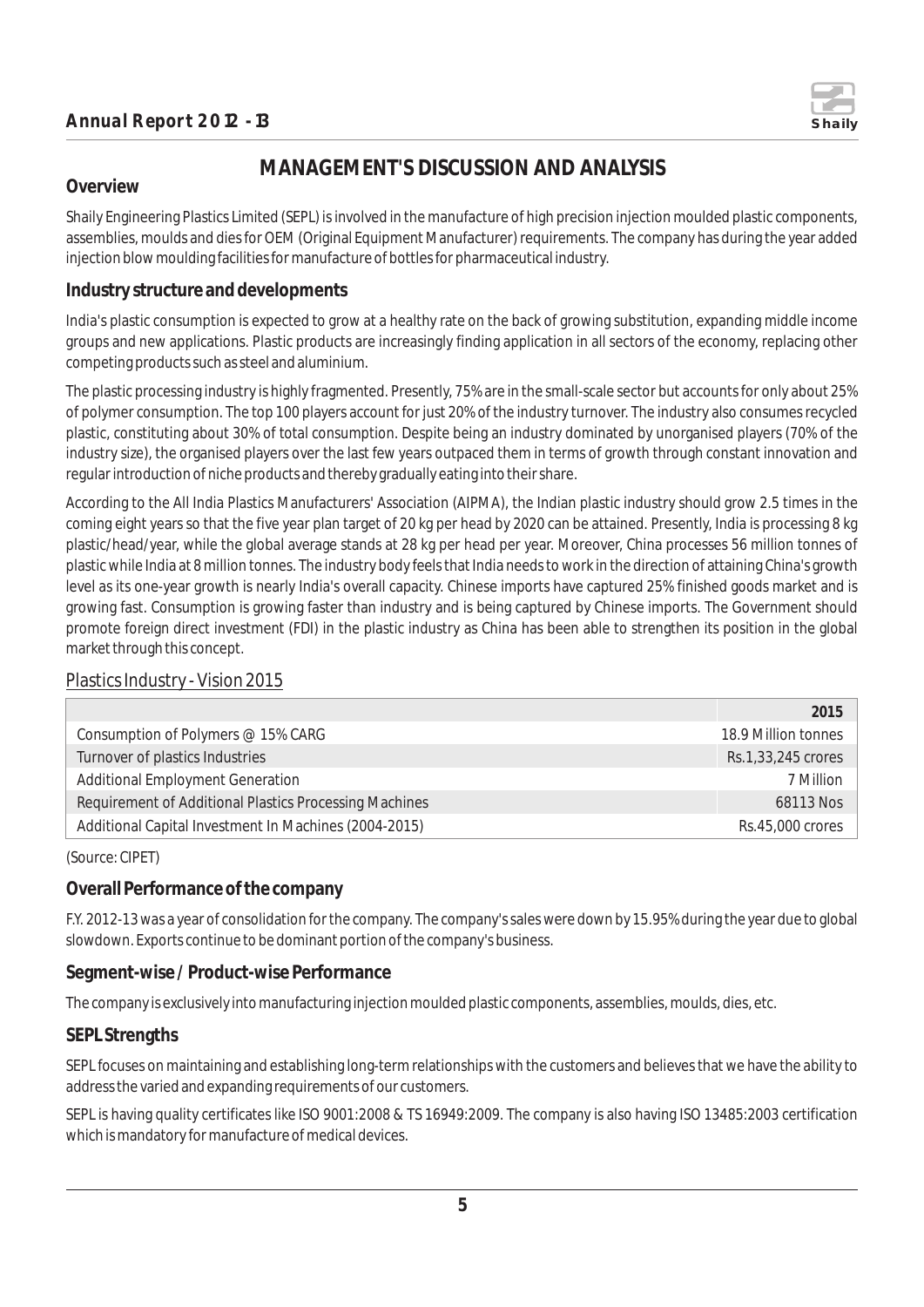

#### Our sourcing ability

Our size of operation and experience in polymer business enables us in sourcing our inputs at appropriate times and at competitive prices.

#### Positioned as Total Solution Provider

SEPL has positioned itself as an independent and "Total Solution Provider" to its clients, which helps in lowering response time. This helps in eliminating competition, which does not have the integrated capabilities possessed by SEPL.

#### **Focus of SEPL**

- A. SEPL focuses on -
	- **•** Sophisticated and world-class higher capacity machines;
	- l Enhanced design capabilities, moulds, tools and dies and technological know-how;
	- l Increasing use of intelligent manufacturing to improve productivity and asset utilization;
	- **•** Global practices in manufacturing excellence, quality management and design;
	- **•** Development of new products and applications.
- B. The Company has two important segments in its custom moulding division
	- 1. Products which are customised to customer requirements and
	- 2. Products which are customised to certain applications, which is being developed now with focus on medical disposables/assemblies/devices.

For products which are created for specific applications, the team markets the products for that particular application. This is a new area of focus and the company expects to grow this business in the future. For the first segment, the team markets its internal capability to match stringent customer requirements. The product development cycle is long for this product class (especially for customer-specific products); once approved, it provides long-term revenue visibility with superior profitability.

Overall we at Shaily look forward for a substantial growth of the Company every year.

#### **Corporate Goal**

Shaily's corporate goal is to provide total plastics solutions incorporating principles of -

- **•** Product Design
- $\bullet$  Mould Design
- Optimum Material Selection
- **•** Mould Procurement
- **•** Product Testing.

#### **Outlook on Opportunities**

SEPL's domestic as well as overseas business is developing very fast and we are getting more and more enquiries for our capability to manufacture parts for them due to its commitment of standard quality of goods to its present customers and therefore sustaining operations and growing in even tough time.

If production capacities are added now, company will be ready when the good times roll in, which they are bound to. Continuous improvement in productivity should become a standard practice and these tough times should make company learn to do this on a regular basis. This will have regular monetary benefits on a continuous basis, rather than thinking short or long term.

The Electronics, Automobile, Packaging, Healthcare, Consumer Durables and Telecommunication are fast growing sectors of Indian economy offering growth for plastic utilization; SEPL also provides services for these sectors.

There is enormous scope for expansion and development in the Indian Plastics Industry. The processing industry in fact offers a huge potential for up gradation in terms of innovative technological advances.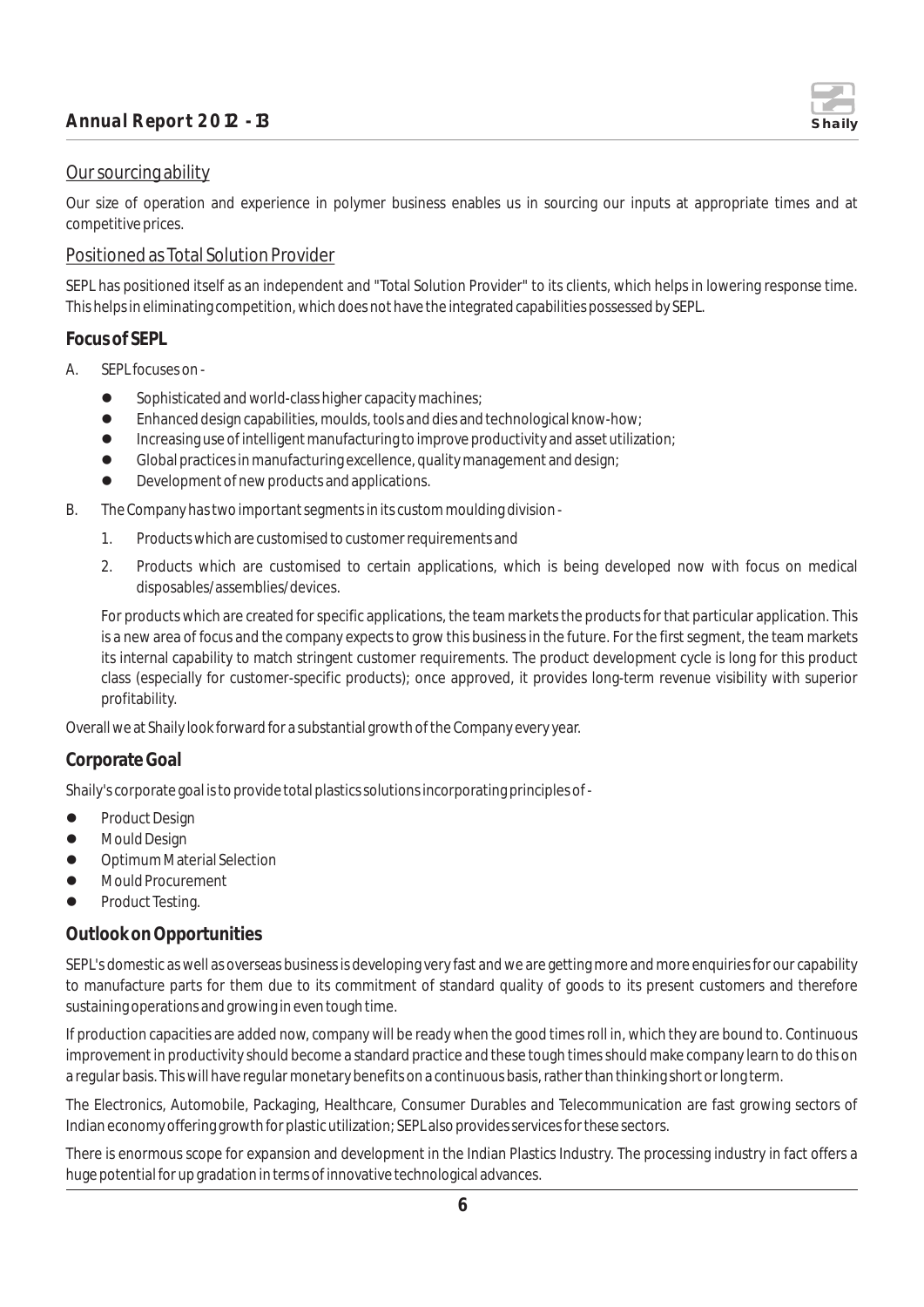

#### **Outlook on Threats, Risk and Concerns**

The Company's business depends on customer requirements as the Company is an OEM supplier and any fluctuation in the customers demand can affect the Company's performance. The Company is also exposed to project risks due to delays in project implementation/cost escalation, risks on account of fluctuation in FX rates and fluctuation in raw material prices on account of fluctuation in oil prices.

The Company has adopted sufficient Risk Management mechanism in consideration of the nature of business of the Company. The details of Risk Management are periodically reviewed by the Board and optimum steps have been taken to mitigate the Risk factors.

#### **Internal control System & its adequacy**

The Company has instituted adequate internal control procedure commensurate with the nature of its business and the size of its operations for the smooth conduct of its business. There are stringent internal control systems and procedures to facilitate optimal resource utilisation by keeping a check on unauthorised use of products. The Company's regular checks at every stage of its production and dispatch cycle ensured strict operational and quality compliance.

Internal audit is conducted at regular intervals at all the plants and covers the key areas of operations. It is an independent, objective and assurance function responsible for evaluating and improving the effectiveness of the risk management, control and governance process. An Audit Committee consisting of four independent, non-executive directors is in place.

#### **Human Resource**

Your Company's industrial relations continued to be harmonious during the year under review. Your Company conducts regular in-house training programs for employees at all level, which continuously improves peoples, machines and systems.

SEPL's culture fosters continuous learning, with result-oriented meritocracy. The employee strength of your Company is currently 819, which includes staff, permanent workers and contract labour.

The company organized various employee welfare and get together programmes during the year to foster a culture of engagement amongst employees. The company also organized sports events to recognize and build up the team spirit among the employees.

#### **Corporate Social Responsibility**

To meet with its Corporate Social Responsibilities your Company has organized various events in the nearby rural areas and educational institutes, such as -

- **•** Free Medical Check up Camp
- **Computer Education Programme**
- **•** Education Awareness Programme
- **•** Training on Management Skills
- **•** Corporate Culture's Presentation
- **•** Self-Awareness Programme

In the area of community development, the company provides employment to the women staying in the nearby villages thereby helping them acquire basic skills and earn a living for themselves.

#### **Cautionary Statement**

The statements made above are the best of estimates by Management, but the ultimate results may differ from the estimates due to the factors like changes in government policies, economic conditions of the country, changes in demand and supply pattern, changes in the management policies etc. thus it is cautionary that the ultimate results may differ from predictions made in this statement.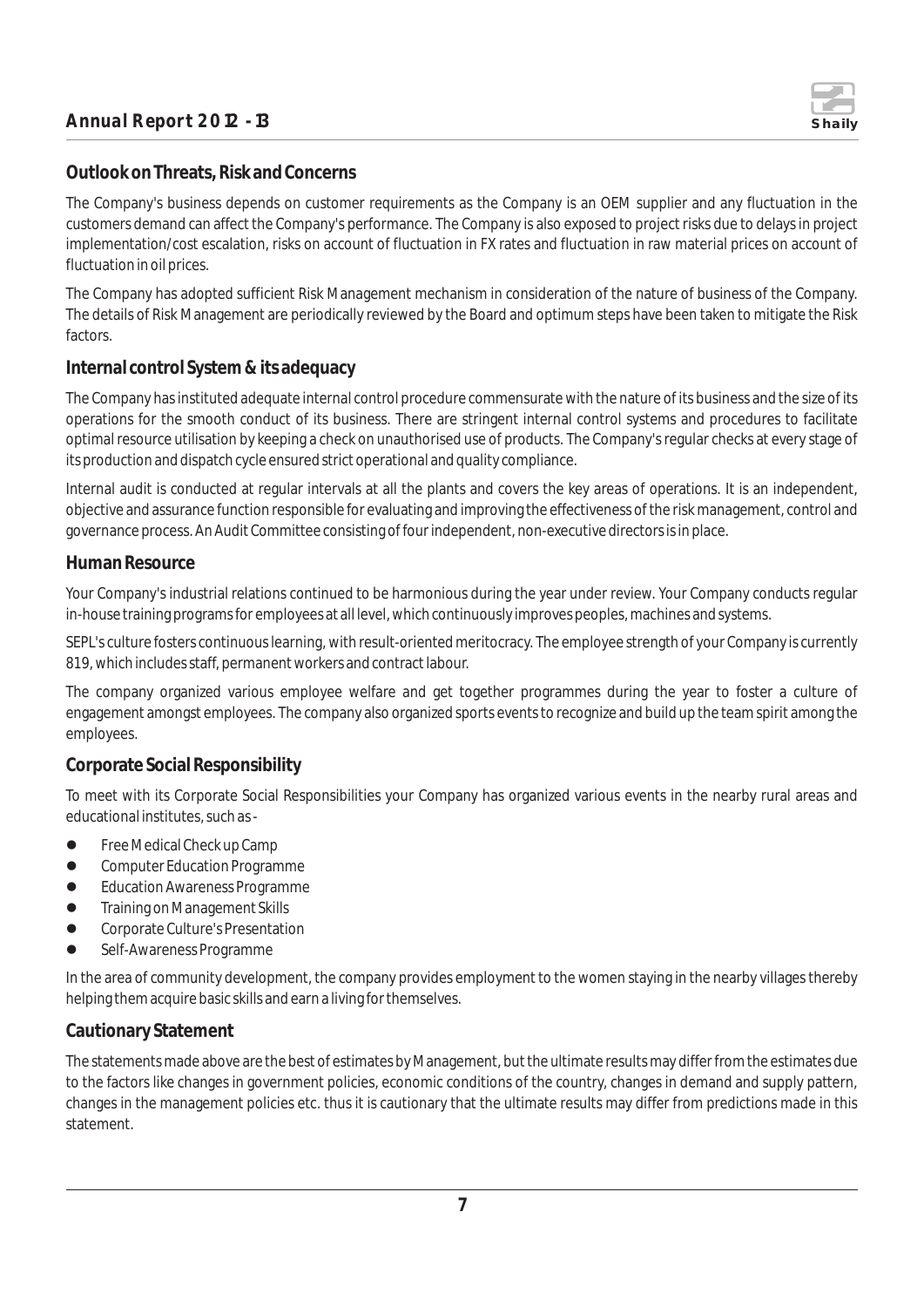

## **REPORT ON CORPORATE GOVERNANCE**

#### **Company's Philosophy on Corporate Governance**

Corporate Governance for Shaily, is about achieving the highest standards of integrity, transparency and accountability. Shaily Engineering Plastics Limited ("SEPL" or "the Company") believes in adopting and adhering to internationally best recognised corporate governance practices and continuously benchmarking itself against each such practice. The Company understands and respects its fiduciary role and responsibility to all the stakeholders and strives hard to meet their expectations. The Company believes that best Board practices, transparent disclosures and shareholder empowerment are necessary for creating shareholder value.

#### **The Board of Directors**

As on March 31, 2013, the company's Board consisted of eleven Directors, four of them are Executive Directors and seven are nonexecutive Directors including six independent Directors. The Directors are professionals, have expertise in their respective functional areas and bring a wide range of skills and expertise to the Board.

The Board's composition is in conformity with the provisions of the Companies Act, 1956 and the Listing Agreement entered into with the Stock Exchange.

## **Category of Directorship**

| Executive Directors -       | Mr. Mahendra Sanghvi - Chairman & Managing Director |
|-----------------------------|-----------------------------------------------------|
|                             | Mr. Laxman Sanghvi                                  |
|                             | Mrs. Tilottama Sanghvi                              |
|                             | Mr. Amit Sanghvi                                    |
| Non-Executive               |                                                     |
| Independent Directors -     | Mr. Hasmukh Shah <sup>*</sup>                       |
|                             | Mr. A.S. Anand Kumar                                |
|                             | Mr. Sarup Chowdhary                                 |
|                             | Mr. William Sean Sovak                              |
|                             | Mr. Sachin Bhartiya                                 |
|                             | Mr. Pushp Raj Singhvi <sup>#</sup>                  |
|                             | Mr. Samaresh Parida <sup>\$</sup>                   |
| Non-Executive               |                                                     |
| Non-Independent Directors - | Mr. Jayessh Shah                                    |

*\* Ceased to be a Director w.e.f. 25th June, 2012.*

*# Appointed as a Director w.e.f. 4th August, 2012.*

*\$ Appointed as a Director w.e.f. 1st September, 2012.*

**st Directorships and Chairmanships / Memberships of Committees of each Director in various companies as on 31 March, 2013:**

| Name of the Directors              | Attendance<br>at last AGM | No. of<br>Directorship(s) <sup>1</sup> | No. of Membership(s)/Chairmanship(s)<br>of Board Committees <sup>2</sup> |
|------------------------------------|---------------------------|----------------------------------------|--------------------------------------------------------------------------|
| Mr. Mahendra Sanghvi               |                           |                                        | 4 (including 1 as Chairman)                                              |
| Mr. Laxman Sanghvi                 |                           |                                        |                                                                          |
| Mrs. Tilottama Sanghvi             |                           |                                        |                                                                          |
| Mr. Amit Sanghvi                   | N                         |                                        |                                                                          |
| Mr. Jayessh Shah                   | Ν                         |                                        |                                                                          |
| Mr. Sarup Chowdhary                | Y                         |                                        |                                                                          |
| Mr. A.S. Anand Kumar               | v                         |                                        | 3 (including 2 as Chairman)                                              |
| Mr. William Sean Sovak             | N                         | 3                                      | 3 (including 1 as Chairman)                                              |
| Mr. Sachin Bhartiya                | $\sqrt{}$                 |                                        |                                                                          |
| Mr. Pushp Raj Singhvi <sup>#</sup> |                           | 3                                      | 2 (including 1 as Chairman)                                              |
| Mr. Samaresh Parida <sup>\$</sup>  |                           |                                        |                                                                          |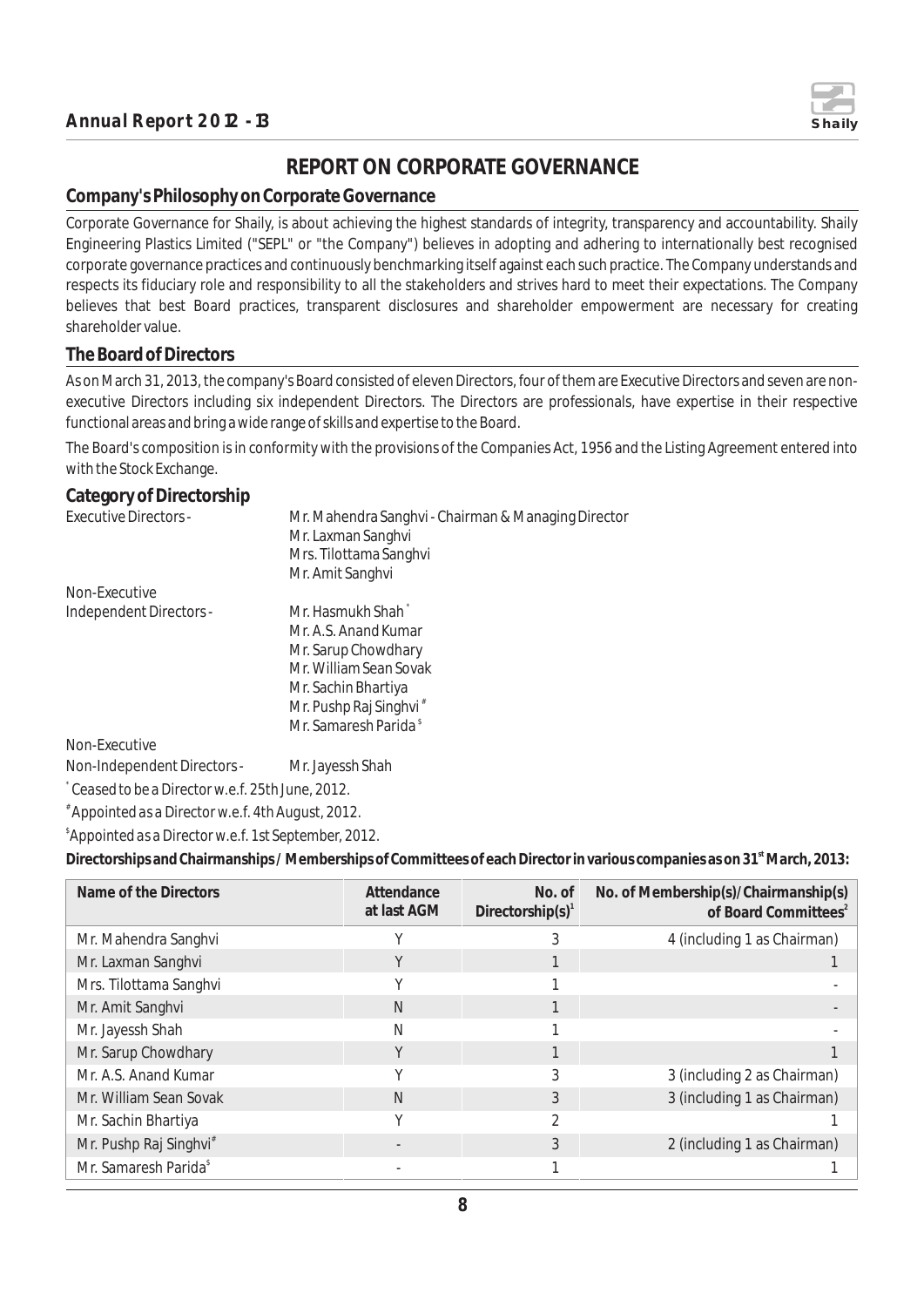

- # Appointed as a Director w.e.f. 4th August, 2012.
- \$ Appointed as a Director w.e.f. 1st September, 2012.
- 1 Excluding Private Limited Companies, Foreign Companies, Section 25 Companies and Alternate Directorships.
- 2 Includes only Audit Committee and Shareholders' / Investors' Grievance Committee in all public limited companies.

None of the directors was a member in more than 10 committees, or a chairman in more than 5 committees across all companies in which he/she was a director.

#### **Code of Conduct**

The Company is committed to conducting business in accordance with the highest standards of business ethics and complying with applicable laws, rules and regulations. The Company believes that a good corporate governance structure would not only encourage value creation but also provide accountability and control systems commensurate with the risks involved.

The Board of Directors laid down a Code of Conduct for all the Board members and senior officers of the Company. A copy of the said code has been posted on the web site of the Company at www.shaily.com.

The code has been circulated to all the members of the Board and Senior Management and the compliance of same has been affirmed by them. A declaration signed by Executive Director is given below:

"I hereby confirm that the Company has obtained from all the members of the Board and Senior Management, affirmation that they have complied with the Code of Conduct for Directors and Senior Management in respect of the financial year 2012-13"

**Laxman Sanghvi**

#### **Board Meetings Executive Director Executive Director**

Four Board Meetings were held during the year ended 31st March 2013. These were held on 26th May 2012, 4th August 2012, 8th November 2012 & 9th February 2013.

*Board Meeting Attendance of Directors during F.Y.2012-13*

| Name of the Directors              | No. of Meetings<br>Attended |
|------------------------------------|-----------------------------|
| Mr. Hasmukh Shah <sup>®</sup>      |                             |
| Mr. Mahendra Sanghvi               |                             |
| Mr. Laxman Sanghvi                 |                             |
| Mrs. Tilottama Sanghvi             | 4                           |
| Mr. Amit Sanghvi                   | 3                           |
| Mr. Jayessh Shah                   | O                           |
| Mr. A.S. Anand Kumar               | 4                           |
| Mr. Sarup Chowdhary                | 3                           |
| Mr. William Sean Sovak             | 2                           |
| Mr. Sachin Bhartiya                |                             |
| Mr. Pushp Raj Singhvi <sup>#</sup> |                             |
| Mr. Samaresh Parida <sup>s</sup>   |                             |

*\* Ceased to be a Director w.e.f. 25th June, 2012.*

*# Appointed as a Director w.e.f. 4th August, 2012.*

*\$ Appointed as a Director w.e.f. 1st September, 2012.*

#### **Information supplied to the Board**

Agenda and notes on agenda are circulated to the Directors, in advance, in the defined agenda format. All material information is incorporated in the agenda papers for facilitating meaningful and focussed discussion at the meeting. Where it is not practicable to attach any document to the Agenda, the same is tabled before the meeting with specific reference to this effect in the Agenda.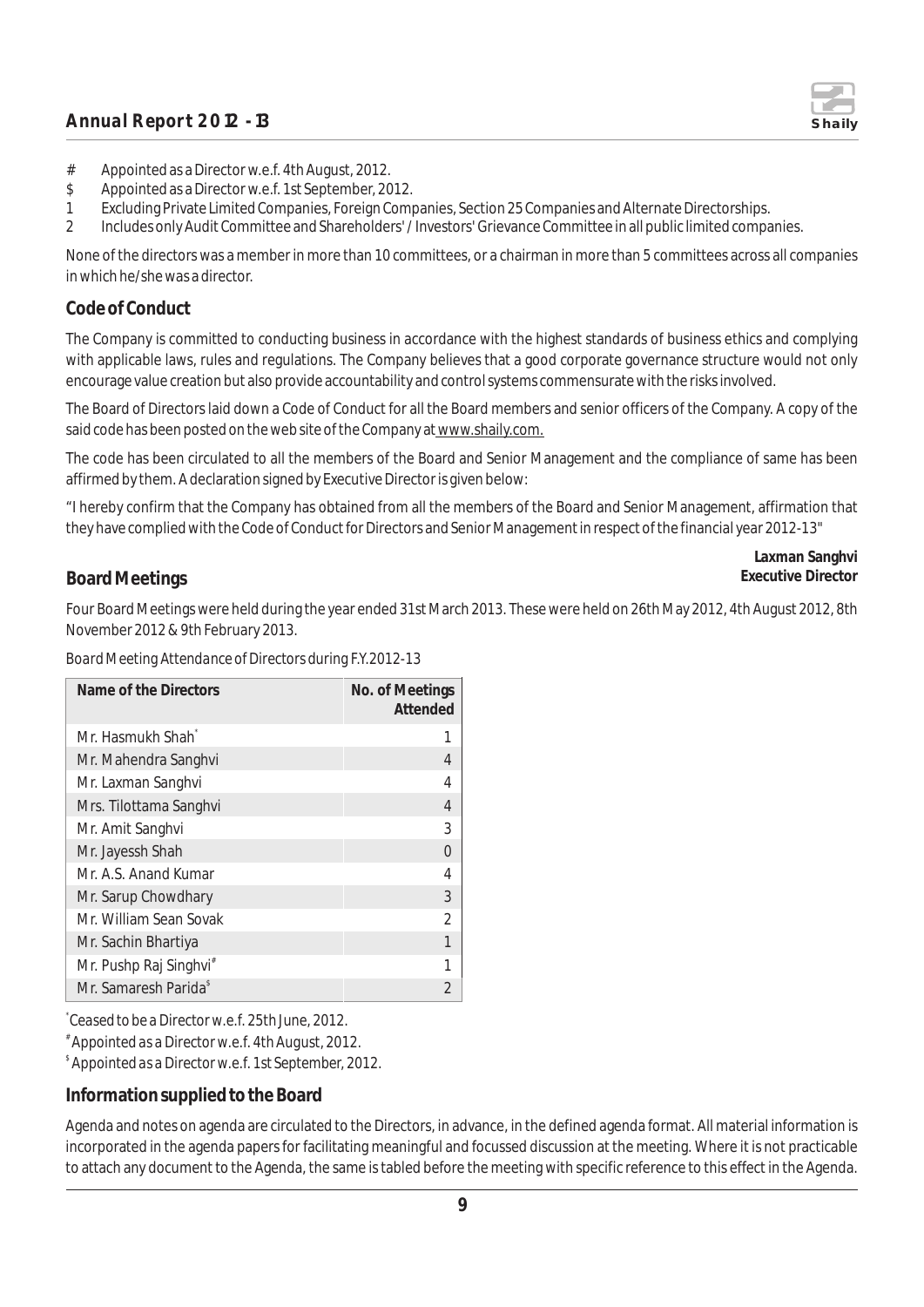

In special and exceptional circumstances, additional or supplementary item(s) on the agenda are permitted with the approval of the Chairman.

The information placed before the Board includes, Business plans, capital budgets and any updates, quarterly financial statement and status of project implementation and expected date of commissioning of the project, quarterly status of unutilised money received in Preferential allotment of shares, minutes of previous board meeting and meetings of audit committee and other committees of the Board, General notices of interest of directors, terms of reference of board committees, etc.

The Company receives reports from all the departments certifying the compliance of statutory law, rules and regulations applicable to the respective department on quarterly basis. On the basis of these reports, the Managing Director certifies to the Board the status of compliance of all statutory laws, rules and regulations, as they are applicable to the Company.

#### **Committees of the Board**

Currently, the Board has three key committees:

- **•** Audit Committee
- l Shareholders'/Investors' Grievance Committee
- Remuneration/Selection Committee

The Directors are paid sitting fees for attending these three key committee meetings.

The Board has also formed three other committees: *Share Transfer Committee, Finance Committee and Management Committee.* These committees meet as and when the need arises and the minutes of their meetings are placed before the Board in its next meeting.

The constitution and power of all the committees is decided by Board.

#### **Audit Committee**

The Audit Committee of the Board consists of four independent directors.

During the year, Mr. Samaresh Parida was appointed as a member of the Audit Committee with effect from 1st September, 2012. Mr. Hasmukh Shah ceased to be the member of the Audit Committee of the Company with effect from 25th June, 2012, consequent to his resignation from the Board of Directors.

The composition, role, terms of reference as well as power of the Audit Committee are in accordance with the provisions of clause 49 of the Listing Agreement and Section 292A of the Companies Act, 1956. The members of the Audit Committee possess financial / accounting expertise / exposure and have in depth financial knowledge as listed below:

| Name of the<br><b>Members</b> | Qualification                                                                                                          | Expertise                                                                                                                                                                                                  |
|-------------------------------|------------------------------------------------------------------------------------------------------------------------|------------------------------------------------------------------------------------------------------------------------------------------------------------------------------------------------------------|
| Mr. A.S. Anandkumar           | CAIIB, Master Degree in<br><b>Mathematics</b>                                                                          | Banking, Financial advisory and related activities                                                                                                                                                         |
| Mr. Sarup Chowdhary           | Chemical Engineering from<br>IIT, Delhi                                                                                | High Polymers, Manufacturing, Project Management,<br>Sales and Marketing                                                                                                                                   |
| Mr. William Sean Sovak        | Bachelors of Science,<br>Economics, Finance;<br>The Wharton School of<br>Business of the University of<br>Pennsylvania | Investor and Fund Manager.                                                                                                                                                                                 |
| Mr. Samaresh Parida           | Chartered Accountant,<br>Cost Accountant,<br>MBA from the Indian Institute<br>of Management, Ahmedabad                 | Financial management, budgeting, reporting, profit<br>centre management, operations, strategy, M&A including<br>deal making, due diligence and acquisition integration in<br>India and key global markets. |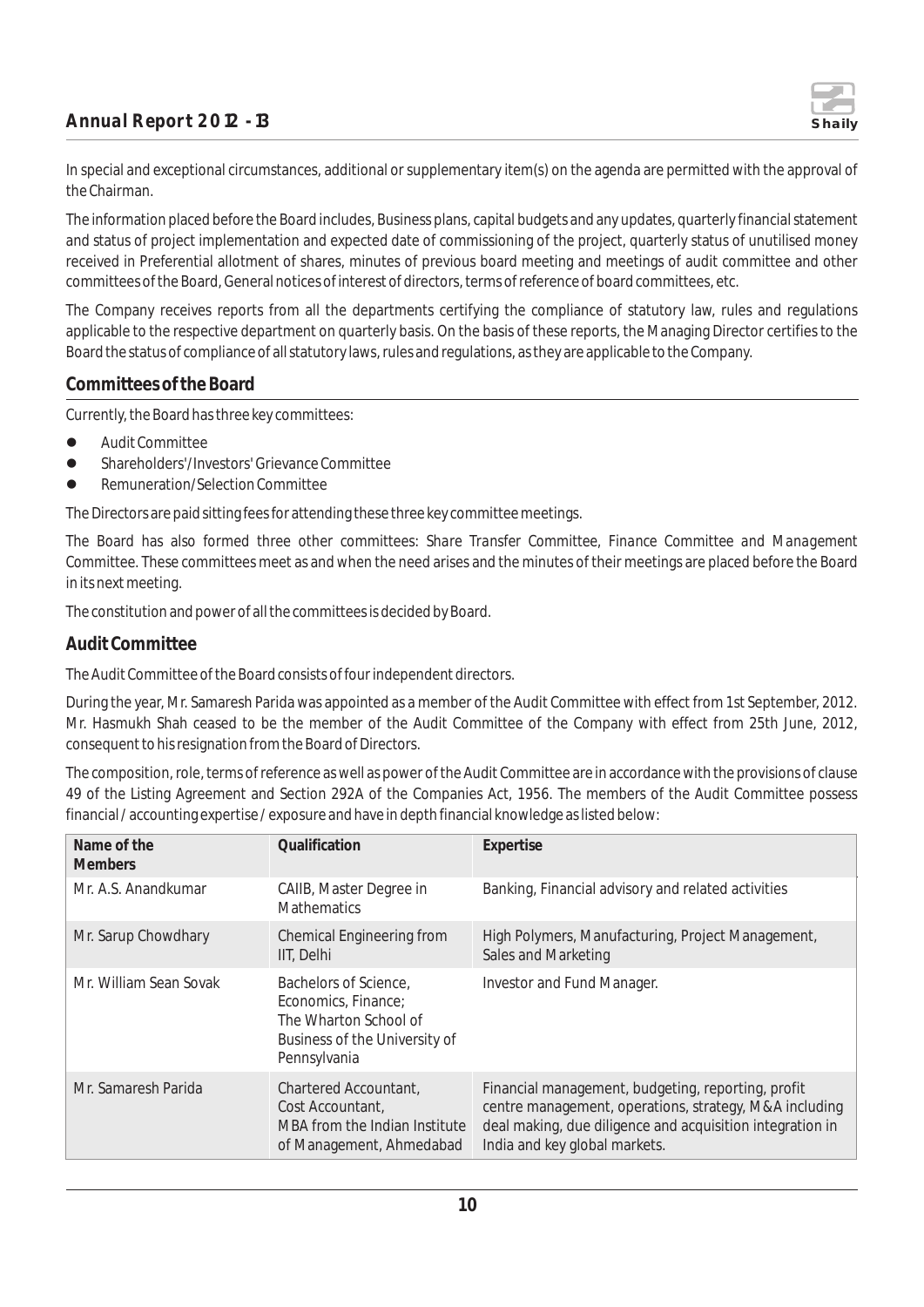

Apart from overseeing and monitoring the financial reporting system within the company and considering un-audited and audited financial results for the relevant period, before being adopted by the Board of Directors, Audit Committee focused its attention on several important topics and continued to advise the management on areas where greater internal audit focus was needed, and on new areas to be taken up for audit purposes.

Four Audit Committee Meetings were held during the year ended 31st March 2013. These were held on 26th May 2012, 4th August 2012, 8th November 2012 & 9th February 2013. Company Secretary of the Company also acted as the Secretary of this committee. The Minutes of the Audit Committee are circulated to the Board of Directors.

*Audit Committee Composition & Attendance during F.Y.2012-13*

| Name of the Directors             |          | Designation No. of Meetings<br>Attended |
|-----------------------------------|----------|-----------------------------------------|
| Mr. A.S Anandkumar                | Chairman | 4                                       |
| Mr. Hasmukh Shah <sup>*</sup>     | Member   | 1                                       |
| Mr. Sarup Chowdhary               | Member   | 3                                       |
| Mr. William Sean Sovak            | Member   | $\overline{2}$                          |
| Mr. Samaresh Parida <sup>\$</sup> | Member   | C                                       |

*\* Ceased to be a Director and member of the Committee w.e.f. 25th June, 2012. \$ Appointed as a Director and member of the Committee w.e.f. 1st September, 2012.*

#### **Shareholders' / Investors Grievance Committee**

It consists of two independent directors and one non-independent executive director:

The Shareholders'/Investors' Grievance Committee specifically looks into the redressal of shareholder and investors complaints.

No complaints/queries have been received during the F.Y. 2012-13. The certificate in respect of status of complaints/queries received from the Shareholders/Investors has been obtained for all the four quarters of F.Y.2012-13 from M/s. S. Samdani & Associates, Company Secretaries.

Mr. Sanjay Shah, Vice President – Finance is the Compliance Officer for complying with the requirements of Securities Laws and the Listing Agreement.

One Shareholders'/Investors' Grievance Committee Meeting was held during the year ended 31st March 2013 on 26th May 2012.

*Shareholders'/Investors' Grievance Committee Composition & Attendance during F.Y. 2012-13*

| Name of the Directors  |          | Designation No. of Meetings<br>Attended |
|------------------------|----------|-----------------------------------------|
| Mr. William Sean Sovak | Chairman |                                         |
| Mr. A.S. Anand Kumar   | Member   |                                         |
| Mr. Laxman Sanghvi     | Member   |                                         |

#### **Remuneration/Selection Committee**

The company has adopted a non-mandatory requirement of Clause 49 of the Listing Agreement and formed the Remuneration/Selection Committee of the Board, which consists of three independent directors.

During the year, Mr. Pushp Raj Singhvi was appointed as a member of the Remuneration/Selection Committee with effect from 4th August, 2012. Mr. Hasmukh Shah ceased to be the member of the Remuneration/Selection Committee of the Company with effect from 25th June, 2012, consequent to his resignation from the Board of Directors.

One Remuneration/Selection Committee Meeting was held during the year ended 31st March 2013 on 26th May 2012.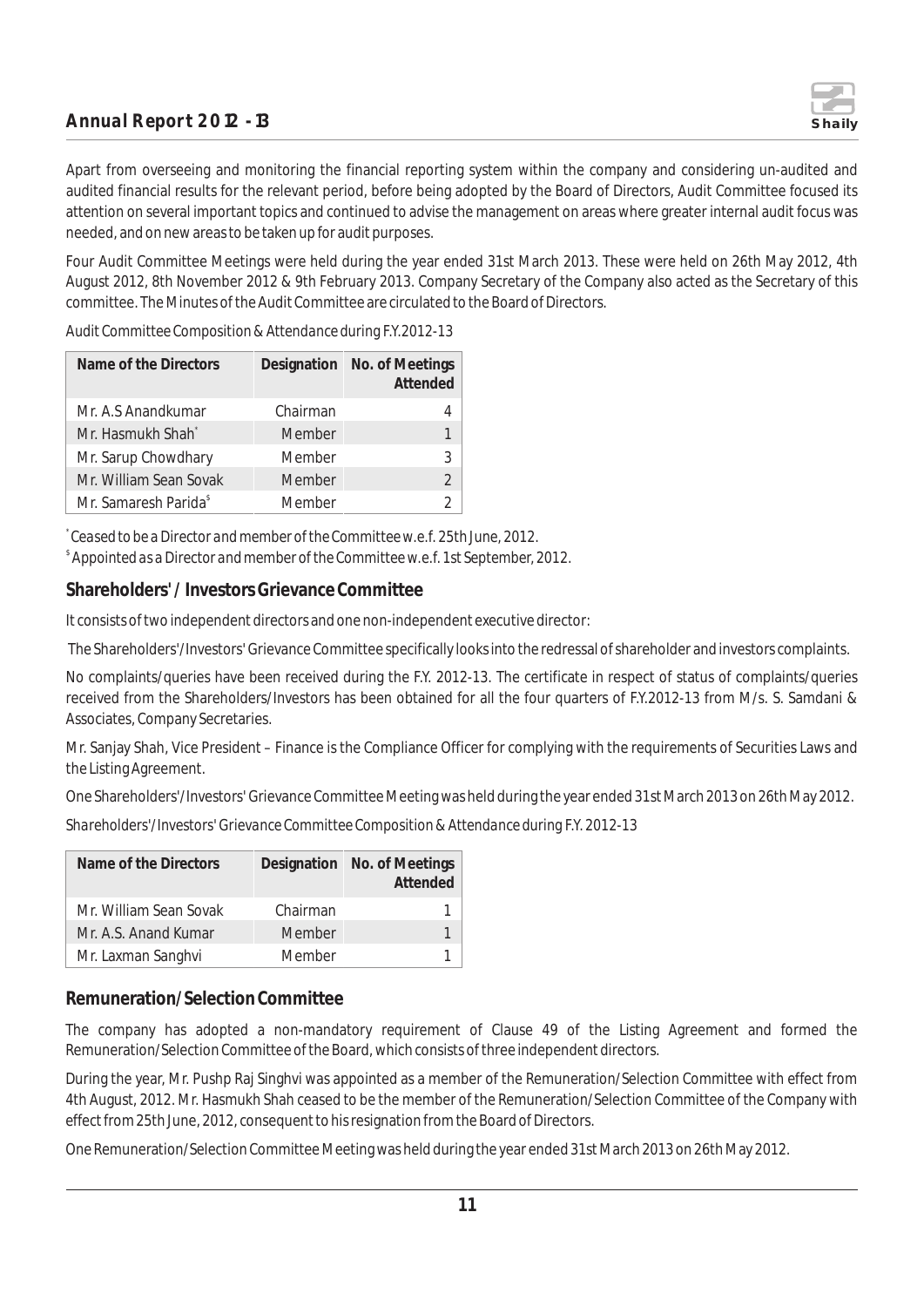

| Remuneration Committee Composition & Attendance during F.Y.2012-13 |  |  |
|--------------------------------------------------------------------|--|--|
|                                                                    |  |  |
|                                                                    |  |  |
|                                                                    |  |  |

| Name of the Directors              |          | Designation No. of Meetings<br>Attended |
|------------------------------------|----------|-----------------------------------------|
| Mr. Sarup Chowdhary                | Chairman |                                         |
| Mr. Hasmukh Shah <sup>*</sup>      | Member   |                                         |
| Mr. William Sean Sovak             | Member   |                                         |
| Mr. Pushp Raj Singhvi <sup>#</sup> | Member   |                                         |

*\* Ceased to be a Director and member of the Committee w.e.f. 25th June, 2012. # Appointed as a Director and member of the Committee w.e.f. 4th August, 2012.*

#### **General Body Meetings**

The details of last three Annual General Meetings of the Company are as follows:

| <b>Financial Year Ended</b> | Date, Time & Place                           | Transaction                                                                                                                                        |
|-----------------------------|----------------------------------------------|----------------------------------------------------------------------------------------------------------------------------------------------------|
| 31st March 2010             | 28.09.2010<br>1.00 P.M.<br>Mumbai            | Special resolutions passed for the re-appointment of Mr.<br>Mahendra Sanghvi as Managing Director and Mr. Laxman<br>Sanghvi as Executive Director. |
| 31st March 2011             | 06.08.2011<br>$4.00$ P.M.<br>Rania, Vadodara | Special Resolution passed for re-appointment of Mrs.<br>Tilottama Sanghvi as Whole-Time Director.                                                  |
| 31st March 2012             | 04.08.2012<br>11.00 A.M.<br>Rania, Vadodara  | Special Resolution passed for appointment of Mr. Amit<br>Sanghvi as Whole-Time Director.                                                           |

During the year ended 31st March 2013, there were no ordinary or special resolution that were required to be passed by our shareholders through postal ballot.

#### **Disclosures**

**Basis of related party transactions**

- 1. A statement in summary form of transactions with related parties in the ordinary course of business is placed periodically before the audit committee.
- 2. Except as specified, the non-executive and/or independent directors on the Company's Board, apart from receiving Directors' remuneration, do not have any other material pecuniary relationship or transaction with the Company, its promoters, its management, which in the judgement of the Board affect the independence of judgement of the Directors.
- 3. The Company has taken on lease the Office premises from M/s. Jariwala Shah Kanji Raichand & Co., in which Mr. Jayessh Shah, is the Proprietor, who is the Non executive Director of the Company. The company has also taken on lease an office premises from Mrs. Tilottama Sanghvi who is a Whole-Time Director of the company.
- 4. The register of contracts containing the transactions in which Directors are interested is placed before the Board regularly for its approval. Transactions with related party are disclosed in the notes to the Annual Accounts in the Annual Report.
- 5. None of the transactions with any of the related parties were in conflict with the interest of the Company. There has not been any non compliance, penalties and no strictures were imposed on the Company by Stock Exchanges, SEBI or any other statutory authority, on any matter related to capital markets, during the year under review.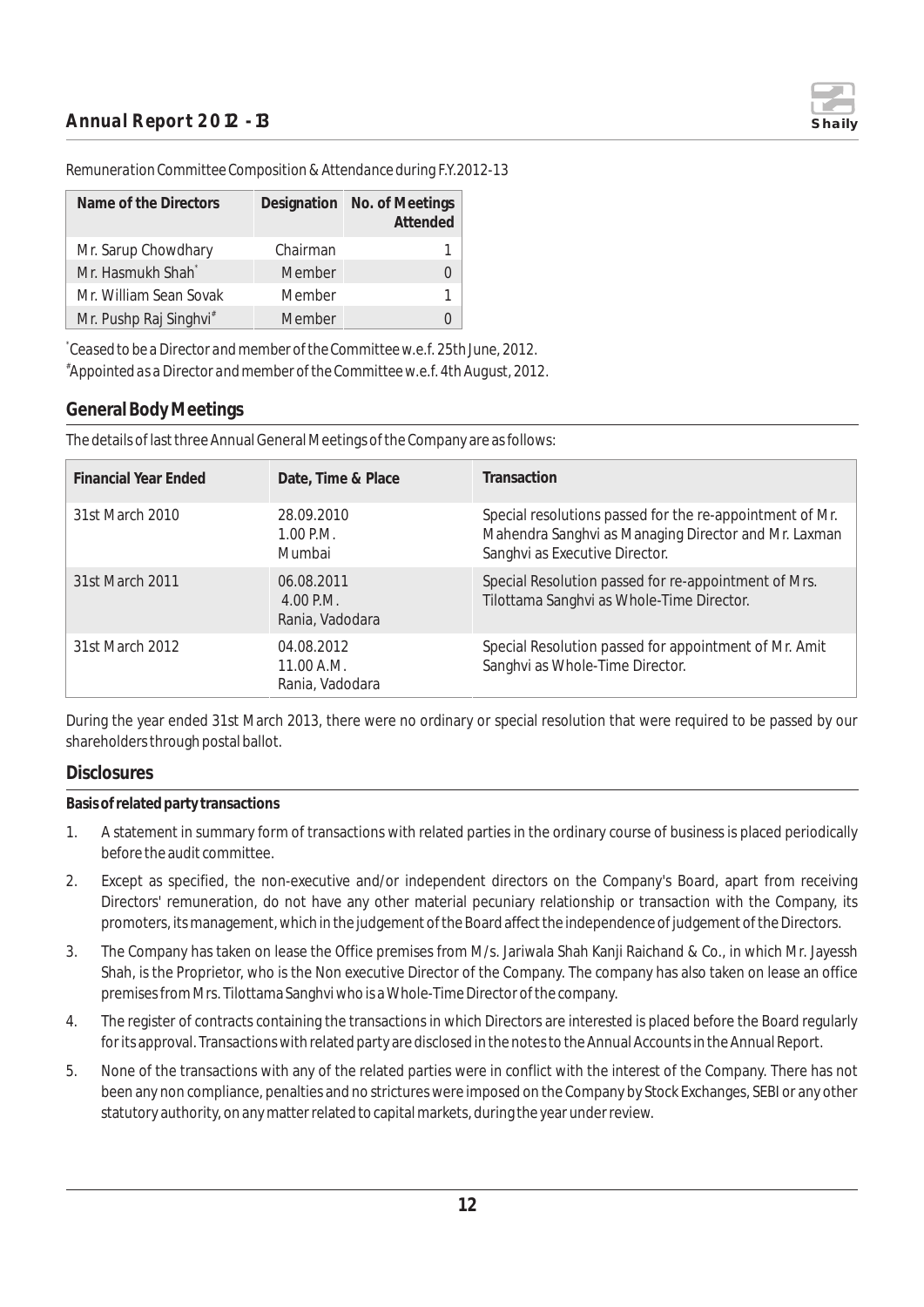

#### **Remuneration of Directors**

| Name of<br>Director                | Relation-<br><b>Business</b><br>ship with<br>relation ship |                 | Remuneration for the year ended 31st March 2013<br>(Rs.) |              |                           |               |           |
|------------------------------------|------------------------------------------------------------|-----------------|----------------------------------------------------------|--------------|---------------------------|---------------|-----------|
|                                    | other<br><b>Directors</b>                                  | with<br>company | Sitting fee                                              | <b>Basic</b> | Perquisite/<br>allowances | <b>Others</b> | Total     |
| Mr. Hasmukh Shah <sup>®</sup>      | None                                                       | <b>None</b>     | 30,000                                                   | Nil          | Nil                       | Nil           | 30,000    |
| Mr. Mahendra Sanghvi               | Note 1                                                     | Promoter        | Nil                                                      | 3,396,000    | 1,922,814                 | 679,200       | 5,998,014 |
| Mr. Laxman Sanghvi                 | Note 1                                                     | Promoter        | Nil                                                      | 2,123,040    | 1,158,869                 | 424,608       | 3,706,517 |
| Mrs. Tilottama Sanghvi             | Note 1                                                     | Promoter        | Nil                                                      | 1,061,400    | 601,020                   | 212,280       | 1,874,700 |
| Mr. Amit Sanghvi                   | Note 3                                                     | Promoter group  | Nil                                                      | 1,343,520    | 760,836                   | 295,572       | 2,399,928 |
| Mr. Jayessh Shah                   | Note 2                                                     | Promoter group  | $\Omega$                                                 | Nil          | Nil                       | Nil           | $\Omega$  |
| Mr. A.S. Anandkumar                | <b>None</b>                                                | <b>None</b>     | 1,30,000                                                 | Nil          | Nil                       | Nil           | 1,30,000  |
| Mr. Sarup Chowdhary                | <b>None</b>                                                | <b>None</b>     | 1,00,000                                                 | Nil          | Nil                       | <b>Nil</b>    | 1,00,000  |
| Mr. William Sean Sovak             | <b>None</b>                                                | Note 4          | Nil                                                      | Nil          | Nil                       | Nil           | Nil       |
| Mr. Sachin Bhartiya                | <b>None</b>                                                | Note 4          | 20,000                                                   | Nil          | <b>Nil</b>                | Nil           | 20,000    |
| Mr. Pushp Raj Singhvi <sup>#</sup> | <b>None</b>                                                | <b>None</b>     | 20,000                                                   | Nil          | Nil                       | Nil           | 20,000    |
| Mr. Samaresh Parida <sup>®</sup>   | <b>None</b>                                                | <b>None</b>     | 60,000                                                   | Nil          | Nil                       | Nil           | 60,000    |

*\* Ceased to be a Director w.e.f. 25th June, 2012.*

*# Appointed as a Director w.e.f. 4th August, 2012.*

*\$ Appointed as a Director w.e.f. 1st September, 2012.*

- Note 1: Mr. Mahendra Sanghvi and Mr. Laxman Sanghvi are brothers and Mrs. Tilottama Sanghvi is the spouse of Mr. Mahendra Sanghvi.
- Note 2: Mr. Jayessh Shah is the brother of Mrs. Tilottama Sanghvi.
- Note 3: Mr. Amit Sanghvi is the son of Mr. Mahendra Sanghvi and Mrs. Tilottama Sanghvi.
- Note 4: Mr. William Sean Sovak and Mr. Sachin Bhartiya have been appointed by Motika Limited, a company incorporated under the law of Cyprus holding 1,746,420 equity shares of Rs.10/- of the Company.

A sitting fee of Rs. 20,000/- per meeting was paid to the non-executive directors, for every meeting of the board and Rs. 10,000/ per meeting was paid for every committee meeting of the Board attended by them.

*Non-executive Directors' shareholding in the company*

| Name of the Directors  | No. of Equity<br>Shares held |
|------------------------|------------------------------|
| Mr. A.S. Anand Kumar   | Nil                          |
| Mr. Sarup Chowdhary    | Nil                          |
| Mr. William Sean Sovak | Nil                          |
| Mr. Sachin Bhartiya    | Nil                          |
| Mr. Pushp Raj Singhvi  | Nil                          |
| Mr. Samaresh Parida    | Nil                          |

Shaily Engineering Plastics Limited has no stock option plans and hence it does not form a part of the remuneration package payable to any executive and/or non-executive director.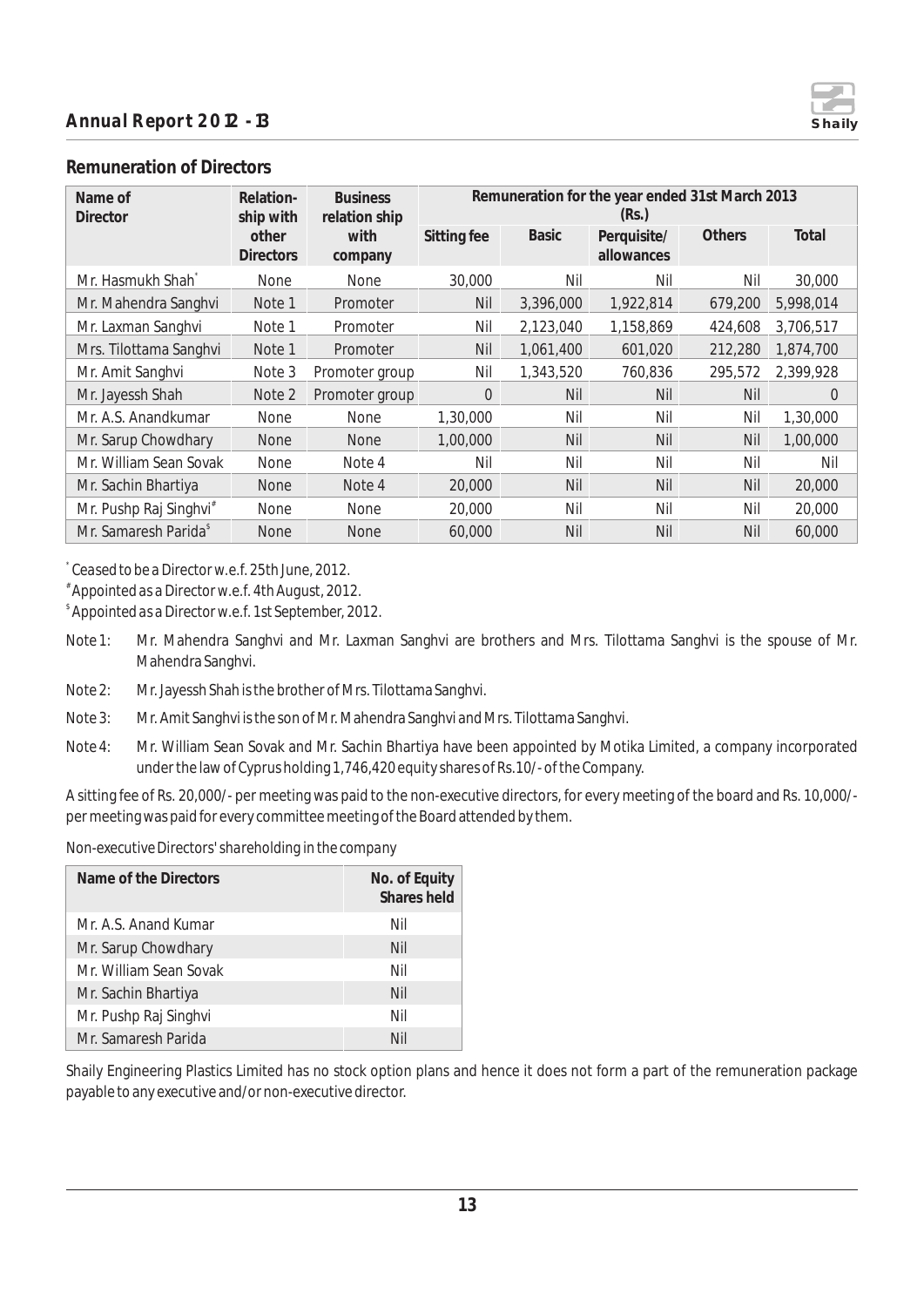

#### **Appointment / Re-appointment of Directors**

Mr. Hasmukh Shah has resigned as the Director and Chairman of the Board w.e.f. 25th June, 2012.

The Board of Directors in the meeting held on 4th August, 2012 elected Mr. Mahendra Sanghvi as the new Chairman of the Board. In the same meeting the Board has appointed Mr. Pushp Raj Singhvi and Mr. Samaresh Parida as Additional Directors w.e.f. 4th August, 2012 and 1st September, 2012 respectively.

The 3 year term of Mr. Mahendra Sanghvi as the Managing Director and Mr. Laxman Sanghvi as the Executive Director came to an end on 31st March, 2013. The Board of Directors have in their meeting held on 18th May, 2013 re-appointed them for another 3 years w.e.f. 1st April, 2013, at the same remuneration which was paid for the previous term, subject to approval of the members at the ensuing Annual General Meeting.

Mr. Jayessh Shah, Mr. Sarup Chowdhary and Mr. Amit Sanghvi, Directors, will be retiring by rotation at the forthcoming Annual General Meeting and are eligible for re-appointment.

Brief resumes of all these directors are included in the notice for the annual general meeting. Your directors have pleasure in recommending their appointment / re-appointment.

#### **Management Discussion and Analysis**

Management Discussion & Analysis has been included separately in the Annual report to the Shareholders.

#### **Report on Corporate Governance**

The quarterly compliance report for each quarter of the F.Y. 2012-13 has been submitted to the Stock Exchanges where the Company's equity shares are listed in the requisite format, duly signed by the Compliance Officer.

### **General Shareholder Information**

#### **Annual General Meeting**

| Date                              | Saturday, 10th August, 2013                                                    |
|-----------------------------------|--------------------------------------------------------------------------------|
| Time                              | 12.30 p.m.                                                                     |
| Venue                             | Survey No. 364/366, At & Po. Rania - 391780,                                   |
|                                   | Taluka Savli, Dist. Vadodara                                                   |
| <b>Book Closure Dates for AGM</b> | Tuesday, 6th August, 2013 to Saturday, 10th August, 2013 (both days inclusive) |
| <b>Financial Year</b>             |                                                                                |
| 1st April to 31st March.          |                                                                                |
| <b>Share Capital</b>              |                                                                                |
| <b>Authorized Share Capital</b>   | Rs. 160,000,000                                                                |
| Paid up Share Capital             | Rs. 73,184,300                                                                 |
| <b>Listing Details</b>            |                                                                                |
| Security                          | <b>Equity Shares</b>                                                           |
| <b>Stock Exchange</b>             | Bombay Stock Exchange Limited                                                  |
| <b>Stock Code</b>                 | 501423                                                                         |
| <b>ISIN</b>                       | INE151G01010                                                                   |
|                                   |                                                                                |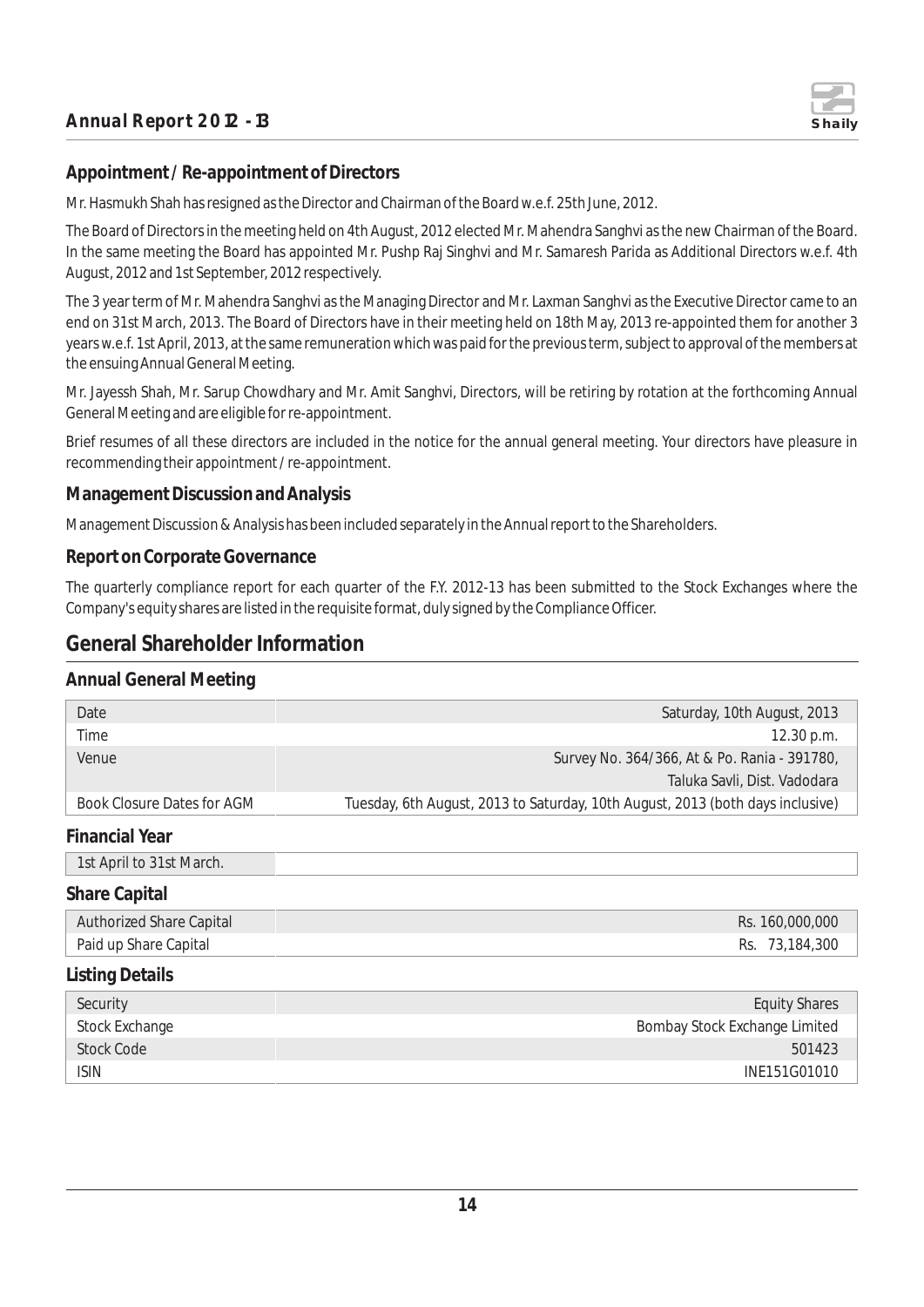

## **Shareholding pattern as on 31st March 2013**



## **Distribution of shareholding as on 31st March 2013**

| No. of Shares    | No. of<br><b>Shareholders</b> | % of Total no, of<br><b>Shareholders</b> | No. of Shares | % of Total<br><b>Shares</b> |
|------------------|-------------------------------|------------------------------------------|---------------|-----------------------------|
| $1 - 5000$       | 201                           | 85.90%                                   | 52,800        | 0.72%                       |
| $5001 - 10000$   | 3                             | 1.28%                                    | 25,600        | 0.35%                       |
| 10001 - 20000    | 5                             | 2.14%                                    | 79,755        | 1.09%                       |
| 20001 - 30000    |                               | 0.43%                                    | 22,100        | 0.30%                       |
| $30001 - 40000$  | 3                             | 1.28%                                    | 1,07,000      | 1.46%                       |
| 40001 - 50000    |                               | 0.43%                                    | 50,000        | 0.68%                       |
| 50001 - 100000   | 7                             | 2.99%                                    | 4,90,652      | 6.70%                       |
| $100001 -$ ***** | 13                            | 5.55%                                    | 6,490,523     | 88.68%                      |
| Total            | 234                           | 100.00%                                  | 7,318,430     | 100.00%                     |

**Bifurcation of shares held in physical and demat form as on 31st March, 2013**

| <b>Particulars</b>      | No. of Shares | $\%$   |
|-------------------------|---------------|--------|
| <b>Physical Segment</b> | 1,787,128     | 24.42  |
| Demat Segment           |               |        |
| <b>NSDL</b>             | 2,712,811     | 37.07  |
| CDSL                    | 2,818,491     | 38.51  |
| Total                   | 7,318,430     | 100.00 |

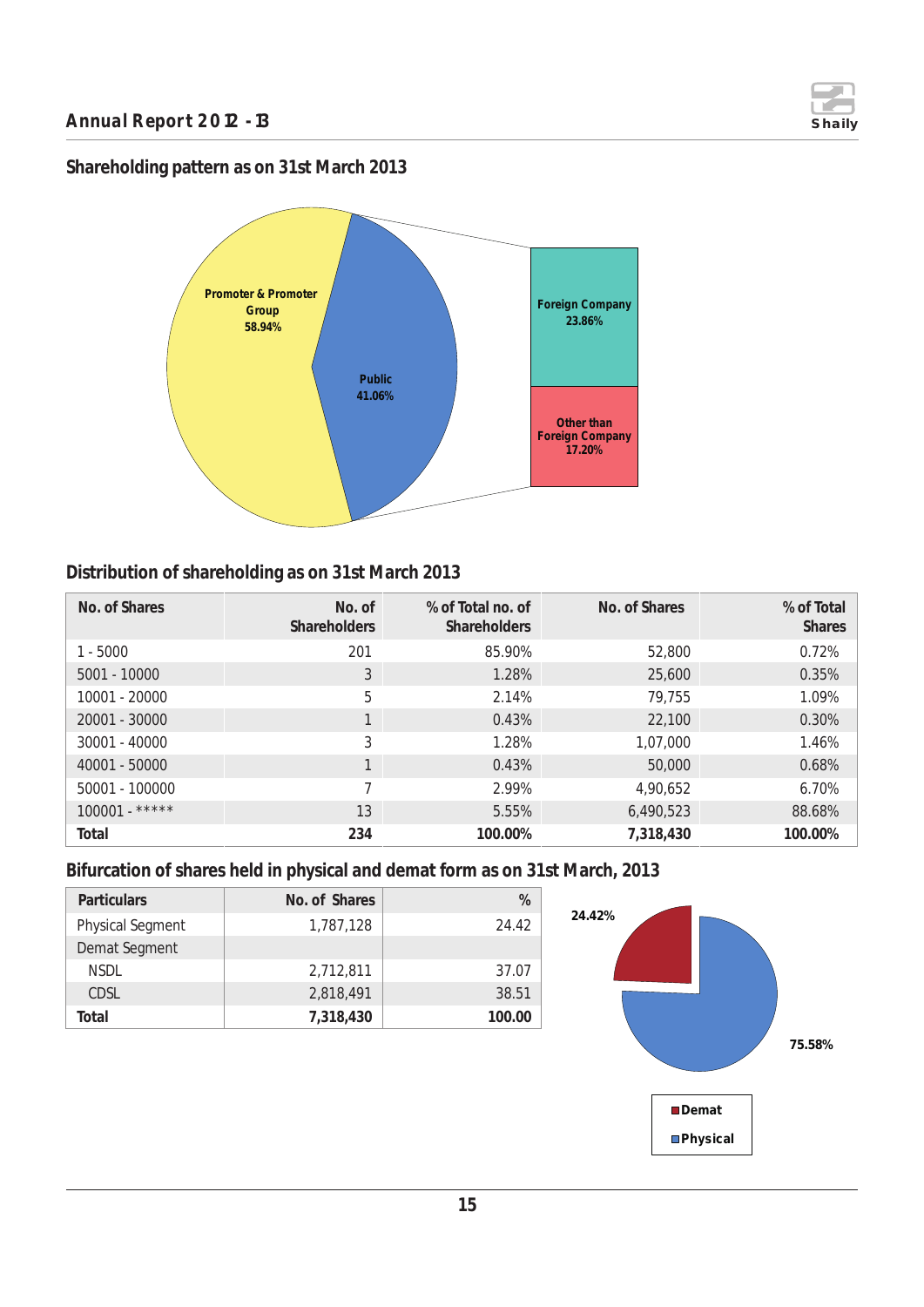#### **Annual Report 2012 - 13** Shaily



#### **Share Price Data**

The monthly high and low prices and volumes of shares of the Company at Bombay Stock Exchange Limited (BSE) for the year ended 31st March, 2013 are as under:

| Month         | Open Price | <b>High Price</b> | Low Price | <b>Close Price</b> | Volume |
|---------------|------------|-------------------|-----------|--------------------|--------|
| Apr-12        | 108.15     | 120.00            | 98.10     | 120.00             | 223    |
| May-12        | 114.05     | 114.05            | 114.05    | 114.05             | 1      |
| Jun-12        | 108.35     | 108.35            | 97.50     | 106.95             | 13     |
| Jul-12        | 101.65     | 117.85            | 101.40    | 111.00             | 552    |
| Aug-12        | 105.50     | 115.00            | 105.50    | 110.00             | 63     |
| Sep-12        | 113.90     | 114.20            | 108.00    | 114.20             | 83     |
| Oct-12        | 108.50     | 108.50            | 71.30     | 71.55              | 227    |
| <b>Nov-12</b> | 73.50      | 80.00             | 66.60     | 69.00              | 329    |
| Dec-12        | 70.00      | 70.00             | 47.65     | 47.65              | 330    |
| $Jan-13$      | 49.95      | 51.90             | 49.50     | 49.50              | 64     |
| Feb-13        | 51.95      | 56.00             | 51.40     | 51.40              | 307    |
| Mar-13        | 48.85      | 48.85             | 48.85     | 48.85              | 55     |



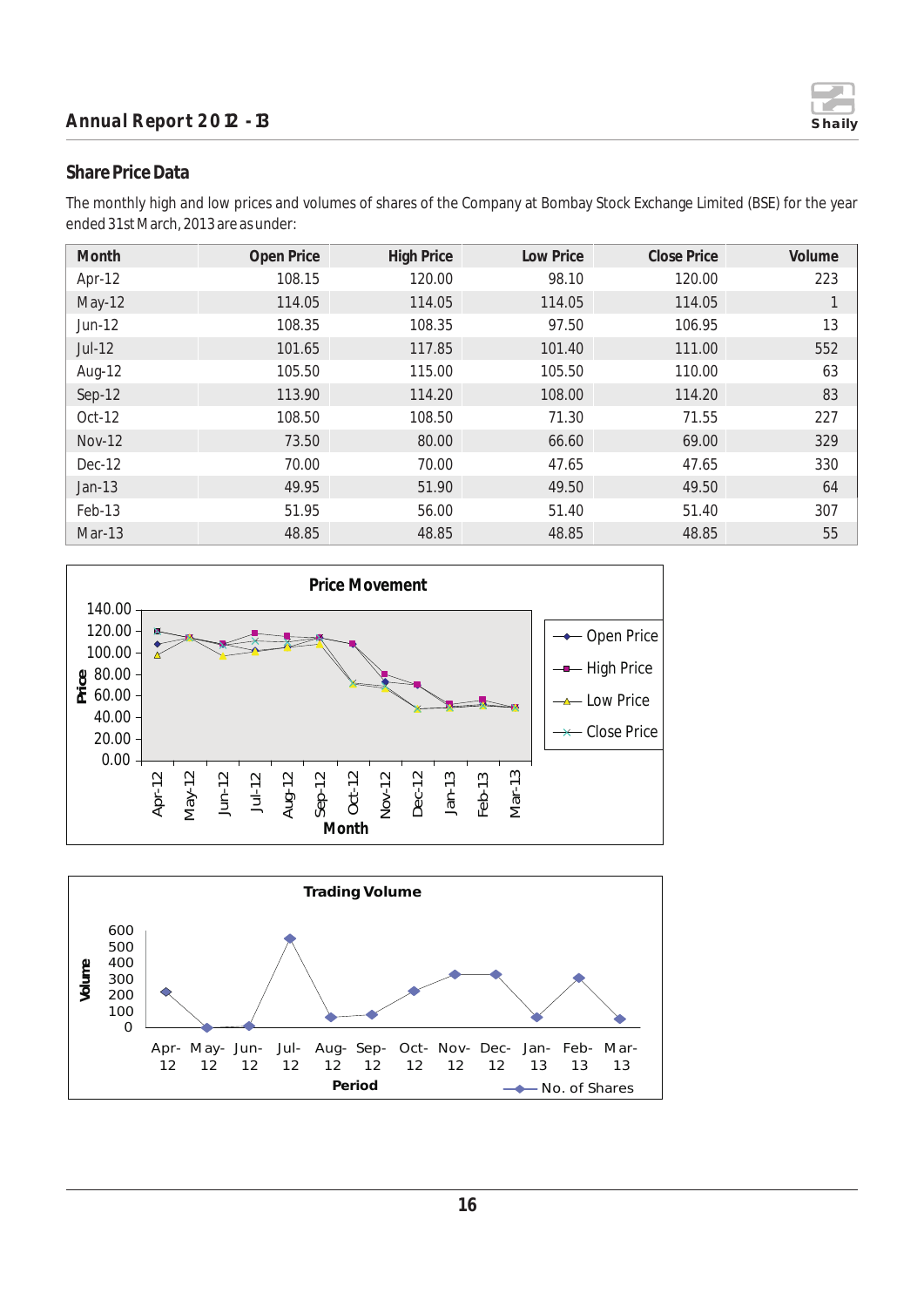



#### **Additional Disclosures**

- 1. The Company has established procedures to enable its Board to periodically review compliance of all laws applicable to the Company, as well as steps taken by the Company to rectify instances of non-compliance.
- 2. The Managing Director and Executive Director have certified to the Board with regard to the Financial Statements and other matters as required in clause 49 of the Listing Agreement.
- 3. The Company has already defined and adopted a Risk Management Policy, and has also set up a core group, which assesses the risks and lays down the procedure for minimization of the risks. The above will facilitate not only in risk assessment and timely rectification but also help in minimization of risk associated with any strategic, operational, financial and compliance risk across all business operations. These control procedures and systems ensure that the Board is periodically informed on the material risks faced by the Company and the steps taken by the Company to alleviate those risks.
- 4. The Company promotes ethical behaviour in all its business activities and has put in place mechanism of reporting illegal or unethical behaviour. Employees are free to report existing/probable violation of laws, rules, regulations or unethical conduct to their immediate supervisor/notified person. The Directors and Senior Management are obliged to maintain confidentiality of such reporting and ensure that the whistle blowers are not subjected to any discriminatory practice.

#### **Adoption of non-mandatory requirements of Clause 49 of the Listing Agreement**

#### *Remuneration/Selection Committee*

We have constituted a remuneration/selection committee. A detailed note on the same is provided in this report.

#### **Certificate on Corporate Governance from Practising Company Secretary**

The Company has obtained certificate from M/s S. Samdani & Associates, Practicing Company Secretary regarding compliance with the provisions relating to the Corporate Governance laid down in Clause 49 of the Listing Agreement with the stock exchanges. This report is annexed to the directors' report for the year 2012-13, and will be sent to the stock exchanges along with this annual report to be filed by the Company.

#### **Plant Locations**

The company owns 4 plants, out of these, 3 plants are located in the company's Rania complex and one plant is in Halol.

| Rania Plant: EOU Plant: Finishing Division | Halol Plant        |
|--------------------------------------------|--------------------|
| Survey No. 364/366                         | Plot # 706,707,708 |
| At & Po. Rania - 391780,                   | GIDC, Halol        |
| Taluka Savli, Dist. Vadodara,              | Dist. Panchmahals, |
| Gujarat, India                             | Gujarat, India     |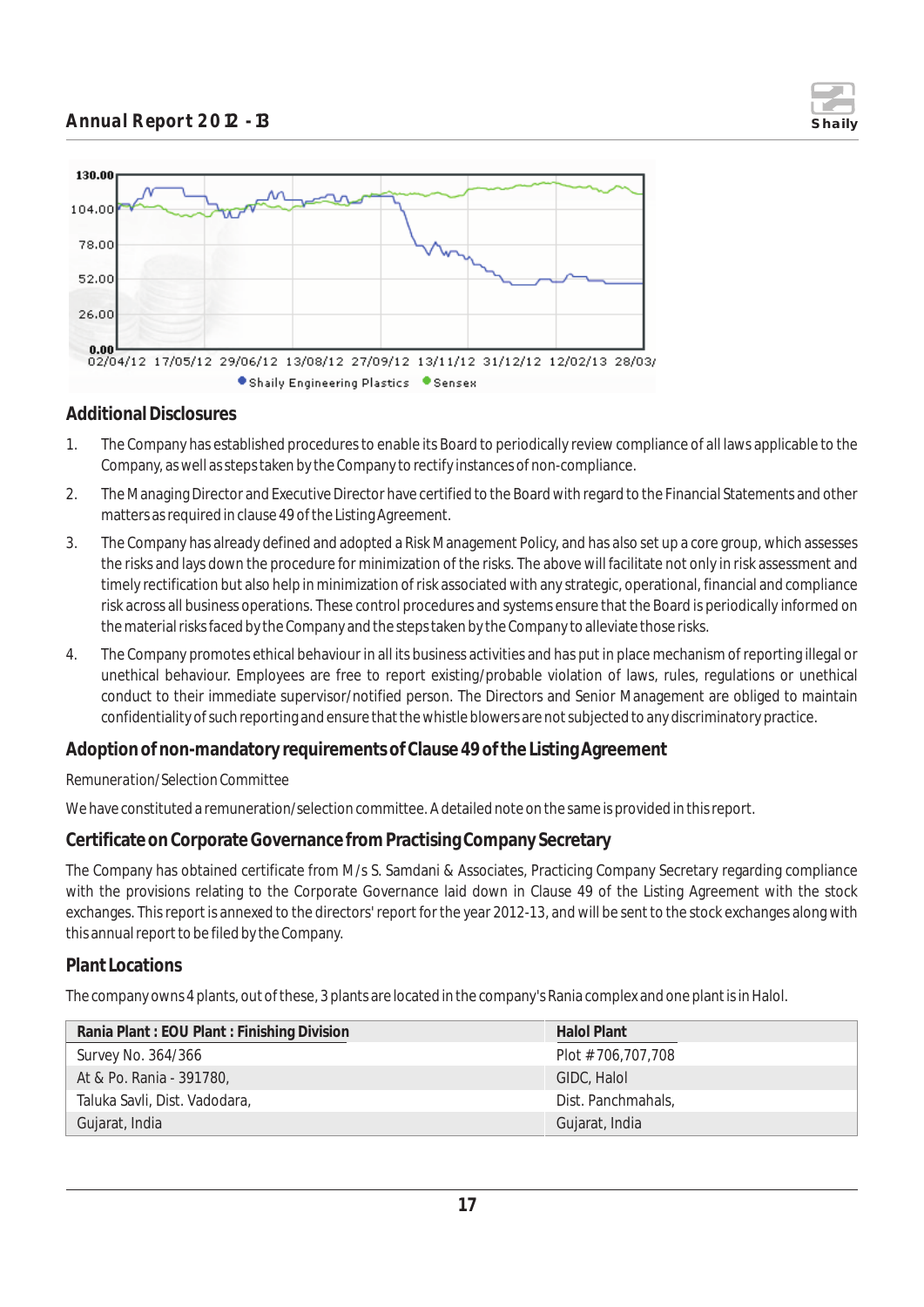

## **Communication to Shareholders**

Effective communication of information is an essential component of corporate governance. It is a process of sharing information, ideas, thoughts, opinions and plans to all stakeholders which promotes management-shareholder relations. The Company regularly interacts with shareholders through multiple channels of communication such as results announcement, annual report, Company's website and subject specific communications.

| Quarterly Report sent to each household of shareholders                                                   | The results of the Company are published in the newspapers.                                                                                   |
|-----------------------------------------------------------------------------------------------------------|-----------------------------------------------------------------------------------------------------------------------------------------------|
| Quarterly results and in which newspaper normally<br>published                                            | The results of the Company are generally published in<br>Business Standard (English) nationwide and Vadodara<br>Samachar in Gujarat Editions. |
| Website where displayed                                                                                   | The results are displayed on the Company's website<br>www.shaily.com                                                                          |
| Whether the website displays the presentation made<br>to the institutional investors and to the analysts. | No such requirement arose.                                                                                                                    |

All shareholders' correspondence should be forwarded to M/s. Bigshare Services Pvt. Ltd., the Registrar and Transfer Agent of the Company or to the Secretarial Department of the Company at the addresses mentioned below.

The Company's dedicated e-mail address for Investors' Complaints is investors@shaily.com

| The Secretarial Department                 | The Compliance Officer                     |
|--------------------------------------------|--------------------------------------------|
| <b>Shaily Engineering Plastics Limited</b> | <b>Shaily Engineering Plastics Limited</b> |
| Survey No. 364/366                         | 8, J.P. Nagar,                             |
| At & Po. Rania - 391780,                   | Old Padra Road,                            |
| Taluka Savli, Dist. Vadodara,              | Opp Aviskar Complex,                       |
| Gujarat, India                             | Baroda - 390 015 Gujarat, India            |
| Ph:+91 2667 244307/244348/244361           |                                            |
| Fax: +91 2667 244372                       |                                            |
| Website: www.shaily.com                    | Website: www.shaily.com                    |
| E-mail: secretarial@shaily.com             | Email: investors@shaily.com                |

| Bigshare Services Pvt. Ltd.                |  |
|--------------------------------------------|--|
| E-2, Ansa Industrial Estate,               |  |
| Saki Vihar Road, Saki Naka, Andheri (East) |  |
| Mumbai: 400 072.                           |  |
| Tel: +91 22 28470744                       |  |
| Fax: +91 22 28475207                       |  |
| Website: www.bigshareonline.com            |  |
| Email: bigshare@bom7.vsnl.net.in           |  |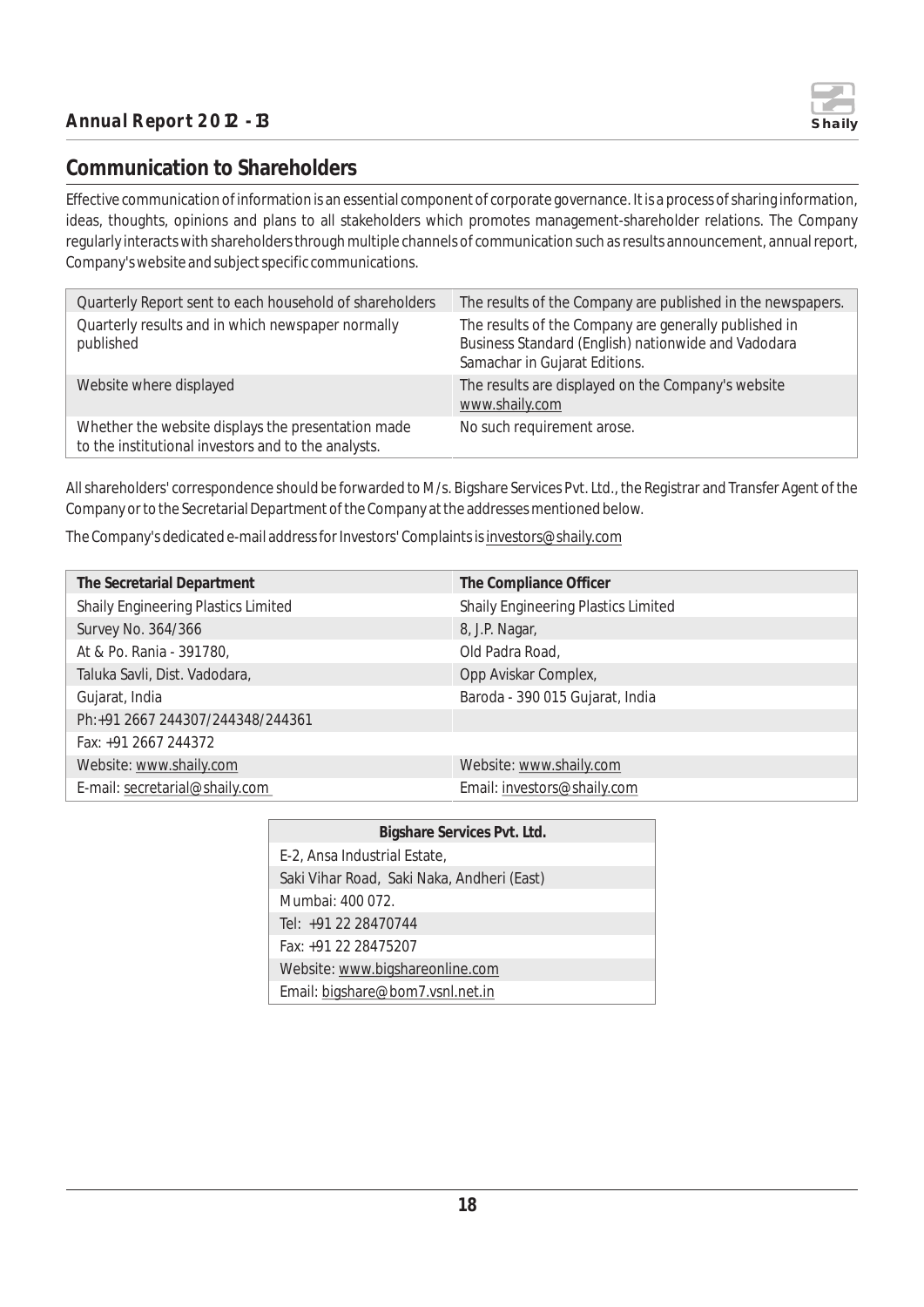

## **CERTIFICATE**

## **to the Members of Shaily Engineering Plastics Limited**

We have examined the compliance of the conditions of Corporate Governance by Shaily Engineering Plastics Limited for the year ended 31st March 2013, as stipulated in clause 49 of the Listing Agreement of the said Company with stock exchanges, in India.

The compliance of conditions of Corporate Governance is the responsibility of the Company's Management. Our examination was limited to the procedures and implementation thereof, adopted by the Company for ensuring the compliance of the conditions of Governance. It is neither an audit nor an expression of an opinion on the financial statement of the Company.

In our opinion and to the best of our information and according to the explanations given to us, we certify that the Company has complied with the conditions of Corporate Governance as stipulated in the above mentioned Listing Agreement and as otherwise stated in the corporate governance report of aforesaid financial year.

We state that in respect of investor grievances received during the year ended 31st March 2013, no investor grievances are pending against the Company, as per the records maintained by the Company and presented to the Investors/Shareholders Grievance Committee.

We further state that such compliance is neither an assurance as to the future viability of the Company nor the efficiency or effectiveness with which the Management has conducted the affairs of the Company.

**Sd/- S. Samdani Practicing Company Secretary S. Samdani & Asso. Date: 17th May, 2013 Company Secretaries Place: Baroda CP No. 2863**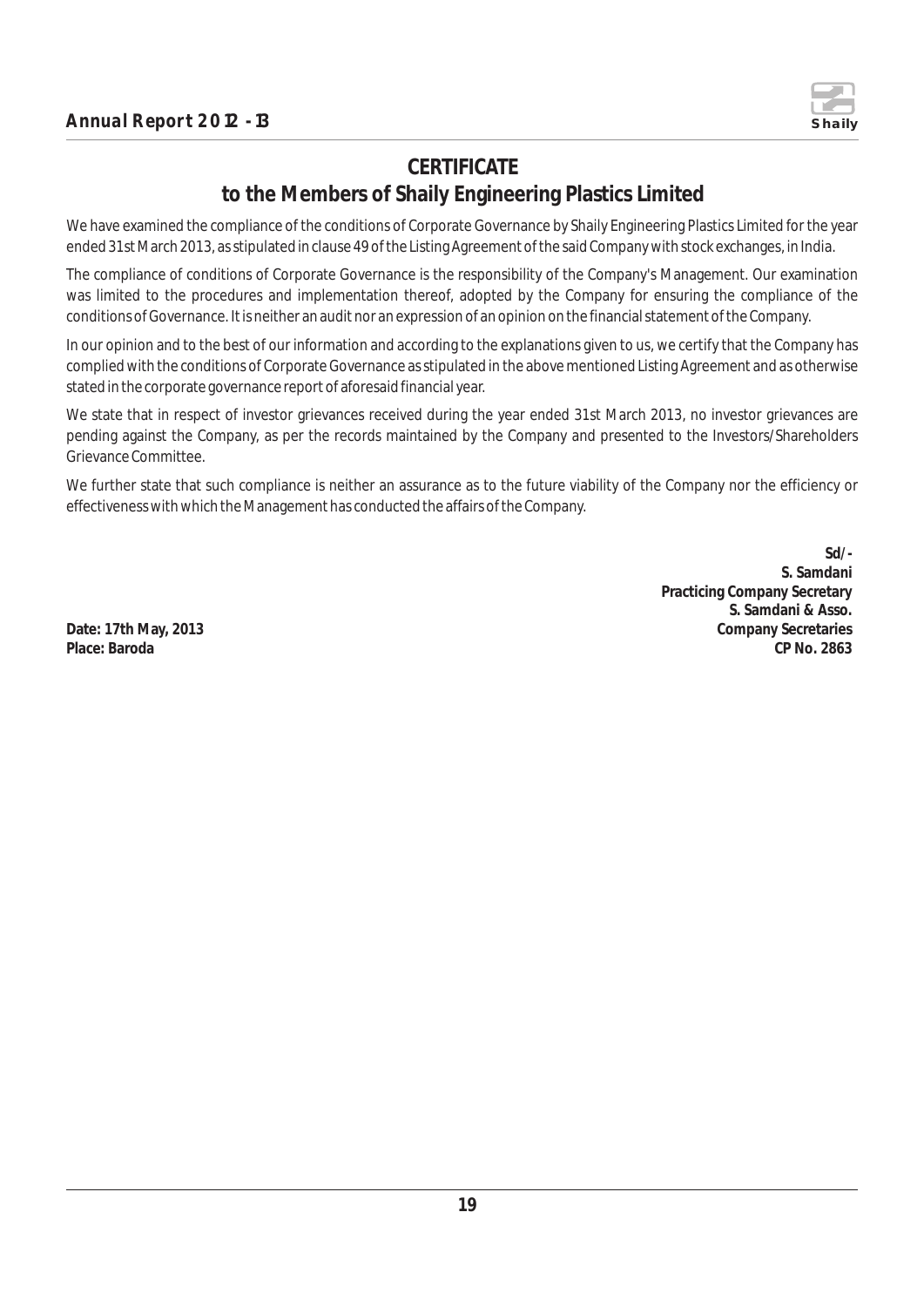

## **INDEPENDENT AUDITORS' REPORT**

## **TO THE MEMBERS OF SHAILY ENGINEERING PLASTICS LIMITED**

#### **Report on the Financial Statements**

We have audited the accompanying financial statements of **SHAILY ENGINEERING PLASTICS LIMITED** ("the Company"), which comprise the Balance Sheet as at 31st March, 2013, the Statement of Profit and Loss and the Cash Flow Statement for the year then ended, and a summary of the significant accounting policies and other explanatory information.

#### **Management's Responsibility for the Financial Statements**

The Company's Management is responsible for the preparation of these financial statements that give a true and fair view of the financial position, financial performance and cash flows of the Company in accordance with the Accounting Standards referred to in Section 211(3C) of the Companies Act, 1956 ("the Act") and in accordance with the accounting principles generally accepted in India. This responsibility includes the design, implementation and maintenance of internal control relevant to the preparation and presentation of the financial statements that give a true and fair view and are free from material misstatement, whether due to fraud or error.

#### **Auditors' Responsibility**

Our responsibility is to express an opinion on these financial statements based on our audit. We conducted our audit in accordance with the Standards on Auditing issued by the Institute of Chartered Accountants of India (ICAI). Those Standards require that we comply with ethical requirements and plan and perform the audit to obtain reasonable assurance about whether the financial statements are free from material misstatement.

An audit involves performing procedures to obtain audit evidence about the amounts and the disclosures in the financial statements. The procedures selected depend on the auditor's judgment, including the assessment of the risks of material misstatement of the financial statements, whether due to fraud or error. In making those risk assessments, the auditor considers internal control relevant to the Company's preparation and fair presentation of the financial statements in order to design audit procedures that are appropriate in the circumstances, but not for the purpose of expressing an opinion on the effectiveness of the Company's internal control. An audit also includes evaluating the appropriateness of the accounting policies used and the reasonableness of the accounting estimates made by the Management, as well as evaluating the overall presentation of the financial statements.

We believe that the audit evidence we have obtained is sufficient and appropriate to provide a basis for our audit opinion.

#### **Opinion**

In our opinion and to the best of our information and according to the explanations given to us, the aforesaid financial statements give the information required by the Act in the manner so required and give a true and fair view in conformity with the accounting principles generally accepted in India:

- (a) in the case of the Balance Sheet, of the state of affairs of the Company as at 31st March, 2013;
- (b) in the case of the Statement of Profit and Loss, of the profit of the Company for the year ended on that date; and
- (c) in the case of the Cash Flow Statement, of the cash flows of the Company for the year ended on that date.

#### **Report on Other Legal and Regulatory Requirements**

- 1. As required by the Companies (Auditor's Report) Order, 2003 ("the Order") issued by the Central Government in terms of Section 227(4A) of the Act, we give in the Annexure a statement on the matters specified in paragraphs 4 and 5 of the Order.
- 2. As required by Section 227(3) of the Act, we report that:
	- (a) We have obtained all the information and explanations which to the best of our knowledge and belief were necessary for the purposes of our audit.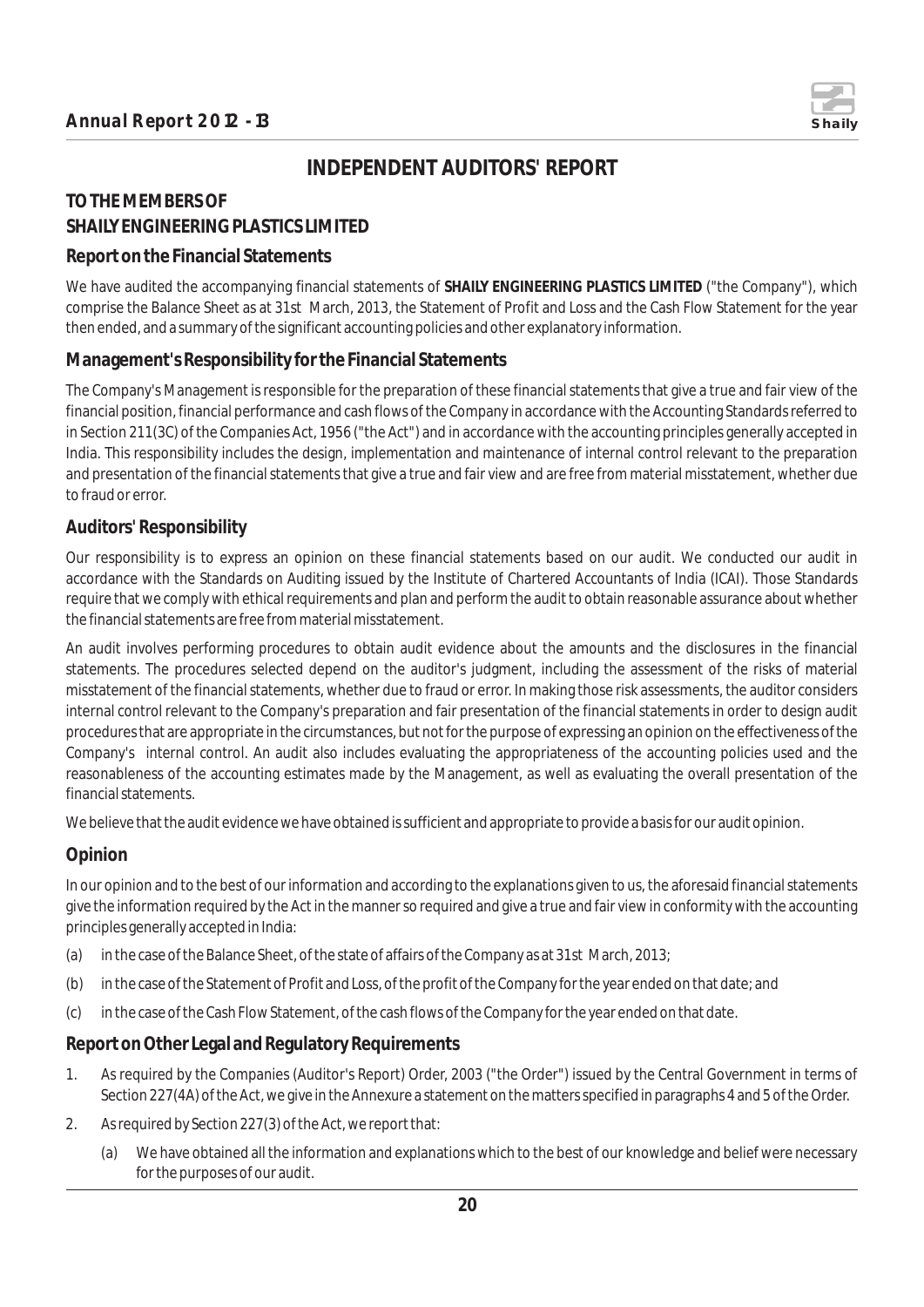

- (b) In our opinion, proper books of account as required by law have been kept by the Company so far as it appears from our examination of those books.
- (c) The Balance Sheet, the Statement of Profit and Loss, and the Cash Flow Statement dealt with by this Report are in agreement with the books of account.
- (d) In our opinion, the Balance Sheet, the Statement of Profit and Loss, and the Cash Flow Statement comply with the Accounting Standards referred to in Section 211(3C) of the Act.
- (e) On the basis of the written representations received from the directors as on 31st March, 2013 taken on record by the Board of Directors, none of the directors is disqualified as on 31st March, 2013 from being appointed as a director in terms of Section 274(1) (g) of the Act.

**For DELOITTE HASKINS & SELLS Chartered Accountants (Firm Registration No. 117364W)**

> **Sd/- (Gaurav J. Shah) (Partner) (Membership No. 35701)**

**VADODARA, May 18, 2013**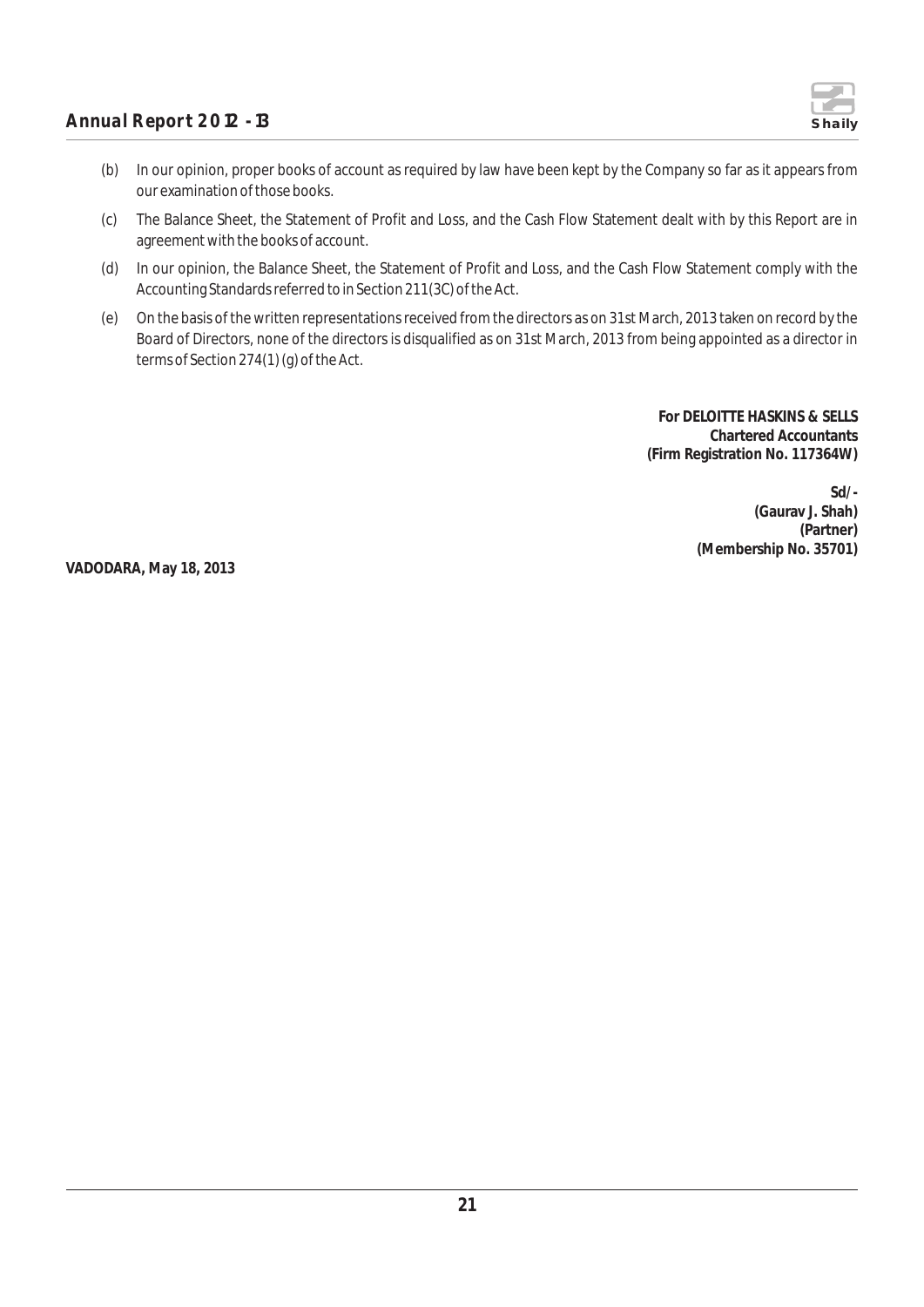

## **ANNEXURE TO THE INDEPENDENT AUDITORS' REPORT**

**(Referred to in paragraph 1 under 'Report on Other Legal and Regulatory Requirements' section of our report of even date on the accounts of Shaily Engineering Plastics Ltd. for the year ended on 31st March 2013)**

- (i) (a) The Company has maintained proper records showing full particulars including quantitative details and situation of fixed assets.
	- (b) Some of the fixed assets were physically verified during the year by the Management in accordance with a programme of verification, which in our opinion provides for physical verification of all the fixed assets at reasonable intervals. According to the information and explanations given to us no material discrepancies were noticed on such verification.
	- (c) The fixed assets disposed off during the year, in our opinion, do not constitute a substantial part of the fixed assets of the Company and such disposal has, in our opinion, not affected the going concern status of the Company.
- (ii) (a) As explained to us, the inventories were physically verified during the year by the Management at regular intervals.
	- (b) In our opinion and according to the information and explanations given to us, the procedures of physical verification of inventories followed by the management were reasonable and adequate in relation to the size of the Company and the nature of its business.
	- (c) In our opinion and according to the information and explanations given to us, the Company has maintained proper records of inventory and no material discrepancies were noticed on physical verification.
- (iii) (a) The Company has granted interest free loans aggregating Rs. 524,490/- to two parties during the year. At the year-end, the outstanding balances of such loans granted aggregated Rs.524,490/ to two parties and the maximum amount involved during the year was Rs.524,490/-.
	- (b) The rate of interest and other terms and conditions of such loans are, in our opinion, prima facie not prejudicial to the interest of the Company.
	- (c) The company has not stipulated any terms as to interest and repayment of the loans.
	- (d) There is no overdue amount in excess of Rs. 1 lakh in respect of loans granted to companies/firms/parties listed in the register maintained under section 301 of the Companies Act, 1956.
	- (e) The Company has taken loan from the directors (including Managing Director), one firm and four other parties covered in the register maintained under section 301 of the Companies Act, 1956 and the maximum amount involved during the year was Rs.6,705,873/- (including Rs.2,520,647/- from Managing Director), Rs.1,268,250/- and Rs.1,305,240/- respectively and the year-end balance of loans taken from all such parties was Rs. 8,780,000/-
	- (f) In our opinion, the rate of interest and other terms and conditions on which loans have been taken from all such parties listed in the register maintained under section 301 of the Companies Act, 1956 are, prima facie, not prejudicial to the interest of the Company.
	- (g) The Company is regular in repaying the principal amounts as stipulated and has been regular in the payment of interest.
- (iv) In our opinion and according to the information and explanations given to us, there exists an adequate internal control system commensurate with the size of the Company and the nature of its business with regard to purchases of inventory, fixed assets and with regard to the sale of goods and services. During the course of our audit, we have not observed any continuing failure to correct major weaknesses in internal control system of the Company.
- (v) In respect of contracts or arrangements entered in the Register maintained in pursuance of section 301 of the Companies Act, 1956, to the best of our knowledge and belief and according to the information and explanations given to us, there are no contracts or arrangements that need to be entered in the Register maintained under the said section.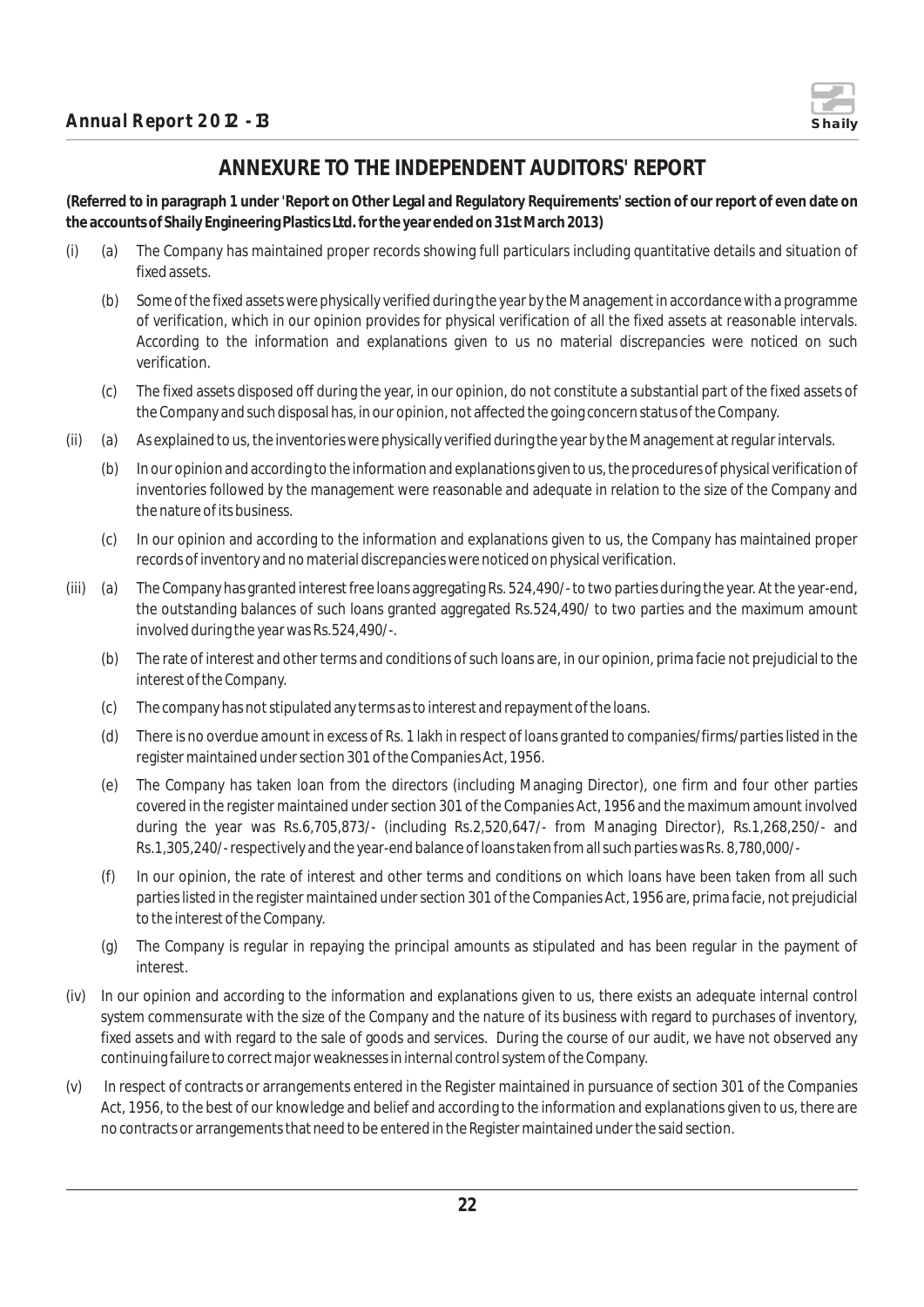

- (vi) According to the information and explanations given to us, the Company has not accepted any deposit from the public during the year. In respect of unclaimed deposits, the Company has complied with the provisions of Sections 58A, 58AA or any other relevant provisions of the Companies Act, 1956.
- (vii) In our opinion, the internal audit functions carried out during the year by a firm of Chartered Accountants appointed by the Management have been commensurate with the size of the Company and the nature of its business.
- (viii) Cost records as required under section 209(1) (d) of the Companies Act, 1956 were under compilation at the time of our audit and therefore these could not be reviewed by us.
- (ix) (a) The Company has generally been regular in depositing undisputed dues, including provident fund, investor education protection fund, employees' state insurance, income tax, sales tax, wealth tax, service tax, custom duty, excise duty and other material statutory dues applicable to it with appropriate authorities.
	- (b) According to the information and explanations given to us, no undisputed amounts payable in respect of income tax, sales tax, wealth tax, service tax, customs duty and excise duty were in arrears, as at 31st March 2013 for a period of more than six months from the date they became payable.
	- (c) According to the information and explanation given to us, there are no dues of income tax, sales tax, wealth tax, service tax, customs duty and excise duty which have not been deposited on account of any dispute except:

| Name of the Statute          | Nature of the | Amount              | Period to which                | Forum where                 |
|------------------------------|---------------|---------------------|--------------------------------|-----------------------------|
|                              | Dues          | (Rs.)               | the amount relates             | dispute is pending          |
| The Central Excise Act, 1944 | Excise duty   |                     | 10,930,355 2007-08 and 2008-09 | CESTAT                      |
| The Central Excise Act, 1944 | Excise duty   | 1.621.296           | l Various Years                | <b>Commissioner Appeals</b> |
| The Central Excise Act, 1944 | Excise duty   | 1,065,290   2007-08 |                                | <b>CESTAT</b>               |

- (x) The Company does not have any accumulated losses as at the end of the financial year. Further, the Company has not incurred cash losses in the financial year and in the immediately preceding financial year.
- (xi) In our opinion and according to the information and explanations given to us, the Company has not defaulted in repayment of dues to bank or financial institution or bank.
- (xii) Based on our examination of records and the information and explanations given to us, the Company has not granted loans and advances on the basis of security by way of pledge of shares, debentures and other securities.
- (xiii) In our opinion, the Company is not a chit fund or a nidhi / mutual benefit fund/society. Therefore, the provisions of clause 4(xiii) of the Companies (Auditor's Report) Order, 2003 are not applicable to the Company.
- (xiv) In our opinion, the Company is not dealing in or trading in shares, securities, debentures and other investments. Accordingly, the provisions of clause 4 (xiv) of the Companies (Auditor's Report) Order, 2003 are not applicable to the Company.
- (xv) In our opinion and according to the information and explanations given to us, the Company has not given any guarantee for loans taken by others from bank or financial institutions. Therefore, the provisions of clause (xv) of Paragraph 4 of the Companies (Auditor's Report) Order, 2003 are not applicable to the Company.
- (xvi) In our opinion and according to the information and explanations given to us, the term loans have been applied by the Company during the year for the purposes for which they were obtained.
- (xvii) In our opinion and according to the information and explanations given to us, and on an overall examination of the Balance Sheet of the Company, we report that funds raised on short-term basis have, prima facie, not been used during the year for long-term investment.
- (xviii)According to the information and explanations given to us, the Company has not made any preferential allotment of shares to parties and companies covered in the register maintained under section 301 of the Companies Act, 1956 during the year.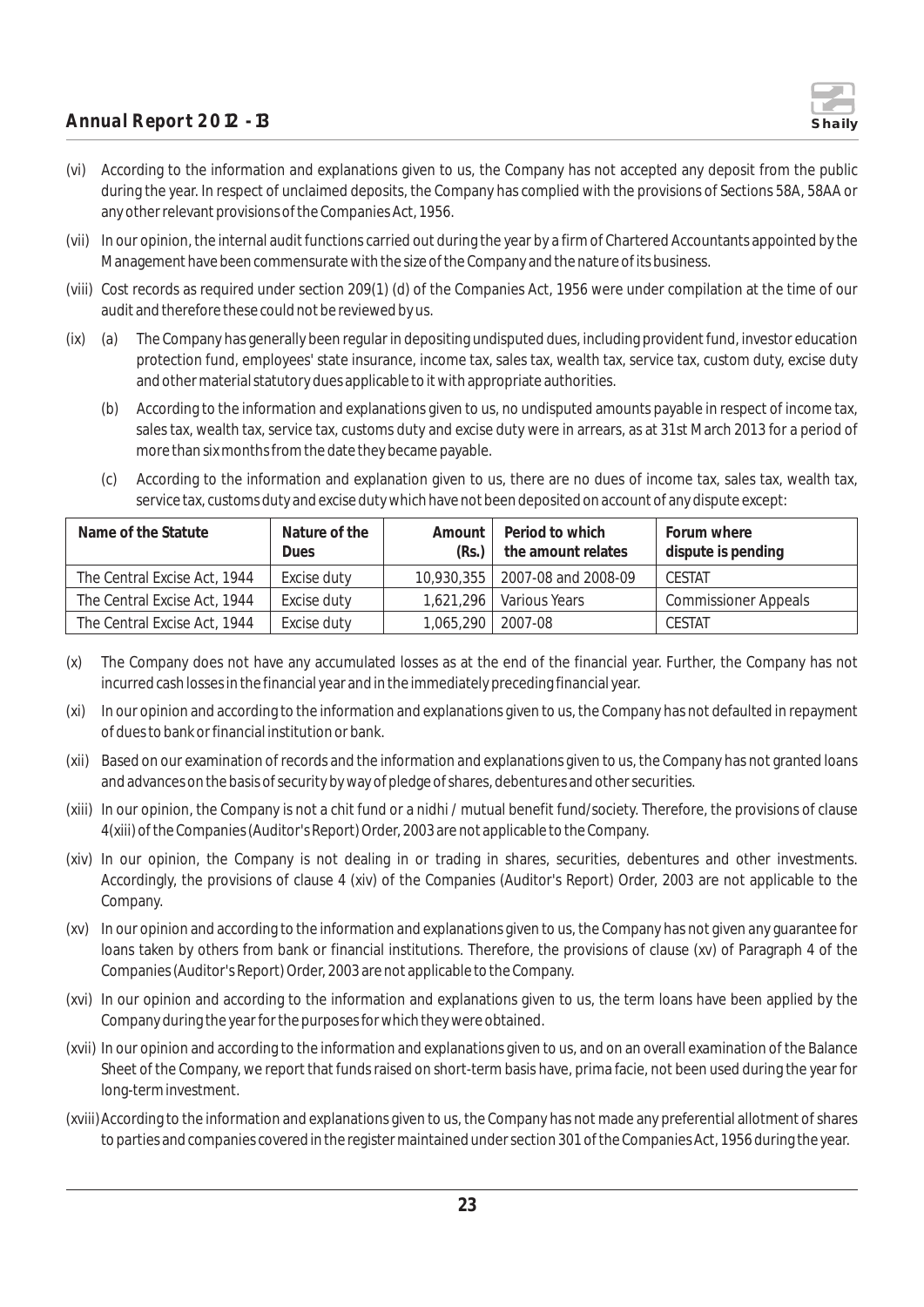

- (xix) According to the information and explanations given to us, during the period covered by our audit report, the Company has not issued any debentures.
- (xx) According to the information and explanations given to us, during the period covered by our audit report, the Company has not raised any money by way of public issues.
- (xxi) To the best of our knowledge and according to the information and explanations given to us, no fraud on or by the Company has been noticed or reported during the year.

**For DELOITTE HASKINS & SELLS Chartered Accountants (Firm Registration No. 117364W)**

> **Sd/- (Gaurav J. Shah) (Partner) (Membership No. 35701)**

**VADODARA, May 18, 2013**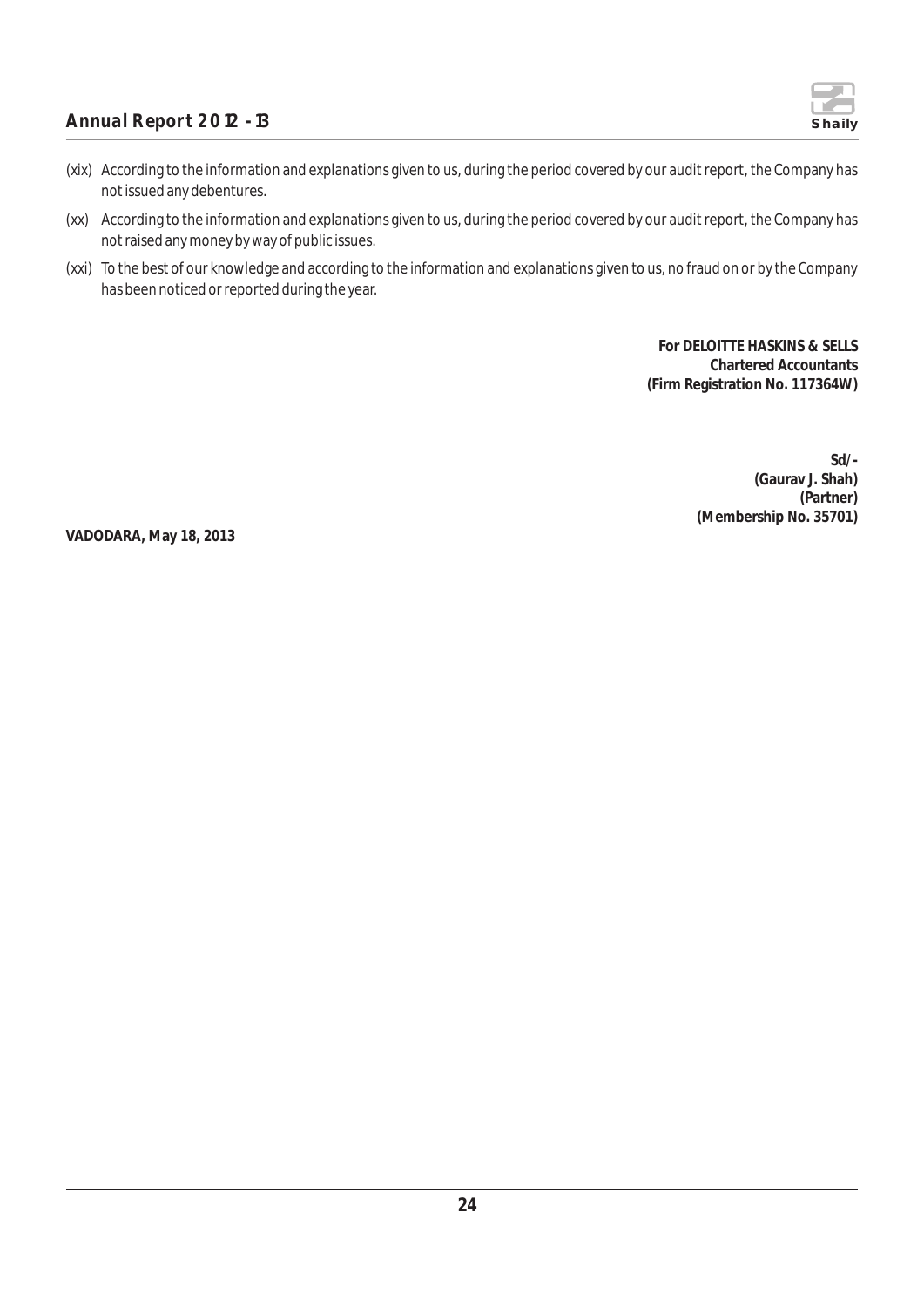#### **Annual Report 2012 - 13 Shaily**

**Baroda**

**18th May 2013**



|                 |               |                                                            |                |                                             | (Amount in `)             |
|-----------------|---------------|------------------------------------------------------------|----------------|---------------------------------------------|---------------------------|
|                 |               | Particulars                                                | Note No.       | As at                                       | As at                     |
|                 |               |                                                            |                | 31st March, 2013                            | 31st March, 2012          |
| I.              |               | <b>EQUITY &amp; LIABILITIES</b>                            |                |                                             |                           |
| 1               |               | Shareholder's Funds                                        |                |                                             |                           |
|                 | (a)           | Share Capital                                              | $\sqrt{3}$     | 73,184,300                                  | 73,184,300                |
|                 | (b)           | Reserves & Surplus                                         | $\overline{4}$ | 286,517,322                                 | 250,302,777               |
|                 |               |                                                            |                | 359,701,622                                 | 323,487,077               |
| $\overline{2}$  |               | Non-Current Liabilities                                    |                |                                             |                           |
|                 | (a)           | Long Term Borrowings                                       | 5              | 151,381,378                                 | 79,863,410                |
|                 | (b)           | Deferred Tax Liability                                     |                | 30,757,063                                  | 16,555,176                |
|                 | (c)           | Other Long Term Liabilities                                | 6              | 12,872,590                                  | 15,899,734                |
|                 | (d)           | Long Term Provisions                                       | $\overline{7}$ | 3,072,787                                   | 2,967,553                 |
|                 |               |                                                            |                | 198,083,818                                 | 115,285,873               |
| 3               |               | <b>Current Liabilities</b>                                 |                |                                             |                           |
|                 | (a)           | Short Term Borrowings                                      | 8              | 228,170,362                                 | 245,753,289               |
|                 | (b)           | <b>Trade Payables</b>                                      | 9              | 179,934,967                                 | 221, 117, 837             |
|                 | (c)           | <b>Other Current Liabilities</b>                           | 10             | 104,986,363                                 | 89,147,537                |
|                 | (d)           | <b>Short Term Provisions</b>                               | 11             | 2,193,759                                   | 2,195,706                 |
|                 |               |                                                            |                | 515,285,451                                 | 558,214,369               |
|                 |               |                                                            | Total          | 1,073,070,891                               | 996, 987, 319             |
| $\mathbf{II}$ . | <b>ASSETS</b> |                                                            |                |                                             |                           |
| 1               |               | <b>Non-Current Assets</b>                                  |                |                                             |                           |
|                 | (a)           | <b>Fixed Assets</b>                                        | 12             |                                             |                           |
|                 | (i)           | Tangible assets                                            |                | 435,753,294                                 | 393,427,025               |
|                 | (iii)         | Intangible assets                                          |                | 1,228,085                                   | 457,578                   |
|                 | (iii)         | Capital work-in-progress                                   |                | 12,767,683                                  | 5,602,775                 |
|                 |               |                                                            |                | 449,749,062                                 | 399,487,378               |
|                 | (b)           | Non-Current Investments                                    | 13             | 2,745,626                                   | 2,745,626                 |
|                 | (c)           | Long Term Loans & Advances                                 | 14             | 46,585,921                                  | 47,943,585                |
|                 | (d)           | <b>Other Non-Current Assets</b>                            | 15             | 1,434,150                                   | 1,933,201                 |
| 2               |               | <b>Current Assets</b>                                      |                |                                             |                           |
|                 | (a)           | Inventories                                                | 16             | 125,034,958                                 | 95,434,245                |
|                 | (b)           | Trade receivables                                          | 17             | 261,748,808                                 | 346,148,427               |
|                 | (c)           | Cash and cash equivalents<br>Short-term loans and advances | 18             | 65,935,570                                  | 18,708,724                |
|                 | (d)           |                                                            | 19<br>20       | 117,743,063                                 | 84,030,059                |
|                 | (e)           | Other current assets                                       |                | 2,093,733                                   | 556,073                   |
|                 |               |                                                            |                | 572,556,132                                 | 544,877,528               |
|                 |               | See accompanying notes to the financial statements         | Total          | 1,073,070,891                               | 996,987,319               |
|                 |               |                                                            |                |                                             |                           |
|                 |               | In terms of our report attached                            |                | For And On Behalf Of The Board of Directors |                           |
|                 |               | For Deloitte Haskins & Sells                               |                |                                             |                           |
|                 |               | <b>Chartered Accountants</b>                               |                |                                             |                           |
| $Sd$ /-         |               |                                                            |                | $Sd$ /-                                     | Sd/                       |
|                 | Gaurav J Shah |                                                            |                | <b>Managing Director</b>                    | <b>Executive Director</b> |
| Partner         |               |                                                            |                |                                             |                           |
|                 | M. No: 35701  |                                                            |                |                                             |                           |
|                 |               |                                                            |                |                                             |                           |
|                 |               |                                                            |                |                                             |                           |

#### **Balance Sheet as at 31st March, 2013**

**Baroda 18th May 2013**

**Company Secretary Sd/-**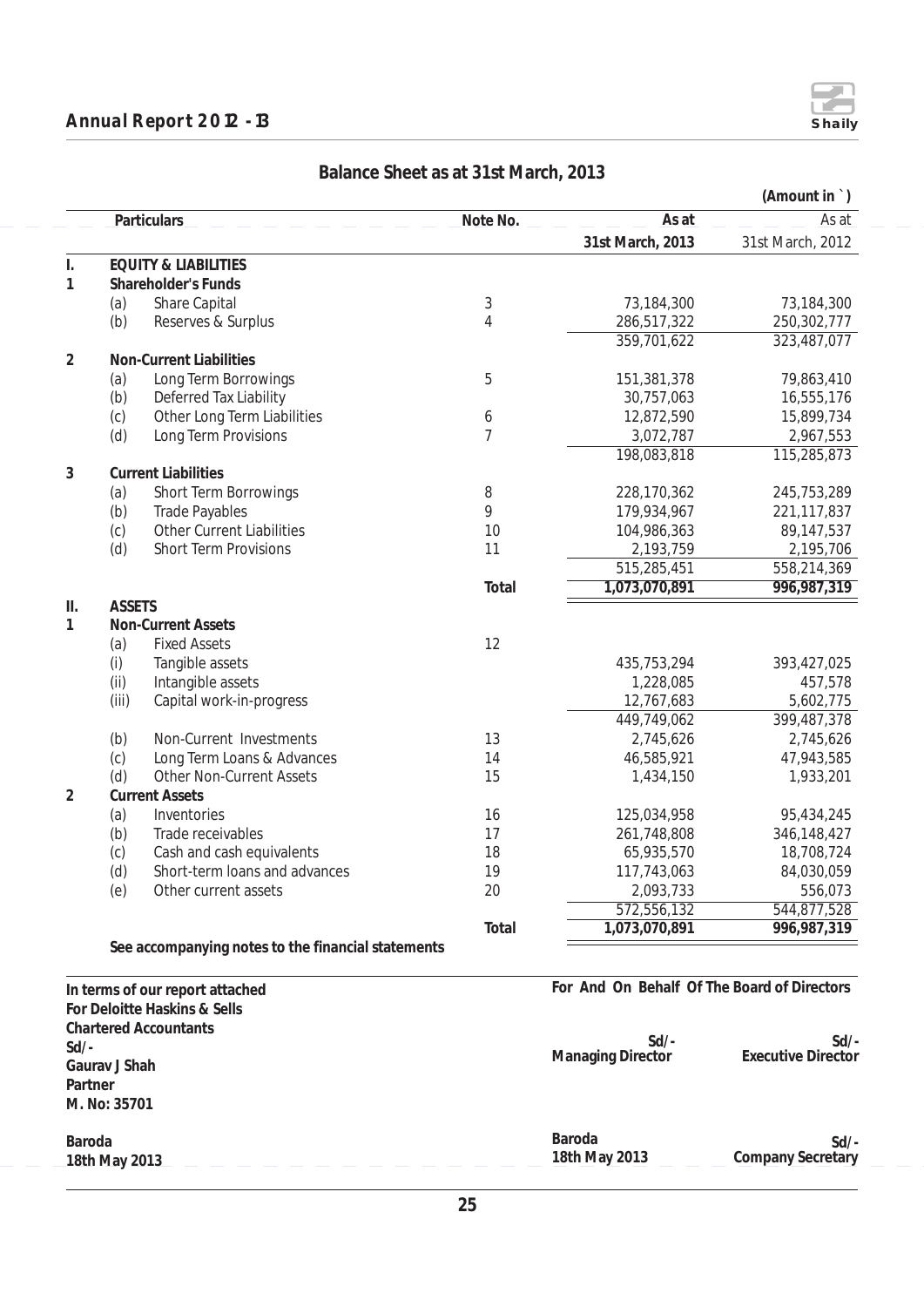

|              |                                                    |          |                    | (Amount in `)      |
|--------------|----------------------------------------------------|----------|--------------------|--------------------|
|              | Particulars_                                       | Note No. | For the year ended | For the year ended |
|              |                                                    |          | 31st March, 2013   | 31st March, 2012   |
| $\mathsf{L}$ | Revenue from Operations (gross)                    | 21       | 1,257,013,082      | 1,472,143,231      |
|              | Less: Excise Duty                                  |          | 29,395,565         | 16,307,134         |
|              | Revenue from Operations (Net)                      |          | 1,227,617,517      | 1,455,836,097      |
| Ⅱ.           | Other income                                       | 22       | 6,353,152          | 12,354,587         |
| III.         | Total Revenue $(I + II)$                           |          | 1,233,970,669      | 1,468,190,684      |
| IV.          | Expenses                                           |          |                    |                    |
|              | Cost of Raw Material Consumed                      | 23       | 707,100,219        | 873,310,554        |
|              | (Increase)/ Decrease in Stocks                     | 24       | (16, 766, 909)     | 4,583,696          |
|              | <b>Employee Benefits Expense</b>                   | 25       | 131,066,095        | 117,913,935        |
|              | Finance costs                                      | 26       | 69,315,254         | 86,340,017         |
|              | Depreciation and amortization expense              | 12       | 56,157,974         | 51,851,328         |
|              | <b>Other Expenses</b>                              | 27       | 236,501,331        | 251,472,463        |
|              | <b>Total Expenses</b>                              |          | 1,183,373,963      | 1,385,471,993      |
| V.           | Profit before tax (III-IV)                         |          | 50,596,706         | 82,718,691         |
| VI.          | Tax expense<br>Less:                               |          |                    |                    |
|              | Current tax - MAT                                  |          | 10,122,256         | 16,549,142         |
|              | Short/(Excess) provision in earlier years          |          | (2, 298, 922)      | 1,249,899          |
|              | Deferred tax                                       |          | 14,201,887         | 16,555,176         |
|              | <b>MAT Credit Entitlement</b>                      |          | (7,643,061)        | (15, 302, 027)     |
| VII.         | Profit from continuing operations (V-VI)           |          | 36,214,546         | 63,666,501         |
| VIII         | Earnings per equity share (of ` 10/- each):        |          |                    |                    |
|              | (1) Basic                                          |          | 4.95               | 8.70               |
|              | (2) Diluted                                        |          | 4.95               | 8.70               |
|              | See accompanying notes to the financial statements |          |                    |                    |

## **Statement of Profit and Loss for the year ended 31st March, 2013**

| In terms of our report attached                                                                                     | For And On Behalf Of The Board of Directors |                                     |  |  |
|---------------------------------------------------------------------------------------------------------------------|---------------------------------------------|-------------------------------------|--|--|
| For Deloitte Haskins & Sells<br><b>Chartered Accountants</b><br>$Sd$ /-<br>Gauray J Shah<br>Partner<br>M. No: 35701 | $Sd$ /-<br><b>Managing Director</b>         | $Sd$ /-<br>Executive Director       |  |  |
| Baroda<br>18th May 2013                                                                                             | Baroda<br>18th May 2013                     | $Sd$ /-<br><b>Company Secretary</b> |  |  |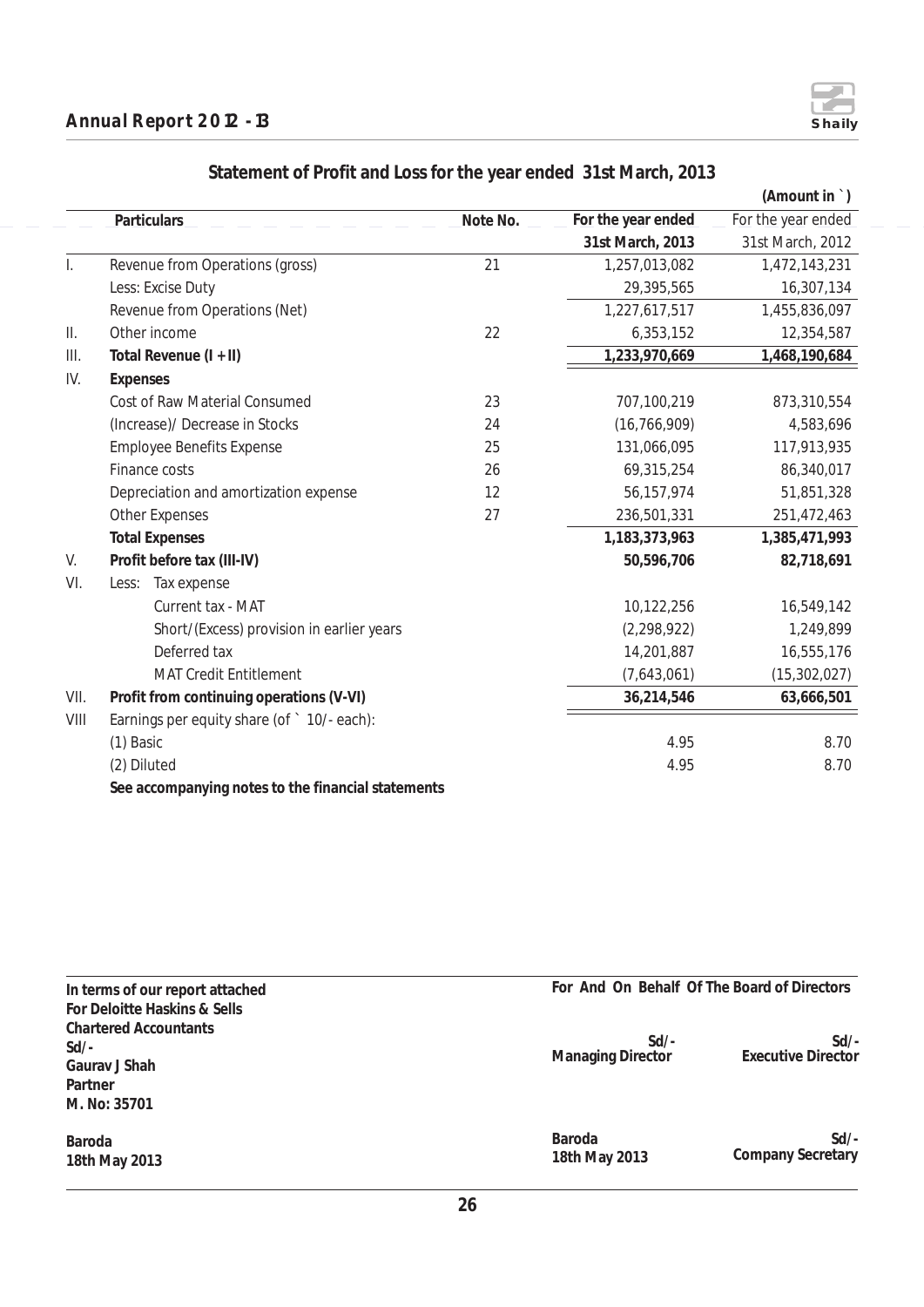|                         |                                                                               |                                             | (Amount in                   |
|-------------------------|-------------------------------------------------------------------------------|---------------------------------------------|------------------------------|
|                         | Particulars                                                                   | For the year ended                          | For the year ended           |
|                         |                                                                               | 31st March, 2013                            | 31st March, 2012             |
| A                       | Cash flow from Operating Activities                                           |                                             |                              |
|                         | Net Profit before taxation                                                    | 50,596,706                                  | 82,718,690                   |
|                         | Adjustment for:                                                               |                                             |                              |
|                         | Depreciation                                                                  | 56,157,974                                  | 51,851,328                   |
|                         | (Profit) / Loss on sale of Fixed Asset                                        | 137,018                                     | (77, 040)                    |
|                         | Dividend received                                                             | (5,025)                                     | (5,025)                      |
|                         | Provision for diminution in value of investment<br>Investment/Interest income |                                             | 1,240,000                    |
|                         | Profit on redemption of preference shares                                     | (6, 268, 106)                               | (4,724,304)<br>(1, 150, 500) |
|                         | Finance costs                                                                 | 69,315,254                                  | 86,340,017                   |
|                         | Amortisation of expenses                                                      | 556,073                                     | 556,073                      |
|                         | Bad debts/Advances written off                                                | 418,894                                     | 779,202                      |
|                         | Unrealised Exchange (Gain) / Loss                                             | (456, 466)                                  | 2,942,635                    |
|                         | Operating Profit before working capital changes                               | 170,452,323                                 | 220,471,076                  |
|                         | Adjustment for:                                                               |                                             |                              |
|                         | (Increase)/Decrease in Trade receivables                                      | 84,437,191                                  | 25,597,728                   |
|                         | (Increase)/Decrease in Other receivables other than advance tax               | (60, 481, 699)                              | 19,375,241                   |
|                         | (Increase)/Decrease in Inventories                                            | (29,600,713)                                | 26, 195, 372                 |
|                         | Increase/(Decrease) in Trade Payables                                         | (41, 182, 870)                              | 29,621,881                   |
|                         | Increase/(Decrease) in Other Current Liabilities                              | 15,213,891                                  | 8,863,855                    |
|                         | Cash generated from operations                                                | 138,838,123                                 | 330, 125, 153                |
|                         | Taxes paid (Net of refunds)                                                   | 12,200,645                                  | 16,234,402                   |
|                         | Cash flow before Exceptional items                                            | 126,637,478                                 | 313,890,751                  |
|                         | Net Cash from Operating Activities                                            | 126,637,478                                 | 313,890,751                  |
| $\overline{B}$          | Cash Flow from Investing Activities                                           |                                             |                              |
|                         | <b>Purchases of Fixed Assets</b>                                              | (108, 317, 967)                             | (53,892,396)                 |
|                         | Interest received                                                             | 6,268,105                                   | 4,724,304                    |
|                         | Dividend received                                                             | 5,025                                       | 5,025                        |
|                         | Purchase of investments                                                       |                                             | (19,500)<br>5,226,000        |
|                         | Proceeds from redemption of investments<br>Sale of Fixed Asset                | 1,761,291                                   | 200,201                      |
|                         | Net Cash (used) in Investing Activities                                       | (100, 283, 546)                             | (43, 756, 366)               |
| $\overline{\mathbb{C}}$ | Cash flow from Financing Activities                                           |                                             |                              |
|                         | Proceeds from long term borrowings                                            | 107,627,582                                 | 732,654                      |
|                         | Repayment of long term borrowings                                             | (36, 109, 615)                              | (97, 571, 398)               |
|                         | Change in working capital loan                                                | (17, 582, 928)                              | (80,090,184)                 |
|                         | Dividend Paid                                                                 |                                             | (10, 240, 234)               |
|                         | Finance costs                                                                 | (69, 315, 254)                              | (86, 340, 017)               |
|                         | Net Cash (used) in financing Activities                                       | (15, 380, 215)                              | (273, 509, 179)              |
| D                       | Net Cash Inflow/(Outflow)                                                     | 10,973,717                                  | (3,374,793)                  |
|                         | Cash & Cash Equivalents as at beginning of the year                           | 4,336,871                                   | 7,711,664                    |
|                         | Cash & Cash equivalents as at end of the year                                 | 15,310,588                                  | 4,336,871                    |
|                         | Net Cash Inflow/ (Outflow)                                                    | 10,973,717                                  | (3, 374, 793)                |
| <b>Note</b>             |                                                                               |                                             |                              |
| J.                      | Cash & Cash equivalents comprises                                             |                                             |                              |
|                         | Cash on Hand                                                                  | 861,063                                     | 480,003                      |
|                         | Cheques, drafts on hand                                                       |                                             |                              |
|                         | <b>Balances with banks</b>                                                    |                                             |                              |
|                         | (i) In current accounts                                                       | 121,550                                     | 116,843                      |
|                         | (ii) In EEFC accounts<br>Total                                                | 14,327,976<br>15,310,588                    | 3,740,025                    |
|                         |                                                                               |                                             | 4,336,871                    |
|                         | In terms of our report attached                                               | For And On Behalf Of The Board of Directors |                              |
|                         | For Deloitte Haskins & Sells                                                  |                                             |                              |
|                         | <b>Chartered Accountants</b>                                                  |                                             |                              |
| $Sd$ /-                 |                                                                               | $Sd$ /-                                     | Sd/                          |
|                         |                                                                               | <b>Managing Director</b>                    | <b>Executive Director</b>    |
|                         | Gaurav J Shah                                                                 |                                             |                              |
| Partner                 |                                                                               |                                             |                              |
|                         | M. No: 35701                                                                  |                                             |                              |
|                         |                                                                               |                                             |                              |
|                         |                                                                               | Baroda                                      | $Sd$ /-                      |
| Baroda                  |                                                                               |                                             |                              |
|                         | 18th May 2013                                                                 | 18th May 2013                               | Company Secretary            |

## **Cash Flow Statement for the year ended on 31st March, 2013**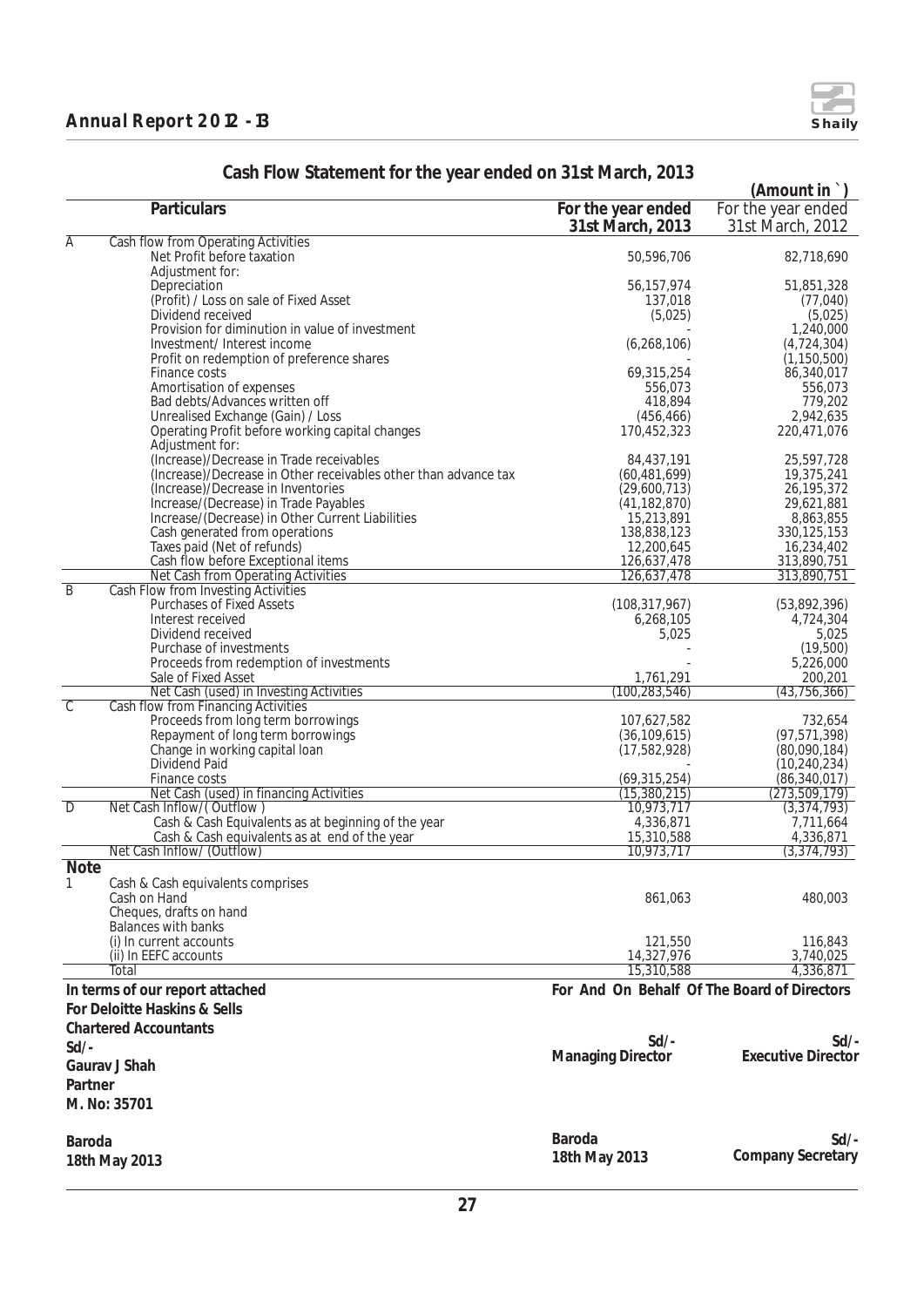

#### **Notes forming part of the financial statements**

#### **Note 1 : Corporate information**

Shaily Engineering Plastics Limited (the Company) is a Public Limited Company domiciled in India and incorporated under the provisions of the Companies Act, 1956. The Company is engaged in the manufacture and sale of injection moulded precision plastic components and sub-assemblies. The Company's manufacturing facilities are at Savli and Halol, Baroda, Gujarat, India.

#### **Note 2 : Significant accounting policies**

**2.1 Framework of Preparation of Financial Statements:**

The financial statements have been prepared under the historical cost convention in accordance with the Accounting Standards as given in Companies Accounting Standards Rules, 2006 and the relevant provisions of Companies Act, 1956 except as regards certain fixed assets as indicated below shown at fair value.

**2.2 System of Accounting:**

The Company has adopted accrual system of accounting.

**2.3 Use of Estimates:**

The preparation of financial statements requires management to make estimates and assumptions that affect the reported amounts of assets and liabilities, disclosure of contingent amounts as at the date of financial statements and reported amounts of revenues and expenses during the reporting period. Actual results could differ from these estimates.Such difference is recognized in the periods in which the results are known / materialized.

**2.4 Revenue:**

Sales and services are accounted inclusive of excise duty but excluding Sales Tax, and are net of returns / discounts / debit notes / reversals.

Revenue from sales of product is recognised on the transfer of substantial risk and rewards of ownership.

**2.5 Fixed Assets:**

Fixed Assets acquired on amalgamation on 1st April 2001 are stated at fair value determined at the time of amalgamation. Assets acquired thereafter are shown at cost. Cost includes all incidental expenditure, net of cenvat, wherever applicable. Expenditure on software is capitalised in accordance with the applicable Accounting Standard.

**2.6 Depreciation and Amortisation:**

Depreciation on fixed assets is calculated on straight-line method in the manner and at the rates as prescribed in schedule XIV of the Companies Act, 1956. Depreciation on additions / deletions to fixed assets during the year is provided on a prorata basis.

**2.7 Investments:**

Investments are either classified as current or long term based on management's intention at the time of purchase. Current investments are carried at lower of cost and fair value. Long term investments are stated at cost. Provision is made for any diminution in value, if other than temporary.

**2.8 Inventories:**

Inventories are valued at lower of cost and net realisable value. Cost of inventories comprises cost of purchase, cost of conversion and other cost incurred in bringing them to their present location and conditions. The cost of inventories is determined based on the First in First out method.

#### **2.9 Employee Benefits:**

#### **Defined Contribution Plan**

Company's contribution to Provident fund and other funds are determined under the relevant schemes and/or statute and charged to revenue.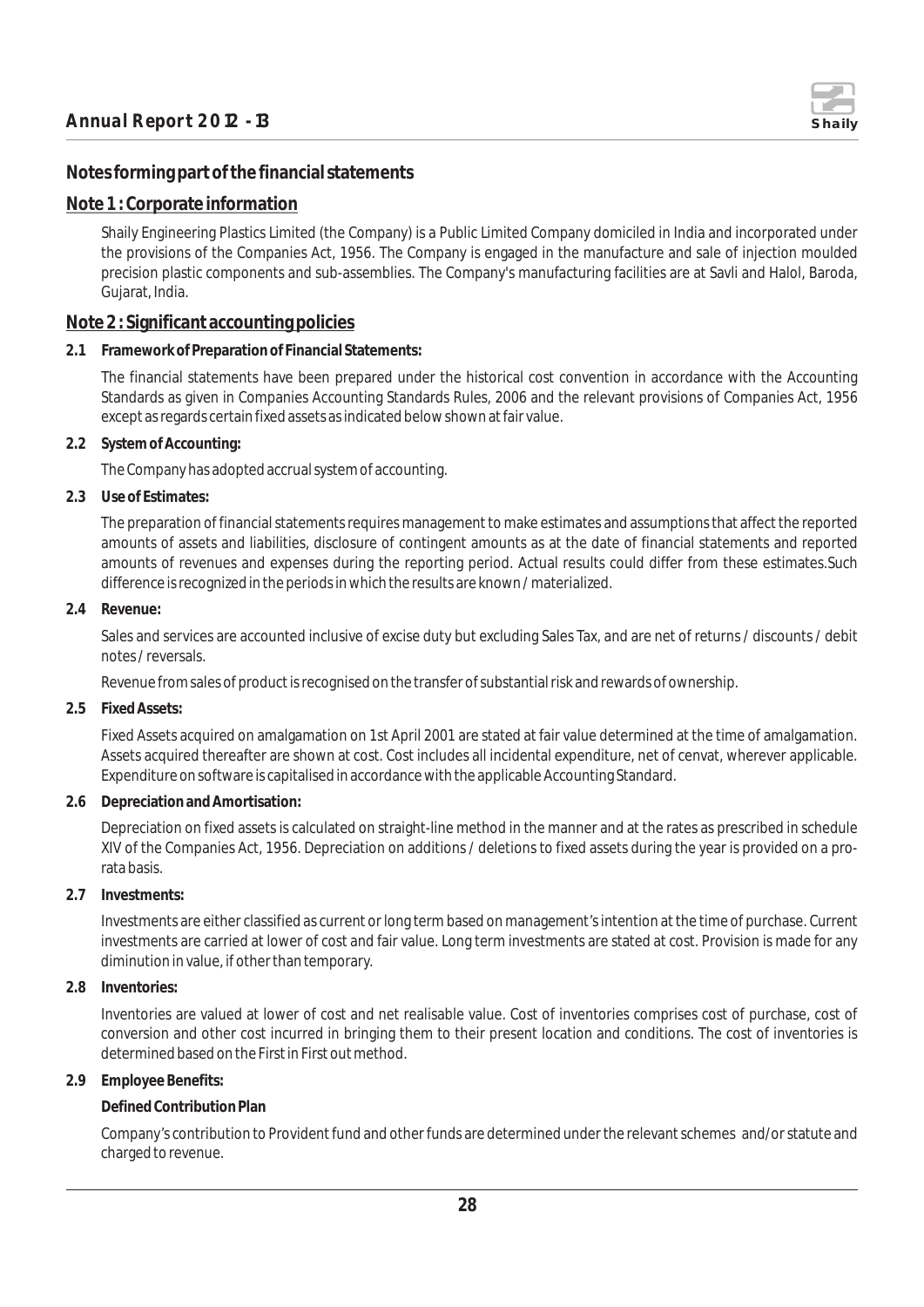

#### **Defined Benefit Plan**

The employees' gratuity fund scheme managed by HDFC Standard Life Insurance is a defined benefit plan. The present value of obligation is determined based on actuarial valuation using the Projected Unit Credit Method, which recognises each period of service as giving rise to additional unit of employee benefit entitlement and measures each unit separately to build up the final obligation. The obligation for leave encashment is recognised in the same manner as gratuity.

**2.10 Foreign Currency Transactions:**

Transactions denominated in foreign currencies are recorded at the exchange rates prevailing at the date of transaction. Monetary items denominated in foreign currency at the year end are translated at year end rates. In respect of monetary items which are covered by forward exchange contracts, the premium on such forward contracts is recognised over the life of the forward contract. The exchange difference arising on settlement /translation are recognised in the revenue accounts.

#### **2.11 Taxation:**

Current tax is determined as the amount of tax payable in respect of taxable income for the period based on applicable tax rate and laws.

Deferred tax expense or benefit is recognised on timing differences being the difference between taxable income and accounting income that originate in one period and are capable of reversal in one or more subsequent periods. Deferred tax assets and liabilities are measured using the tax rates and tax laws that have been enacted or substantively enacted by the balance sheet date. Deferred tax asset on account of unabsorbed loss/depreciation is recognised only if virtual certainty as regards absorption thereof exists.

#### **2.12 Miscellaneous Expenditure:**

Preliminary expenses deferred over the period of 10 years.

Expenditure for raising equity/preference shares are deferred over the period of 10 years.

**2.13 Provisions, Contingent Liabilities and Contigent Assets:**

Provisions involving substantial degree of estimation in measurements are recognized when there is a present obligation as a result of past events and it is probable that there will be an outflow of resources. Contingent liabilities are not recognized but are disclosed in the notes. Contingent Assets are neither recognized nor disclosed in the financial statements.

#### **Note 3 : Share Capital**

|   | Particulars                                   | As at 31st March, 2013 |             | As at 31st March, 2012 |             |
|---|-----------------------------------------------|------------------------|-------------|------------------------|-------------|
|   |                                               | <b>Number</b>          |             | <b>Number</b>          |             |
| A | Authorised                                    |                        |             |                        |             |
|   | Equity Shares of ` 10 each with voting rights | 16,000,000             | 160,000,000 | 16,000,000             | 160,000,000 |
| B | Issued, Subscribed & Fully Paid Up Shares     |                        |             |                        |             |
|   | Equity Shares of ` 10/- each fully paid with  | 7,318,430              | 73,184,300  | 7,318,430              | 73,184,300  |
|   | voting rights                                 |                        |             |                        |             |
|   | Total                                         | 7,318,430              | 73,184,300  | 7.318.430              | 73,184,300  |

**a. Terms & Rights attached to equity shares :**

The Company has only one class of equity shares having face value of ` 10 each. Each holder of Equity share is entitled to one vote per share.

In the event of Liquidation of the company, the holders of the equity shares will be entiltled to receive remaining assets of the company, after distribution of Preferential amount. The distribution will be in proportion to the Number of equity shares held by the Shareholders.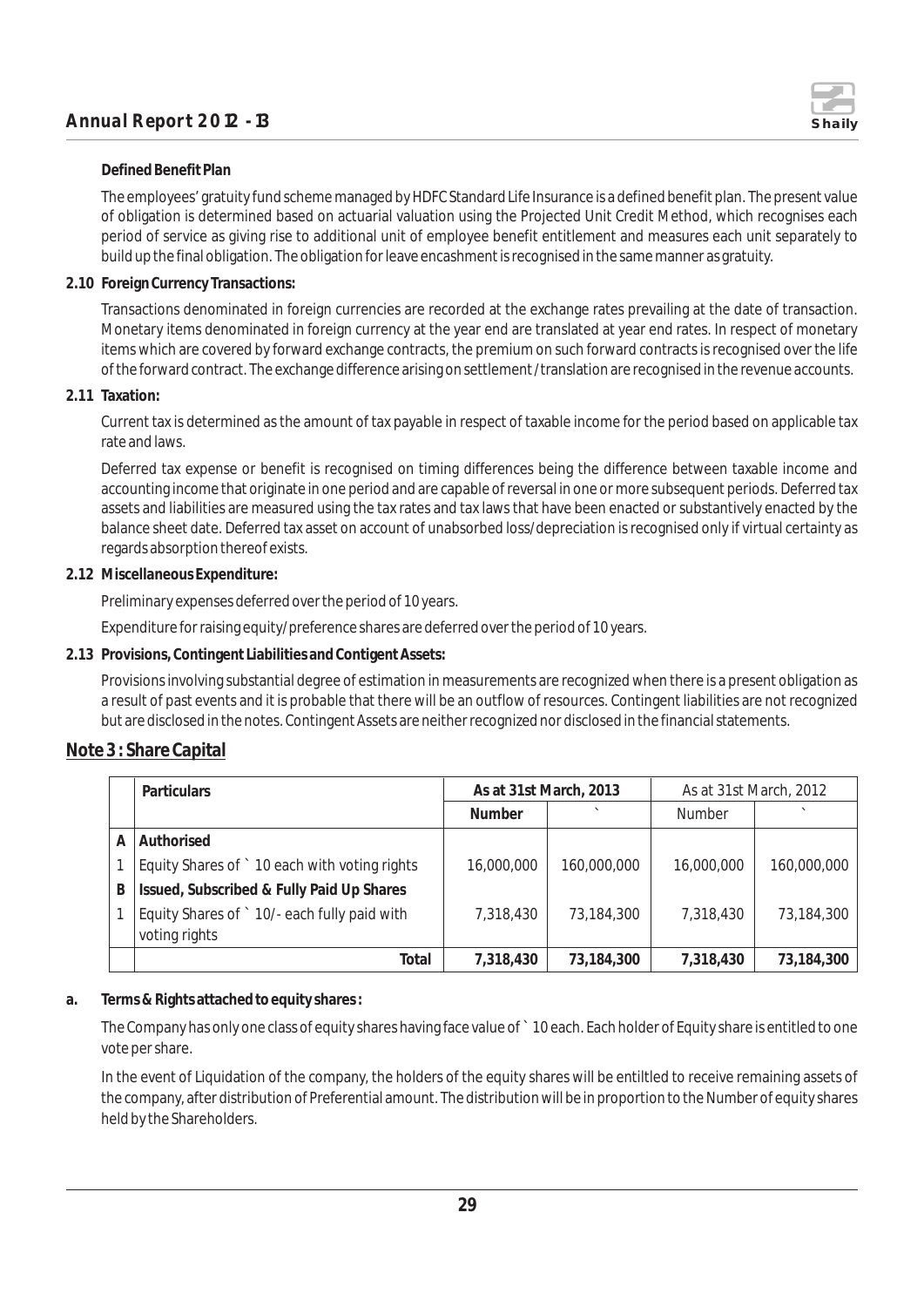

#### **b. Details of Shareholders holding more than 5% shares in the Company:**

|   | Class of shares / Name of shareholder | As at 31st March, 2013  |                 | As at 31st March, 2012  |                   |
|---|---------------------------------------|-------------------------|-----------------|-------------------------|-------------------|
|   |                                       | No. of<br><b>Shares</b> | % of<br>Holding | No. of<br><b>Shares</b> | $%$ of<br>Holding |
|   | Equity shares with voting rights      |                         |                 |                         |                   |
|   | Motika Ltd                            | 1,746,420               | 23.86%          | 1,746,420               | 23.86%            |
| 2 | Mahendra Sanghvi                      | 829,875                 | 11.34%          | 829,875                 | 11.34%            |
| 3 | Tilottama Sanghvi                     | 798,490                 | 10.91%          | 798.490                 | 10.91%            |
| 4 | Jayessh Shah                          | 682,838                 | 9.33%           | 682,838                 | 9.33%             |
| 5 | Lax Nagda                             | 508,702                 | 6.95%           | 508,702                 | 6.95%             |
| 6 | Laxman Sanghvi                        | 501,924                 | 6.86%           | 488,924                 | 6.68%             |
|   | <b>Bharat Sanghvi</b>                 | 373,584                 | 5.10%           | 373,584                 | 5.10%             |

#### **Note 4 : Reserves & Surplus**

|   | <b>Particulars</b>                                                       | As at<br>31st March,<br>2013 | As at<br>31st March,<br>2012 |
|---|--------------------------------------------------------------------------|------------------------------|------------------------------|
|   | Capital Reserves                                                         | 9,291,156                    | 9,291,156                    |
| 2 | Securities Premium Account                                               | 81,865,540                   | 81,865,540                   |
| 3 | <b>General Reserve</b>                                                   | 21,035,025                   | 21,035,025                   |
| 4 | Surplus in Statement of Profit and Loss                                  |                              |                              |
|   | Opening balance                                                          | 138,111,056                  | 84,684,790                   |
|   | Add: Profit / (Loss) for the year                                        | 36,214,546                   | 63,666,500                   |
|   | Less: Dividends distributed to preference shareholders (`5.87 per share) |                              | 8,810,888                    |
|   | Tax on dividend                                                          |                              | 1,429,346                    |
|   | <b>Closing Balance</b>                                                   | 174,325,602                  | 138,111,056                  |
|   | Total                                                                    | 286,517,322                  | 250,302,777                  |

#### **Note 5 : Long Term Borrowings**

|   | <b>Particulars</b>                                          | As at<br>31st March,<br>2013 | As at<br>31st March,<br>2012 |
|---|-------------------------------------------------------------|------------------------------|------------------------------|
|   | Term Ioans (Secured)                                        |                              |                              |
|   | from banks                                                  |                              |                              |
|   | -in Rupees                                                  | 24,224,557                   | 60,031,235                   |
|   | -in Foreign Currency                                        | 108,570,000                  | 1,492,418                    |
|   | Long term maturities of finance lease obligations (Secured) | 1,222,832                    | 1,525,769                    |
| 3 | Deferred payment liabilities (Unsecured)                    | 2,103,988                    | 2,103,988                    |
| 4 | Deposits (Unsecured)                                        | 15,260,000                   | 14,710,000                   |
|   | Total                                                       | 151,381,378                  | 79,863,410                   |

**Notes**:

(I) Details of terms of repayment for the other long-term borrowings and security provided in respect of secured other longterm borrowings: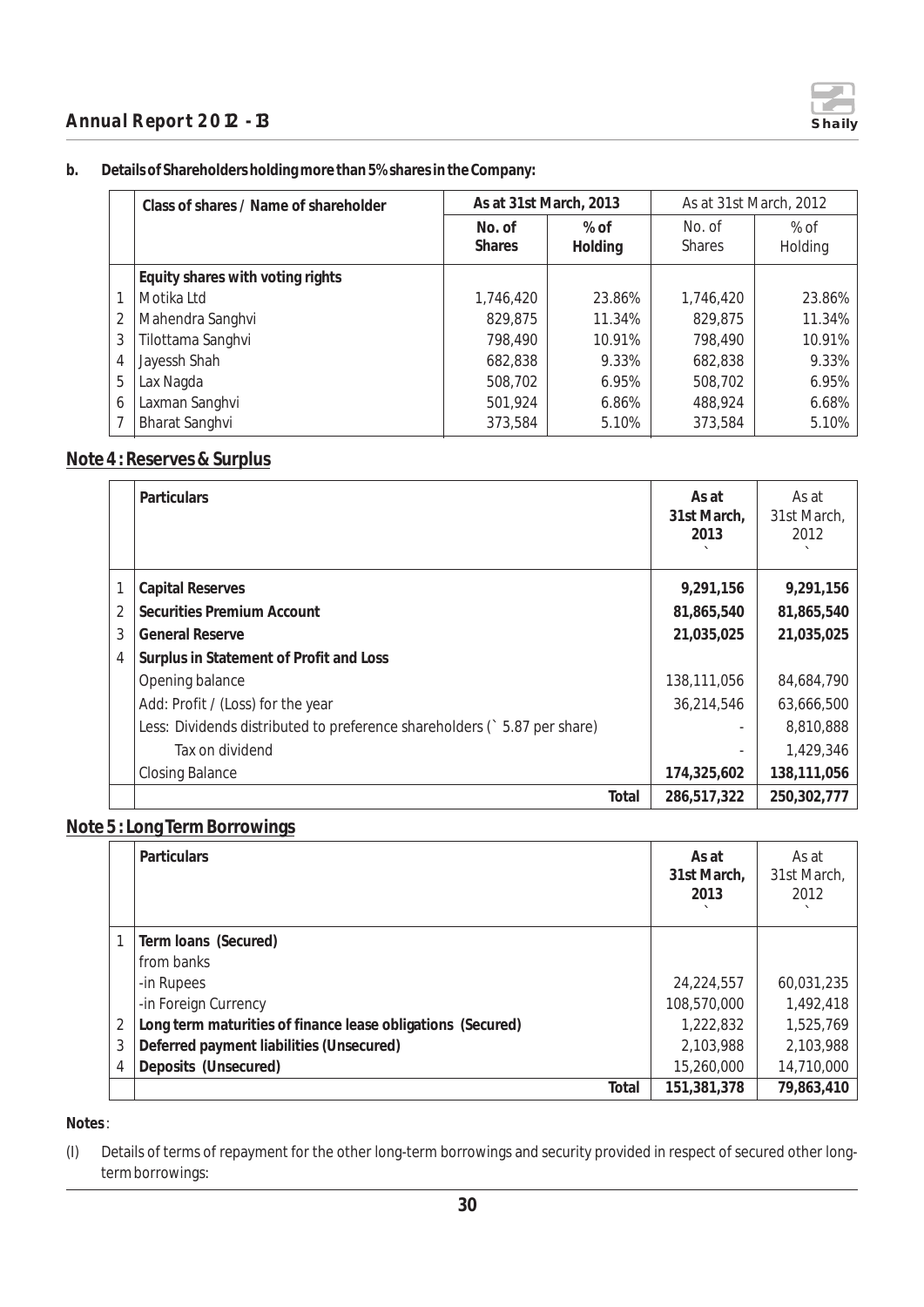

| Particulars                                                          | Terms of repayment and security                                                                                                  | As at<br>31st March,<br>2013 | As at<br>31st March,<br>2012 |
|----------------------------------------------------------------------|----------------------------------------------------------------------------------------------------------------------------------|------------------------------|------------------------------|
|                                                                      |                                                                                                                                  | Secured                      | Secured                      |
| Term loans from banks:                                               |                                                                                                                                  |                              |                              |
| SBI (In rupees)                                                      |                                                                                                                                  | 101,874,557                  | 96,998,068                   |
|                                                                      | Terms of Repayment:-                                                                                                             |                              |                              |
| SBI (In foreign Currency) :-                                         | SBI (In rupees) :-<br>Quarterly repayment of Rs 91 Lacs<br>(PY 150.50 Lacs)<br>SBI (In foreign Currency)                         |                              | 12,746,418                   |
|                                                                      | Monthly repayment of Rs 9.38 Lacs<br>(PY 9.38 Lacs)                                                                              |                              |                              |
|                                                                      | SCB (In rupee Currency) :-                                                                                                       |                              |                              |
|                                                                      | Monthly repayment of Rs 24 lacs<br>(PY 24 Lacs)                                                                                  |                              |                              |
|                                                                      | SCB UK (in foreign Currency) :<br>Quarterly repayment of 1 lac USD - from<br>Q-2 FY '14 (PY Nil)<br>Security :-                  |                              |                              |
| SCB (In rupees)                                                      | Term loan from banks are secured by a                                                                                            | 1,937,500                    | 30,229,167                   |
| SCB UK (In foreign Currency)<br>Total - Term Ioans from banks        | pari passu charge over entire fixed assets<br>of the Company including mortgage over<br>factory land, building and plants of the | 108,570,000<br>212,382,057   | 139,973,653                  |
|                                                                      | Company situated at a) Plot #706, 707<br>and 708 at GIDC, Halol. b) Survey                                                       |                              |                              |
| Less: Repayment within next 12<br>months, current maturities of Long | #366,364/1, 364 /1(A) and 364/2 at Rania.<br>These are further secured by personal                                               |                              |                              |
| Term Debt reflected in Note No: 10<br>other current liabilities.     | guarantee of some of the directors of the<br>Company                                                                             | 79,587,500                   | 78,450,000                   |
| Total- Long Term Ioans (Secured)                                     |                                                                                                                                  | 132,794,557                  | 61,523,653                   |
| Long-term maturities of finance                                      |                                                                                                                                  |                              |                              |
| lease obligations:<br><b>HDFC</b>                                    |                                                                                                                                  | 2,373,083                    |                              |
|                                                                      | Terms of Repayment:-<br>There is monthly repayment for Hire<br>purchase loans                                                    |                              | 1,113,885                    |
| <b>SBI</b>                                                           | Security :-                                                                                                                      |                              |                              |
|                                                                      | Hire Purchase Facilities are secured by<br>hypothecation of respective vehicles<br>financed.                                     |                              |                              |
| <b>AXIS</b>                                                          |                                                                                                                                  | 828,776                      | 1,988,642                    |
| Total-Term maturities of finance                                     |                                                                                                                                  | 3,201,859                    | 3,102,527                    |
| lease obligations (Secured)<br>Less: Repayment within next 12        |                                                                                                                                  | 1,979,026                    | 1,576,758                    |
| months, current maturities of                                        |                                                                                                                                  |                              |                              |
| finance lease obligations reflected<br>in Note No: 10 other current  |                                                                                                                                  |                              |                              |
| liabilities.                                                         |                                                                                                                                  |                              |                              |
| Total-Long term maturities of<br>finance lease obligations (Secured) |                                                                                                                                  | 1,222,832                    | 1,525,769                    |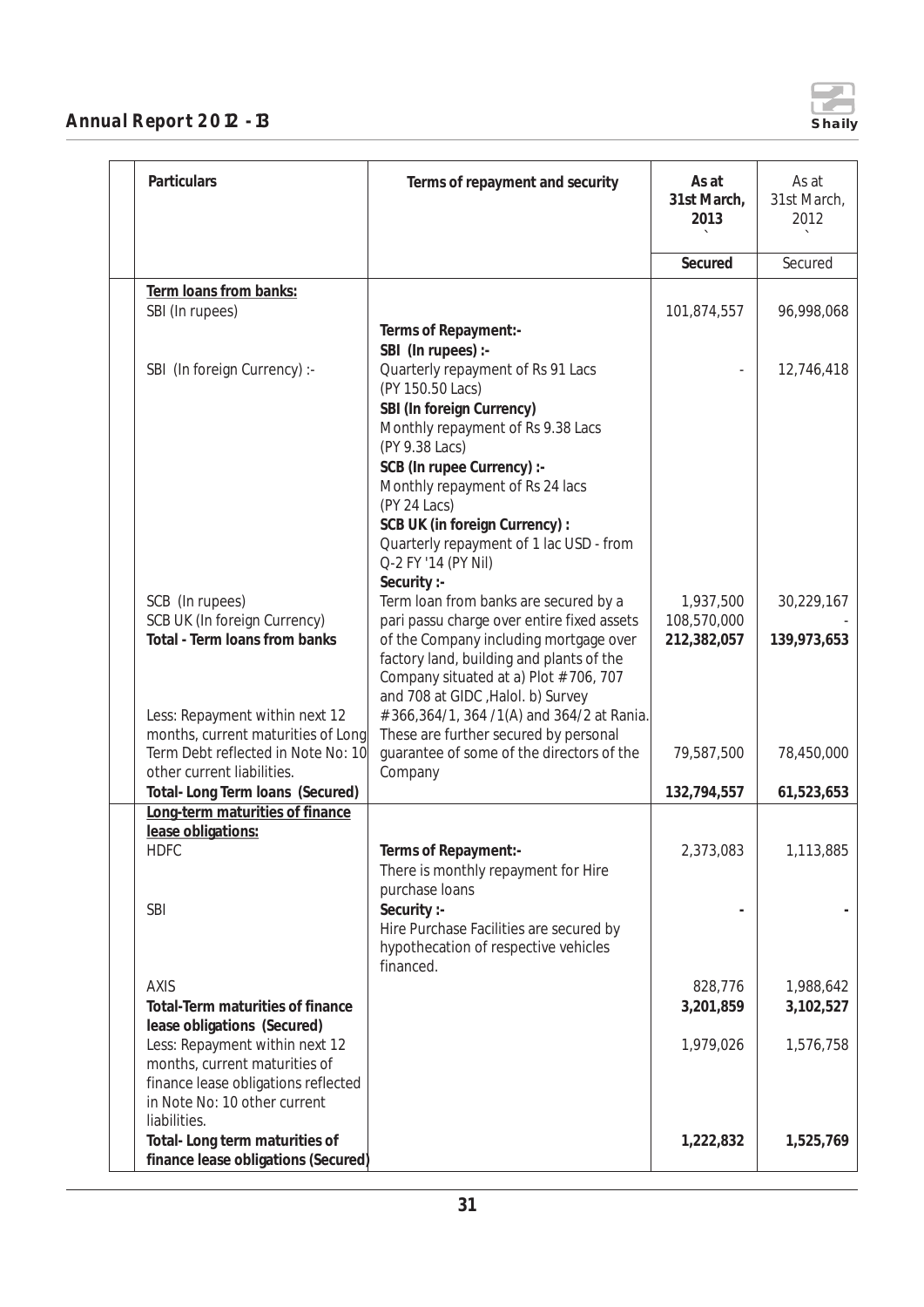

#### **(ii) Details of long-term borrowings guaranteed by some of the directors :**

| l Particulars         | As at<br>31st March,<br>2013 | As at<br>31st March,<br>2012 |
|-----------------------|------------------------------|------------------------------|
| Term loans from banks | 212,382,057                  | 139,973,653                  |

#### **Note 6 : Other Long Term Liabilities**

| <b>Particulars</b>     | As at<br>31st March,<br>2013 | As at<br>31st March,<br>2012 |
|------------------------|------------------------------|------------------------------|
| Advance from customers | 12,872,590                   | 15,899,734                   |
| Total                  | 12,872,590                   | 15,899,734                   |

## **Note 7 : Long Term Provisions**

| Particulars                                              | As at<br>31st March,<br>2013 | As at<br>31st March,<br>2012 |
|----------------------------------------------------------|------------------------------|------------------------------|
| Provision for employee benefits                          |                              |                              |
| (i) Provision for compensated absences (Refer Note 29.1) | 3,072,787                    | 2,967,553                    |
| Total                                                    | 3,072,787                    | 2,967,553                    |

### **Note 8 : Short Term Borrowings**

| Particulars               | As at<br>31st March,<br>2013 | As at<br>31st March,<br>2012 |
|---------------------------|------------------------------|------------------------------|
| Loans repayable on demand |                              |                              |
| From banks                |                              |                              |
| -Secured                  | 223,170,361                  | 245,753,289                  |
| -Unsecured                | 5,000,000                    |                              |
| Total                     | 228,170,362                  | 245,753,289                  |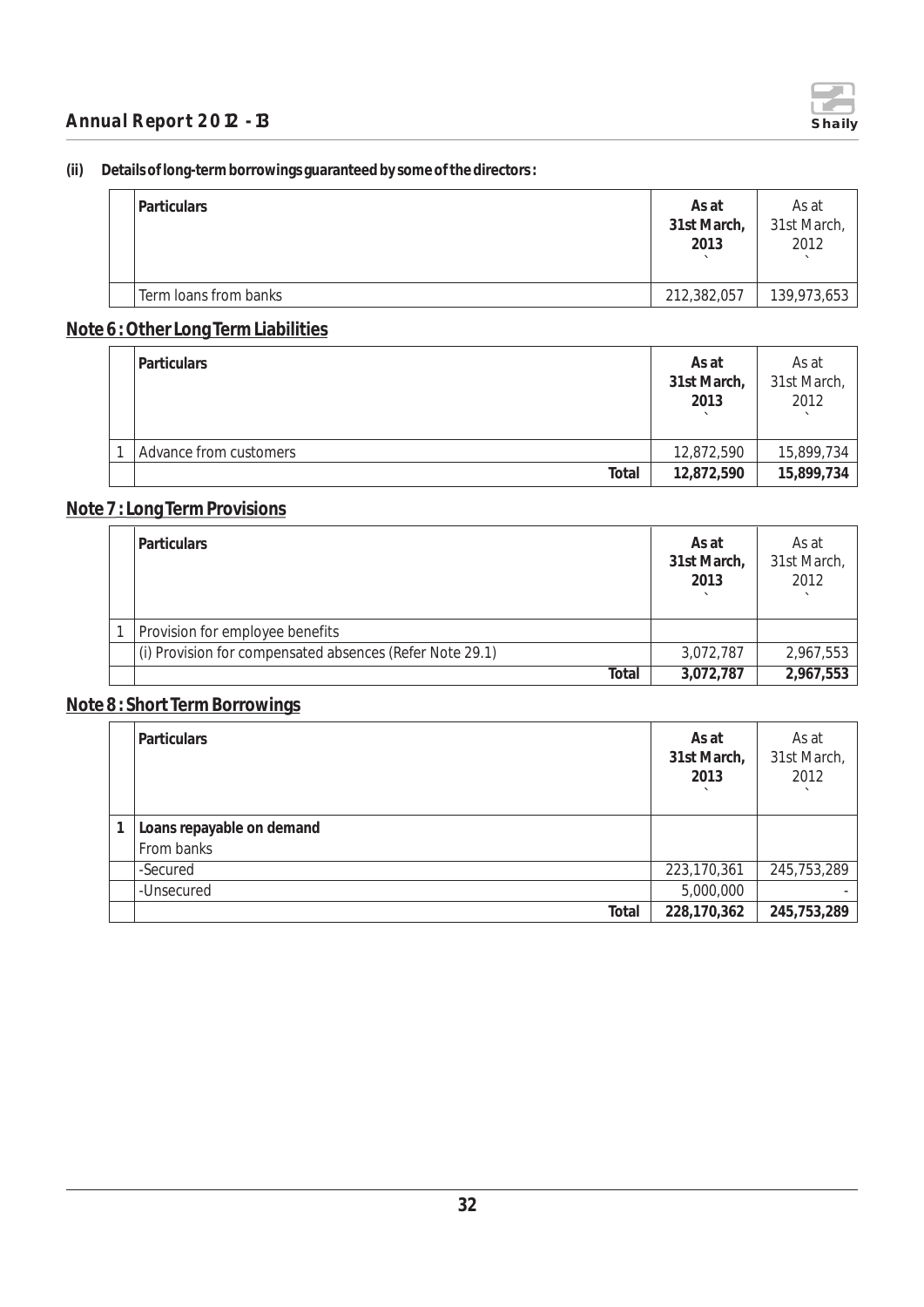**Notes :**

**(i) Details of security for secured short-term borrowings :**

| Particulars                    | Nature of security                                                                                                                                                                        | As at<br>31st March,<br>2013 | As at<br>31st March,<br>2012 |
|--------------------------------|-------------------------------------------------------------------------------------------------------------------------------------------------------------------------------------------|------------------------------|------------------------------|
| Loans repayable on demand -    |                                                                                                                                                                                           |                              |                              |
| Secured from banks:            |                                                                                                                                                                                           |                              |                              |
| State Bank of India            | Working capital loans from banks are<br>secured by hypothecation of all current<br>assets of the Company, present and future,<br>such as inventories, receivables, loans and              | 168,592,944                  | 137,878,242                  |
| Bank of Baroda                 | advances, etc. Working capital loans are<br>further secured by second pari passu<br>charge over entire fixed assets of the                                                                | (364, 324)                   | 39,705,484                   |
| <b>Standard Chartered Bank</b> | Company including factory land, building<br>and plants of the Company as stated<br>above. These are further secured by<br>personal guarantees of some of the<br>directors of the Company. | 54,941,741                   | 68,169,563                   |
| Loans repayable on demand -    |                                                                                                                                                                                           |                              |                              |
| Unsecured                      |                                                                                                                                                                                           |                              |                              |
| Citi Bank                      |                                                                                                                                                                                           | 5,000,000                    |                              |
| <b>Total - from Banks</b>      |                                                                                                                                                                                           | 228,170,361                  | 245,753,289                  |

**(ii) Details of short-term borrowings guaranteed by some of the directors :** 

|  | l Particulars                        | As at<br>31st March,<br>2013 | As at<br>31st March,<br>2012 |
|--|--------------------------------------|------------------------------|------------------------------|
|  | Loans repayable on demand from banks | 223,170,361                  | 245,753,289                  |

## **Note 9 : Trade Payables**

| Particulars                         | As at<br>31st March,<br>2013 | As at<br>31st March,<br>2012 |
|-------------------------------------|------------------------------|------------------------------|
| <b>Trade Payables</b>               |                              |                              |
| Dues to Micro and Small Enterprises | 120,427                      | 402,000                      |
| Other Trade Payables                | 176,381,272                  | 217,053,770                  |
| Capital Goods                       | 3,433,268                    | 3,662,067                    |
| Total                               | 179,934,967                  | 221, 117, 837                |

**Note:** Dues to Micro and Small Enterprises have been determined to the extent such parties have been identified on the basis of information collected by the management. This has been relied upon by the auditors.

 $\overline{\phantom{a}}$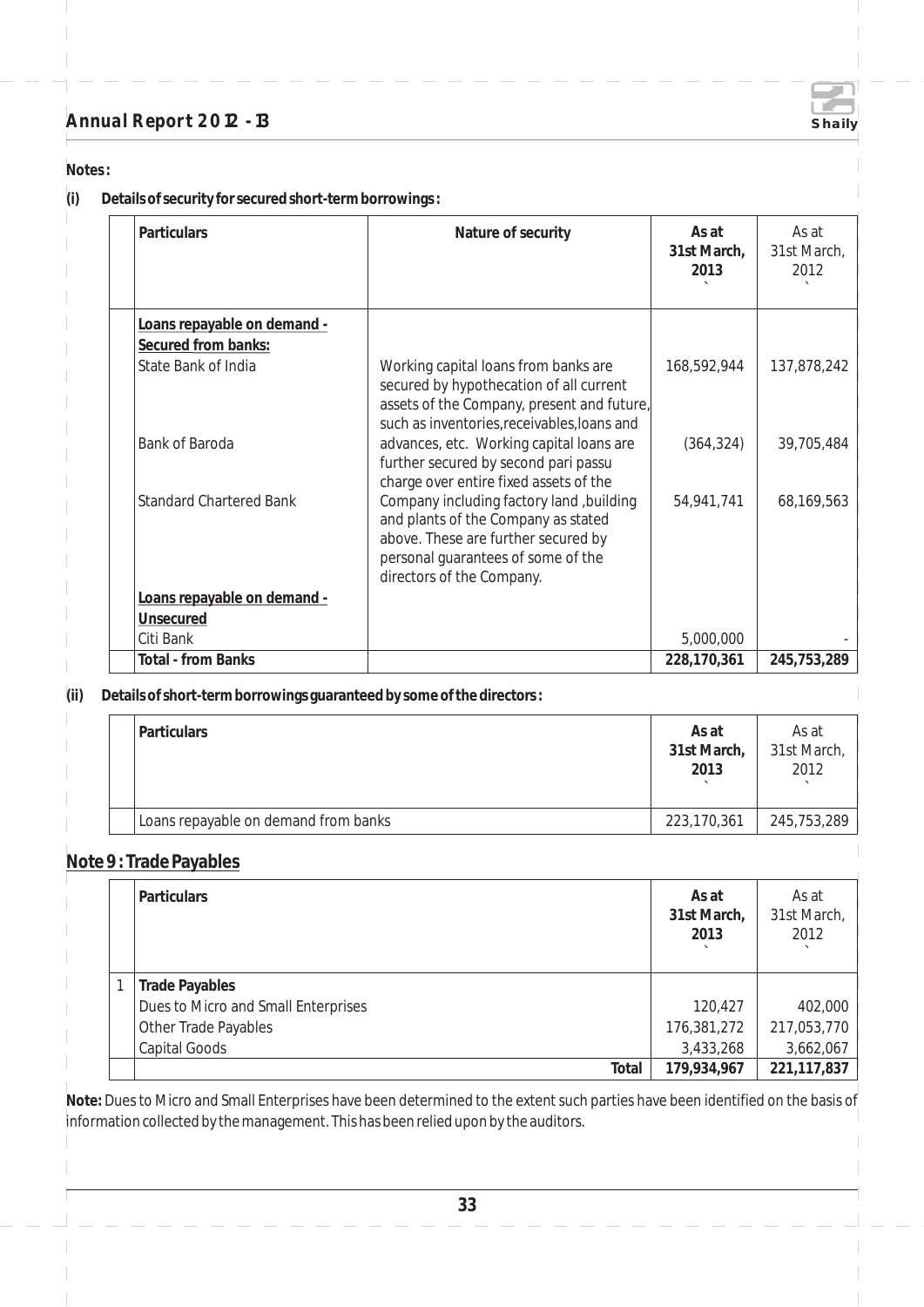

## **Note 10 : Other Current Liabilities**

|   | <b>Particulars</b>                                        | As at<br>31st March.<br>2013 | As at<br>31st March,<br>2012 |
|---|-----------------------------------------------------------|------------------------------|------------------------------|
| 1 | Current maturities of long-term debt (Secured)            | 79,587,500                   | 78,450,000                   |
| 2 | Current maturities of finance lease obligations (Secured) | 1,979,026                    | 1,576,758                    |
| 3 | Current maturities of Deposit (Unsecured)                 |                              | 550,000                      |
| 4 | Advance from customers                                    | 22,032,203                   | 1,325,370                    |
| 5 | Unpaid dividends                                          | 2.500                        | 2,500                        |
| 6 | <b>Other Liabilities</b>                                  |                              |                              |
|   | -Statutory Remittances                                    | 1,385,134                    | 1,108,147                    |
|   | <b>Expected loss on Derivatives</b>                       |                              | 6,134,762                    |
|   | Total                                                     | 104,986,363                  | 89,147,537                   |

## **Note 11 : Short Term Provisions**

| Particulars                                 | As at<br>31st March,<br>2013 | As at<br>31st March,<br>2012 |
|---------------------------------------------|------------------------------|------------------------------|
| Provision for employee benefits             |                              |                              |
| Gratuity (Funded) (Ref Note 29.1)           |                              | 4,222                        |
| Leave Encashment (unfunded) (Ref Note 29.1) | 2,193,759                    | 2,191,484                    |
| Total                                       | 2,193,759                    | 2,195,706                    |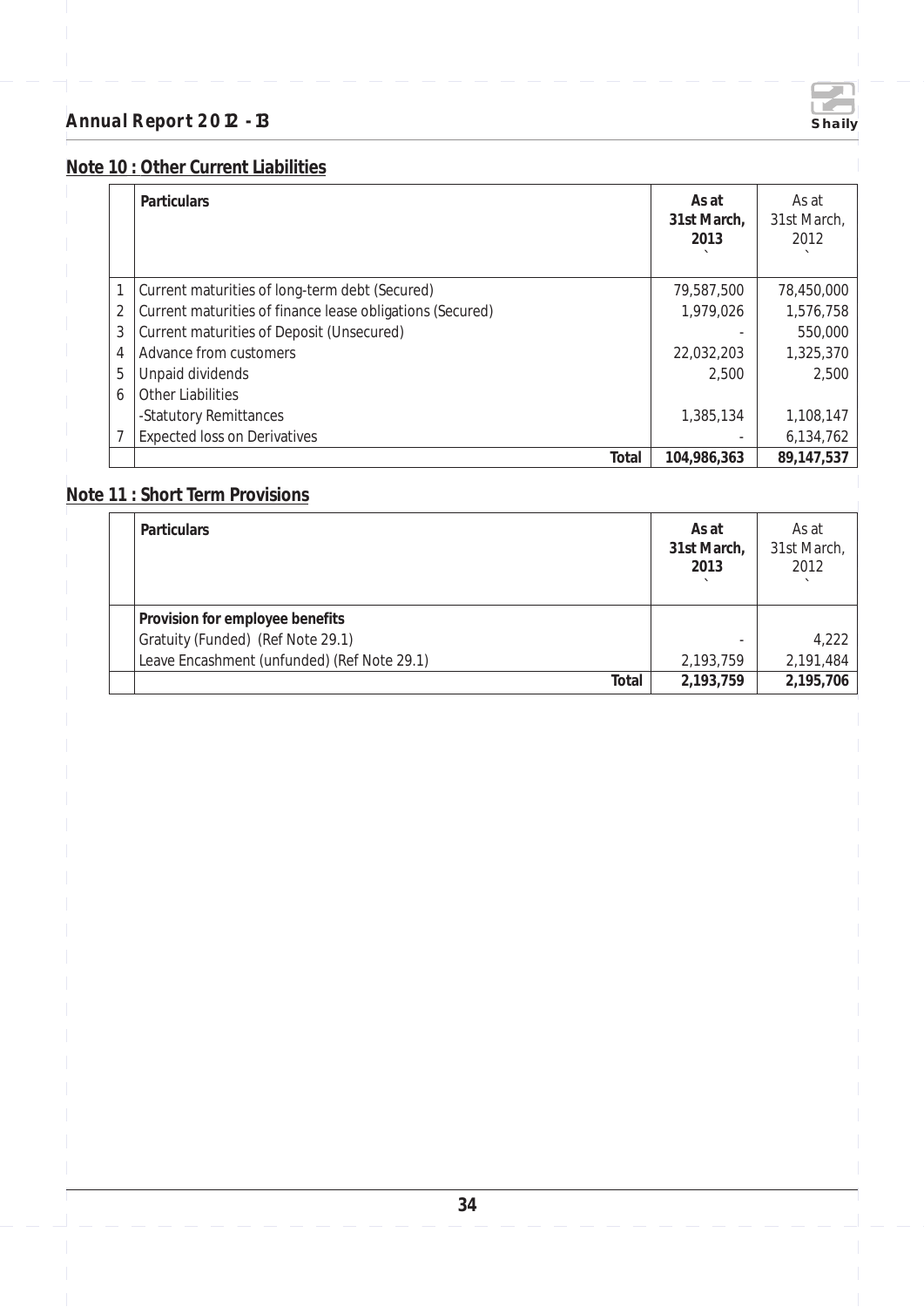| č<br>てく |  |
|---------|--|
|         |  |
| ٢<br>ł  |  |
|         |  |

|                   |                            |                          |                       |            |                                     |               |                                                         |                                        |                                              |               | (Amount in              |
|-------------------|----------------------------|--------------------------|-----------------------|------------|-------------------------------------|---------------|---------------------------------------------------------|----------------------------------------|----------------------------------------------|---------------|-------------------------|
|                   | Description                |                          | GROSS BLOCK (At Cost) |            |                                     |               | DEPRECIATION / AMORTIZATION                             |                                        |                                              | NET BLOCK     |                         |
|                   |                            | 1-April-2012<br>As at    | Additions             | Disposals  | 31 March 13   1 April-2012<br>As at | As at         | tion for the<br>amortisa-<br>Deprecia-<br>tion/<br>year | on disposal<br>Eliminated<br>of assets | 31 March 13 31 March 13 31 March 12<br>As at | <b>As at</b>  | As at                   |
| ⋖                 | Tangible Assets            |                          |                       |            |                                     |               |                                                         |                                        |                                              |               |                         |
|                   | Land (Freehold)            | 12,383,033               |                       |            | 12,383,033                          |               |                                                         |                                        |                                              | 12,383,033    | 12,383,033              |
|                   | Lease Hold Land            | 920,324                  |                       |            | 920,324                             |               |                                                         |                                        |                                              | 920,324       | 920,324                 |
|                   | Buildings                  | 159,868,881              | 5,051,513             |            | 164,920,394                         | 33,725,209    | 5,172,785                                               |                                        | 38,897,995                                   | 126,022,399   | 126, 143, 672           |
|                   | Plant and Machinery        | 535,097,855              | 87,685,887            | 13,645,330 | 609, 138, 412                       | 348, 192, 069 | 37,651,297                                              | 12,546,426                             | 373,296,939                                  | 235, 841, 473 | 186,905,786             |
|                   | Electrical Installations   | 27,691,048               | 616,538               |            | 28,307,586                          | 10,644,084    | 1,315,281                                               |                                        | 11,959,365                                   | 16,348,221    | 17,046,964              |
| ∽                 | Tools and Equipment        | 95,187,177               | 1,903,595             |            | 97,090,772                          | 74,050,590    | 7,453,627                                               |                                        | 81,504,217                                   | 15,586,555    | 21,136,588              |
|                   | Furniture and Fixtures     | 20,388,107<br>16,093,086 | 1,630,882             |            | 22,018,989                          | 8,989,142     | 1,342,022                                               |                                        | 10,331,163                                   | 11,687,825    | 11,398,965              |
|                   | Vehicles                   |                          | 2,759,981             | 1,806,188  | 17,046,879                          | 4,963,236     | 1,608,787                                               | 1,006,782                              | 5,565,241                                    | 11,481,638    | 11,129,850              |
|                   | Office Equipment           | 6,481,482                | 392,274               |            | 6,873,756                           | 2,571,604     | 321,815                                                 |                                        | 2,893,418                                    | 3,980,338     | 3,909,879               |
| $\circ$           | Computer Hardwares         | 9,273,183                | 280,391               |            | 9,553,574                           | 6,821,219     | 1,230,868                                               |                                        | 8,052,087                                    | 1,501,487     | 2,451,964               |
|                   | Sub Total A                | 883,384,176              | 100.321.060           | 15,451,518 | 968,253,718                         | 489,957,151   | 56,096,481                                              | 13,553,208                             | 532.500,426                                  | 435.753.294   | 393,427,025             |
|                   | Previous year              | 838,891,045              | 49,442,628            | 4,949,496  | 883,384,177                         | 443,323,919   | 51,459,567                                              | 4,826,335                              | 489,957,151                                  | 393,427,025   | 395,567,124             |
| $\mathbf{\Omega}$ | Intangible Assets          |                          |                       |            |                                     |               |                                                         |                                        |                                              |               |                         |
|                   | Computer Software          | 2,416,788                | 831,999               |            | 3,248,787                           | 1,959,210     | 61,493                                                  |                                        | 2,020,702                                    | 1,228,085     | 457,578                 |
|                   | Sub Total B                | 2,416,788                | 831,999               |            | 3,248,787                           | 1,959,210     | 61,493                                                  |                                        | 2,020,702                                    | 1,228,085     | 457.578                 |
|                   | Previous year              | 2,416,788                |                       |            | 2,416,788                           | 1,567,448     | 3,91,761                                                |                                        | 1,959,210                                    | 457,578       | 849,340                 |
|                   | Total $(A + B)$            | 885,800,964              | 101, 153, 059         | 15,451,518 | 971,502,505                         | 491,916,360   | 56,157,974                                              | 13,553,208                             | 534,521,128                                  | 436,981,378   | 393,884,603             |
|                   | <b>Total Previous year</b> | 841,307,833              | 49,442,628            | 4,949,496  | 885,800,965                         | 444,891,367   | 51,851,328                                              |                                        | 4,826,335 491,916,361                        |               | 393,884,603 396,416,464 |

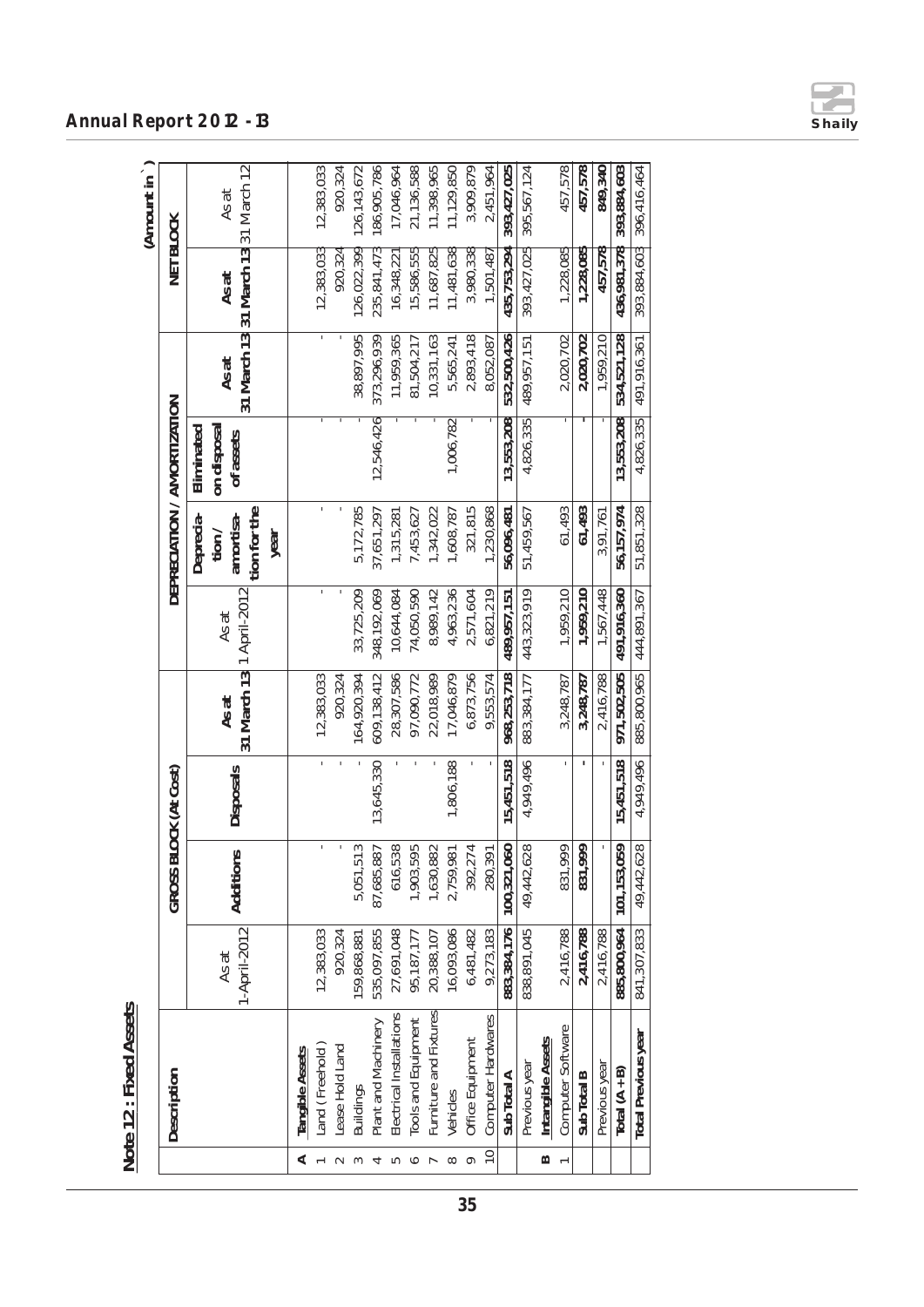

#### **Note 13 : Non Current Investment**

|       | <b>Particulars</b>                                                               | As at<br>31st March,<br>2013 | As at<br>31st March,<br>2012 |
|-------|----------------------------------------------------------------------------------|------------------------------|------------------------------|
| A     | Trade Investments (at Cost)                                                      |                              |                              |
| 1     | <b>Unquoted Equity Instrument</b>                                                |                              |                              |
|       | <b>Investments in Associates</b>                                                 |                              |                              |
| (i)   | 124,000 Equity Shares of Rs. 10/- each of Panax Appliances Pvt Ltd fully paid up | 1,240,000                    | 1,240,000                    |
|       | Less: Provision for diminution in the value of Investments                       | 1,240,000                    | 1,240,000                    |
|       |                                                                                  |                              |                              |
| 2     | Unquoted Preference Instrument                                                   |                              |                              |
| (i)   | 871,000 (As at 31-Mar-12: 871,000 at Rs. 10/- each) 6 % Cumulative               |                              |                              |
|       | Redeemable Preference Share of Rs. 4/- each of                                   |                              |                              |
|       | Panax Appliances Pvt Ltd fully paid up                                           | 2,704,000                    | 2,704,000                    |
|       | Sub Total (A)                                                                    | 2,704,000                    | 2,704,000                    |
| B     | Other Investments (at Cost)                                                      |                              |                              |
| (i)   | 325 Shares of Rs. 25/- each of The Citizen Co-Operative Credit Society Ltd       | 8,125                        | 8,125                        |
| (iii) | 1340 shares of Rs. 10/- each of Co-Operative Bank Of Baroda                      | 33,501                       | 33,501                       |
|       | Sub Total (B)                                                                    | 41,626                       | 41,626                       |
|       | Total                                                                            | 2,745,626                    | 2,745,626                    |

## **Note 14 : Long Term Loans & Advances**

|   | <b>Particulars</b>                                        | As at<br>31st March,<br>2013 | As at<br>31st March,<br>2012 |
|---|-----------------------------------------------------------|------------------------------|------------------------------|
| 1 | Capital Advances                                          |                              |                              |
|   | (Unsecured, considered good)                              | 11,172,097                   | 12,353,860                   |
| 2 | <b>Security Deposits</b>                                  |                              |                              |
|   | (Unsecured, considered good)                              | 10,098,384                   | 8,284,342                    |
| 3 | Loans and advances to related parties (refer Note 29.3)   |                              |                              |
|   | (Unsecured, considered good)                              | 2,002,373                    | 2,002,373                    |
| 4 | MAT credit entitlement                                    | 23,313,067                   | 25,303,010                   |
|   | Total                                                     | 46,585,921                   | 47,943,585                   |
|   | <b>Particulars</b>                                        | As at                        | As at                        |
|   |                                                           | 31st March,                  | 31st March,                  |
|   |                                                           | 2013                         | 2012                         |
|   |                                                           |                              |                              |
|   | Closely held Public Company in which director is a member |                              |                              |
|   | Private Company in which director is a member             | 2,002,373                    | 2,002,373                    |

#### **Note 15 : Other Non- current assets**

| <b>Particulars</b>           | As at<br>31st March,<br>2013 | As at<br>31st March,<br>2012 |
|------------------------------|------------------------------|------------------------------|
| Unamortised expenses         |                              |                              |
| (i) Deferred Revenue Expense |                              | 21,001                       |
| (ii) Share issue expenses    | 1,434,150                    | 1,912,200                    |
| Total                        | 1,434,150                    | 1,933,201                    |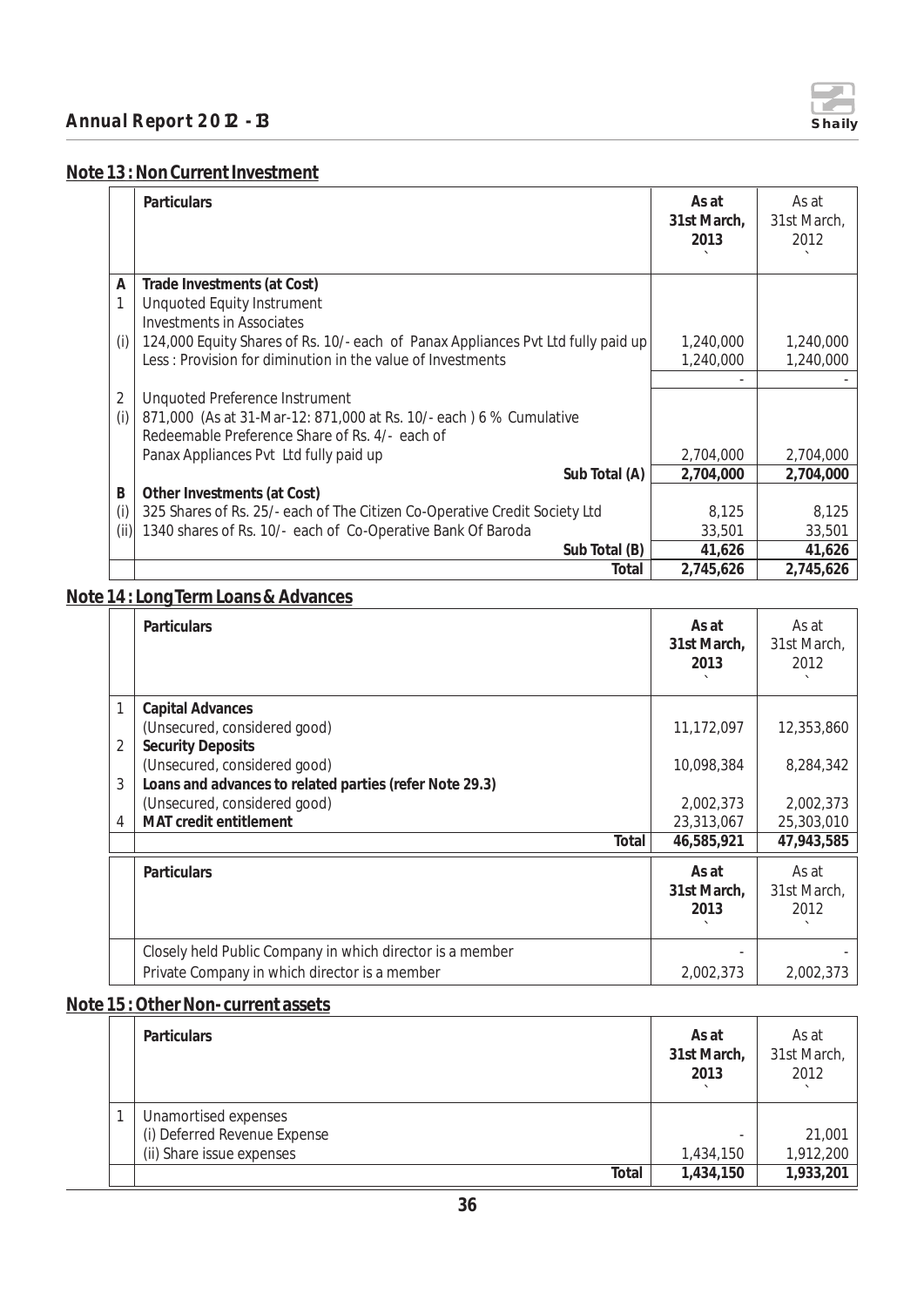

### **Note 16 : Inventories**

|   | <b>Particulars</b>           | As at<br>31st March,<br>2013 | As at<br>31st March,<br>2012 |
|---|------------------------------|------------------------------|------------------------------|
|   | Raw Materials and components | 78,884,790                   | 67,725,380                   |
| 2 | Work-in-progress             | 21,115,809                   | 16,644,088                   |
| 3 | Finished goods               | 18,832,256                   | 5,676,519                    |
| 4 | Stores and spares            | 3,145,412                    | 3,000,983                    |
| 5 | <b>Packing Materials</b>     | 3,056,692                    | 2,387,275                    |
|   | Total                        | 125,034,958                  | 95,434,245                   |

## **Note 17 : Trade Receivables**

|                | <b>Particulars</b>                                                       | As at<br>31st March,<br>2013 | As at<br>31st March,<br>2012 |
|----------------|--------------------------------------------------------------------------|------------------------------|------------------------------|
|                | Trade receivables outstanding for a period less than six months from the |                              |                              |
|                | date they are due for payment Unsecured, considered good                 | 255,250,586                  | 340,043,716                  |
|                | Sub Total                                                                | 255,250,586                  | 340,043,716                  |
| $\overline{2}$ | Trade receivables outstanding for a period exceeding six months from the |                              |                              |
|                | date they are due for payment Unsecured, considered good                 | 6,498,221                    | 6,104,711                    |
|                | Sub Total                                                                | 6,498,221                    | 6,104,711                    |
|                | Total                                                                    | 261,748,808                  | 346,148,427                  |

## **Note 18 : Cash and cash equivalents**

|   | Particulars                                                                    | As at<br>31st March,<br>2013 | As at<br>31st March,<br>2012 |
|---|--------------------------------------------------------------------------------|------------------------------|------------------------------|
|   | Cash on Hand (including IOU)                                                   | 861,063                      | 480,003                      |
| 2 | Cheques, drafts on hand                                                        |                              |                              |
| 3 | Balances with banks                                                            |                              |                              |
|   | (i) In current accounts                                                        | 121,550                      | 116,843                      |
|   | (ii) In EEFC accounts                                                          | 14,327,976                   | 3,740,025                    |
|   | (iii) In deposit accounts                                                      | 22,122,647                   | 267,503                      |
|   | (iv) In earmarked accounts                                                     |                              |                              |
|   | - Unpaid dividend accounts                                                     | 17,150                       | 19,350                       |
|   | - Balances held as margin money or security against borrowings, guarantees and |                              |                              |
|   | other commitments                                                              | 28,485,184                   | 14,085,000                   |
|   | Total                                                                          | 65,935,570                   | 18,708,724                   |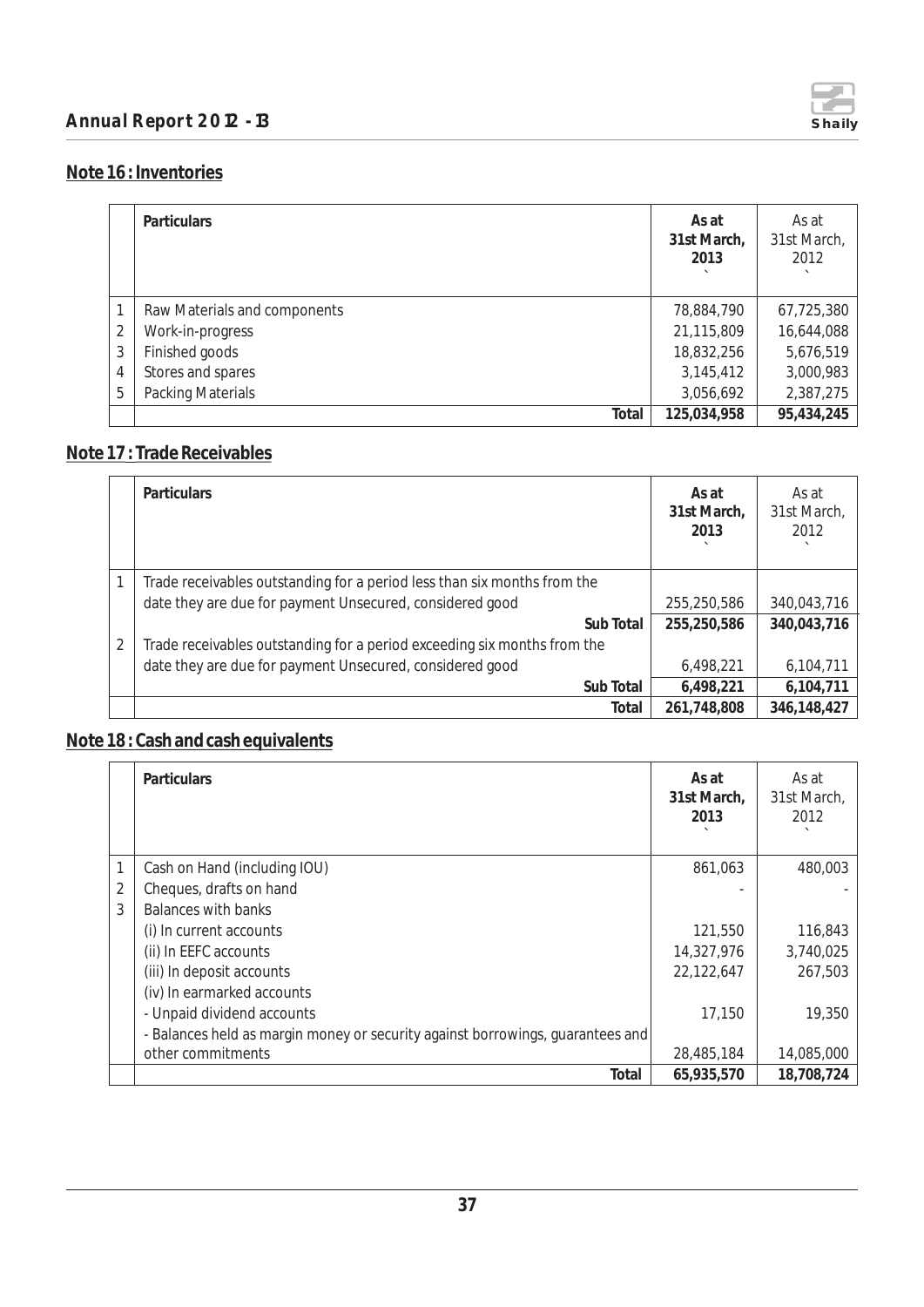

## **Note 19 : Short Term Loans & Advances**

|   | Particulars                                                      | As at<br>31st March,<br>2013 | As at<br>31st March,<br>2012 |
|---|------------------------------------------------------------------|------------------------------|------------------------------|
| 1 | Loans and advances to related parties (refer note 29.3)          |                              |                              |
|   | (Unsecured, considered good)                                     |                              | 12,000                       |
| 2 | Loans and advances to employees                                  |                              |                              |
|   | (Unsecured, considered good)                                     | 68,165                       | 15,000                       |
| 3 | Prepaid expenses                                                 |                              |                              |
|   | (Unsecured, considered good)                                     | 3,609,623                    | 4,012,215                    |
| 4 | Advance payment of tax                                           | 4,040,041                    | 1,823,342                    |
| 5 | Advance recoverable in cash or kind for the value to be received |                              |                              |
|   | (Unsecured, considered good)                                     | 33,542,726                   | 18,539,978                   |
| 6 | Balance with excise & indirect tax authorities                   |                              |                              |
|   | (Unsecured, considered good)                                     |                              |                              |
|   | (i) CENVAT credit receivable                                     | 30,684,486                   | 29,906,933                   |
|   | (ii) VAT credit receivable                                       | 30,232,093                   | 28,380,392                   |
|   | (iii) Service Tax credit receivable                              | 3,401,876                    | 1,340,199                    |
|   | (iv) Advance Import Duty                                         | 124,557                      |                              |
| 7 | <b>MAT Credit Entitlement</b>                                    | 12,039,496                   |                              |
|   | Total                                                            | 117,743,063                  | 84,030,059                   |
|   | Particulars                                                      | As at                        | As at                        |
|   |                                                                  | 31st March,                  | 31st March,                  |
|   |                                                                  | 2013                         | 2012                         |
|   |                                                                  |                              |                              |
|   | <b>Directors</b>                                                 |                              | 12,000                       |
|   | Other officers of the Company                                    | 68,166                       | 5,000                        |

## **Note 20 : Other Current Assets**

|   | Particulars                                 | As at<br>31st March,<br>2013 | As at<br>31st March,<br>2012 |
|---|---------------------------------------------|------------------------------|------------------------------|
|   | Unamortised expenses                        |                              |                              |
|   | (i) Deferred Revenue Expense                | 21,001                       | 78,023                       |
|   | (ii) Share issue expenses                   | 478,050                      | 478,050                      |
| 2 | Interest receivable/Other Income receivable | 1,594,682                    |                              |
|   | Total                                       | 2,093,733                    | 556,073                      |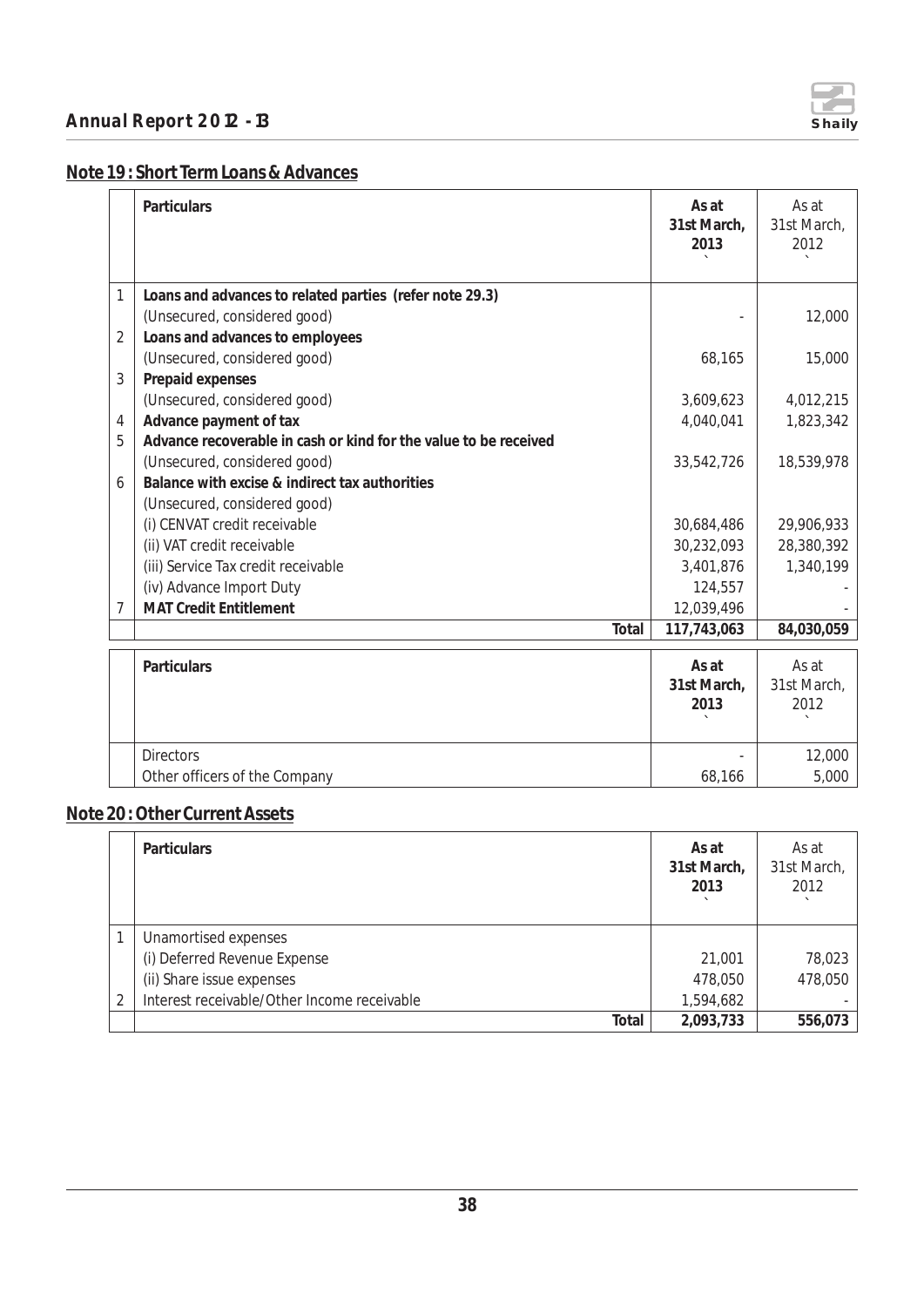

## **Note 21 : Revenue**

|       | Particulars                                | For the year<br>ended 31<br>March, 2013 | For the year<br>ended 31<br>March, 2012 |
|-------|--------------------------------------------|-----------------------------------------|-----------------------------------------|
| 1     | Sale of Products (Gross)                   | 1,242,934,648                           | 1,461,305,087                           |
|       | <b>Export Sales</b>                        | 910,514,007                             | 1,237,124,486                           |
|       | <b>Domestic Sales</b>                      | 332,420,641                             | 224,180,601                             |
|       | Less: Excise Duty                          | (29, 395, 565)                          | (16, 307, 134)                          |
|       | Net Sales                                  | 1,213,539,084                           | 1,444,997,953                           |
| 2     | Sale of services                           | 9,714,052                               | 10,324,935                              |
| 3     | Other operating revenue                    | 4,364,382                               | 513,209                                 |
|       | Total                                      | 1,227,617,517                           | 1,455,836,097                           |
|       |                                            |                                         |                                         |
|       | Particulars                                | For the year                            | For the year                            |
| Note  |                                            | ended 31                                | ended 31                                |
|       |                                            | March, 2013                             | March, 2012                             |
|       |                                            |                                         |                                         |
| (i)   | Sale of products comprises:                |                                         |                                         |
|       | Manufactured goods                         |                                         |                                         |
|       | Components and Articles of Plastics/Moulds | 1,213,539,084                           | 1,444,997,953                           |
|       | <b>Total - Sale of Products</b>            | 1,213,539,084                           | 1,444,997,953                           |
| (iii) | Sale of services comprises:                |                                         |                                         |
|       | Jobwork                                    |                                         | 496,684                                 |
|       | Design and Development                     | 9,714,052                               | 9,828,251                               |
|       | <b>Total - Sale of services</b>            | 9,714,052                               | 10,324,935                              |
| (iii) | Other operating revenues comprises:        |                                         |                                         |
|       | Sale of scrap                              | 470,696                                 | 321,643                                 |
|       | Duty drawback incentives                   | 548,994                                 |                                         |
|       | Service Tax refund/Rebate/Credit           | 2,068,622                               | 159,754                                 |
|       | Profit on sale of Moulds                   | 1,276,070                               | 31,812                                  |
|       | Total - Other operating revenues           | 4,364,382                               | 513,209                                 |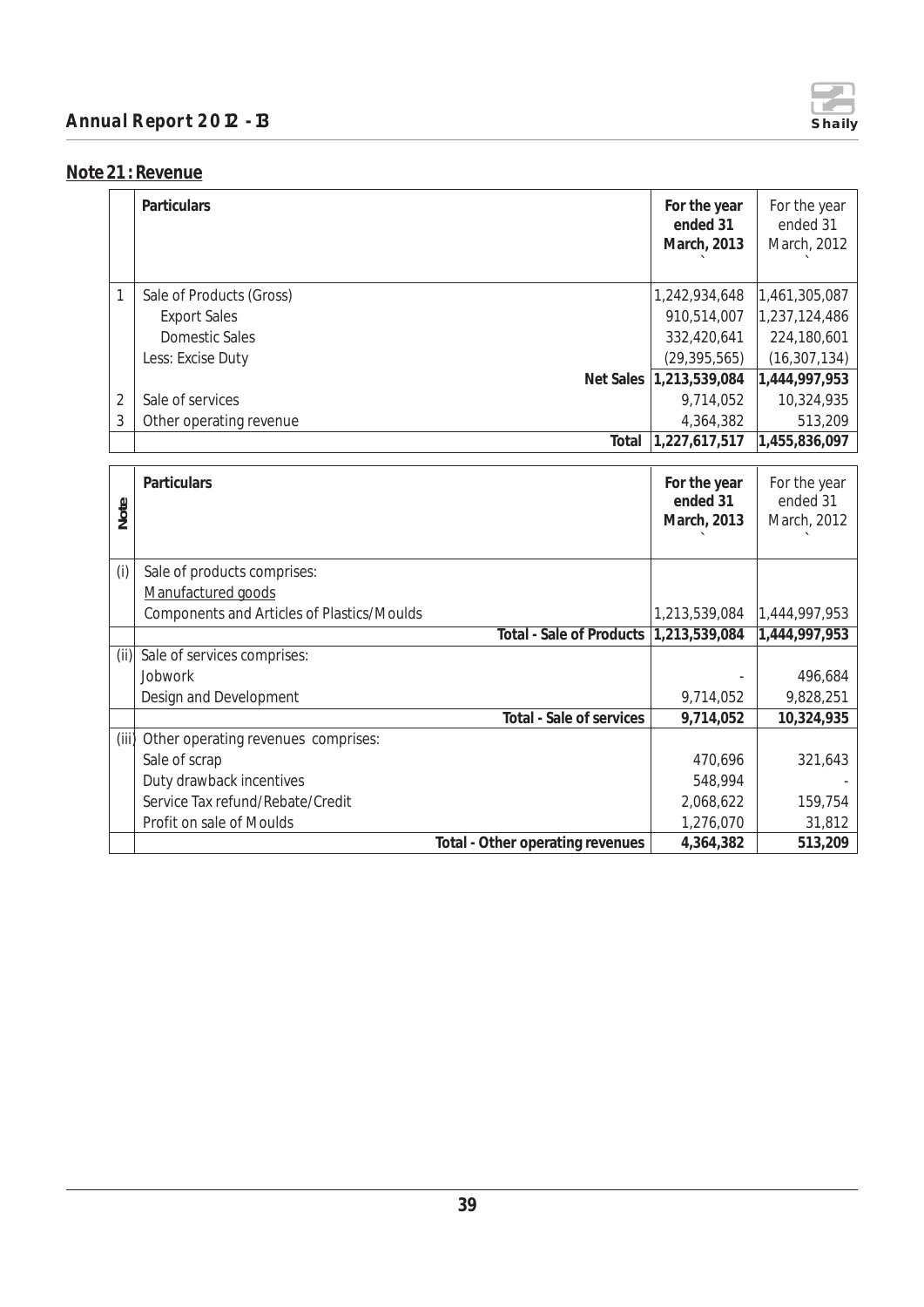

#### **Note 22 : Other Income**

|                               | Particulars                                                                                                                                                                                                                                  | For the year<br>ended 31<br>March, 2013        | For the year<br>ended 31<br>March, 2012                   |
|-------------------------------|----------------------------------------------------------------------------------------------------------------------------------------------------------------------------------------------------------------------------------------------|------------------------------------------------|-----------------------------------------------------------|
| 1<br>$\overline{2}$<br>3<br>4 | Interest Income<br>Dividend income from long-term investments<br>Net gain on Redemption of Preference Shares (long-term investments)<br>Net gain on foreign currency transactions and translation<br>(other than considered as finance cost) | 6,268,106<br>5,025                             | 4,724,304<br>5,025<br>1,150,500<br>5,310,700              |
| 5                             | Other non-operating income (net of expenses directly attributable to such income)                                                                                                                                                            | 80,021                                         | 1,164,058                                                 |
|                               | Total                                                                                                                                                                                                                                        | 6,353,152                                      | 12,354,587                                                |
|                               | Particulars                                                                                                                                                                                                                                  | For the year                                   | For the year                                              |
| Note                          |                                                                                                                                                                                                                                              | ended 31<br>March, 2013                        | ended 31<br>March, 2012                                   |
| (i)<br>(iii)                  | Interest income comprises:<br>Interest from Banks on:<br>deposits<br>Interest on loans and advances<br>Interest on income tax refund<br>Other interest<br>Total - Interest income<br>Other non-operating income comprises:                   | 4,016,303<br>1,614,037<br>637,766<br>6,268,106 | 2,118,678<br>1,944,526<br>258,443<br>402,657<br>4,724,304 |

## **Note 23 : Cost of Raw Material Consumed**

|       | Particulars                           | For the year<br>ended 31<br>March, 2013 | For the year<br>ended 31<br>March, 2012 |
|-------|---------------------------------------|-----------------------------------------|-----------------------------------------|
| 1     | Opening stock                         | 67,725,380                              | 88,634,432                              |
| 2     | Add: Purchases                        | 718,259,629                             | 852,401,502                             |
|       |                                       | 785,985,009                             | 941,035,934                             |
| 3     | Less: Closing stock                   | 78,884,790                              | 67,725,380                              |
|       | Total                                 | 707,100,219                             | 873,310,554                             |
|       | Material consumed comprises:          |                                         |                                         |
| (i)   | <b>Plastic Granules</b>               | 608,322,036                             | 698,944,841                             |
| (i)   | <b>Other Materials and Components</b> | 76,193,004                              | 174,169,266                             |
| (iii) | <b>Mould Materials</b>                | 22,585,178                              | 196,447                                 |
|       | Total                                 | 707,100,218                             | 873,310,554                             |

Insurance Claim 59,841 1,164,058

Total - Other non-operating income 80,021 1,164,058

Miscellaneous income 20,180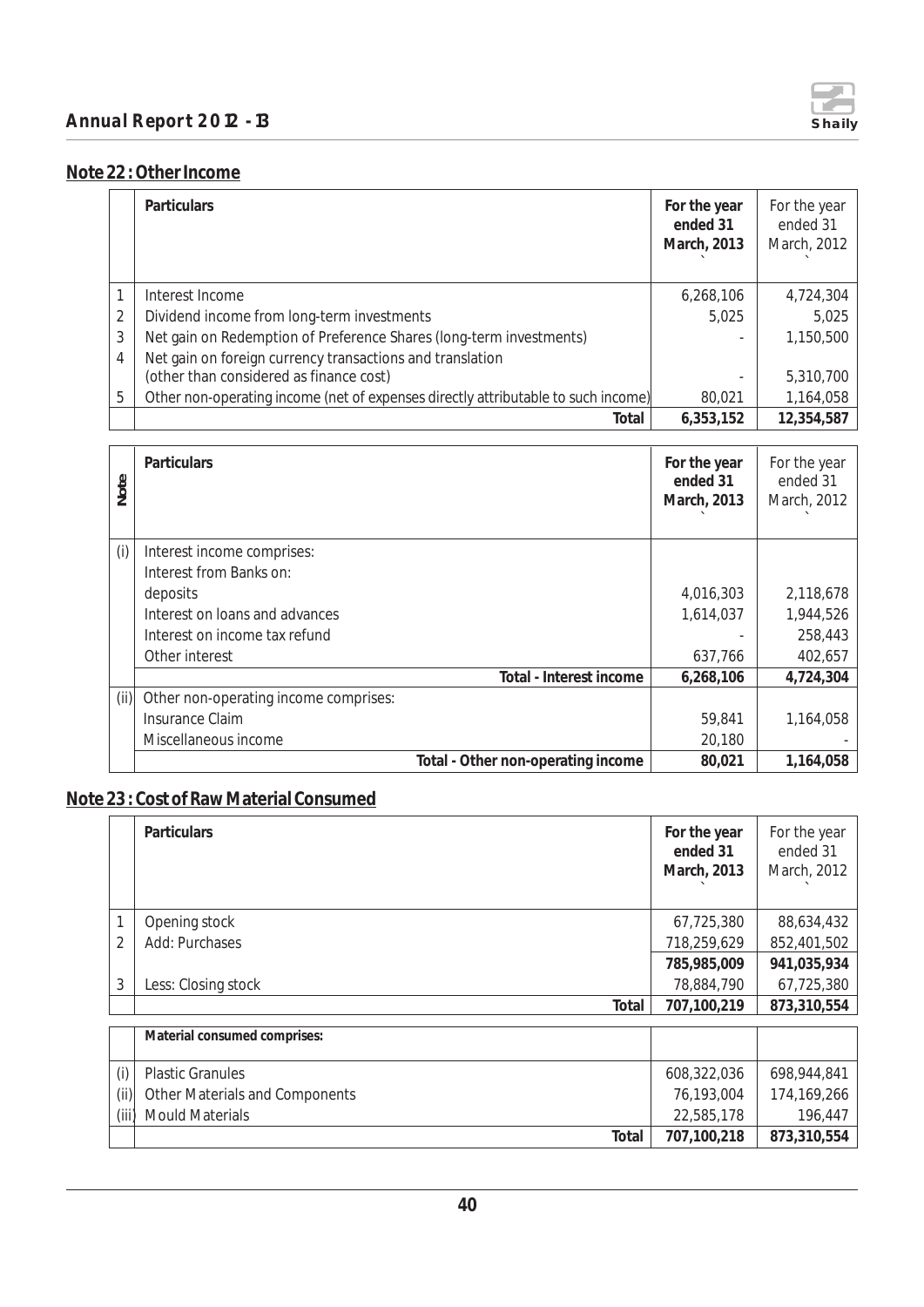

## **Note 24 : (Increase)/decrease in Stock**

|     | <b>Particulars</b>                                | For the year<br>ended 31<br>March, 2013 | For the year<br>ended 31<br>March, 2012 |
|-----|---------------------------------------------------|-----------------------------------------|-----------------------------------------|
|     | Inventories at the end of the year:               |                                         |                                         |
| (i) | Finished goods                                    | 18,832,256                              | 5,676,519                               |
| (i) | Work-in-progress                                  | 21,115,809                              | 16,644,088                              |
|     |                                                   | 39,948,065                              | 22,320,607                              |
| 2   | Inventories at the beginning of the year:         |                                         |                                         |
| (i) | Finished goods                                    | 5,676,519                               | 9,066,202                               |
| (i) | Work-in-progress                                  | 16,644,088                              | 17,854,401                              |
|     |                                                   | 22,320,607                              | 26,920,603                              |
| 3   | Increase / (decrease) of excise duty on inventory | 860,549                                 | (16, 300)                               |
|     | Net (increase) / decrease                         | (16, 766, 909)                          | 4,583,696                               |

## **Note 25 : Employee Benefit Expenses**

| Particulars                                            | For the year<br>ended 31<br>March, 2013 | For the year<br>ended 31<br>March, 2012 |
|--------------------------------------------------------|-----------------------------------------|-----------------------------------------|
| Salaries and Wages (including Labour Contract Charges) | 117,542,325                             | 105,527,714                             |
| Contributions to provident fund (Refer Note 29.1)      | 6,252,037                               | 5,590,916                               |
| <b>Staff Welfare Expenses</b>                          | 7,271,732                               | 6,795,305                               |
| Total                                                  | 131,066,095                             | 117,913,935                             |

## **Note 26 : Finance Costs**

|   | Particulars                                                      | For the year<br>ended 31<br>March, 2013 | For the year<br>ended 31<br>March, 2012 |
|---|------------------------------------------------------------------|-----------------------------------------|-----------------------------------------|
|   | Interest expense on:                                             |                                         |                                         |
|   | (i) Borrowings                                                   | 43,838,846                              | 53,501,144                              |
|   | (ii) Public Deposit                                              | 5,516,373                               | 5,291,297                               |
| 2 | Other borrowing costs                                            | 11,567,425                              | 12,674,514                              |
| 3 | Net loss/(gain) on foreign currency transactions and translation |                                         |                                         |
|   | (considered as finance cost)                                     | 4,888,400                               | 8,738,300                               |
| 4 | Loss on derivatives (net)                                        | 3,504,209                               | 6,134,762                               |
|   | Total                                                            | 69,315,254                              | 86,340,017                              |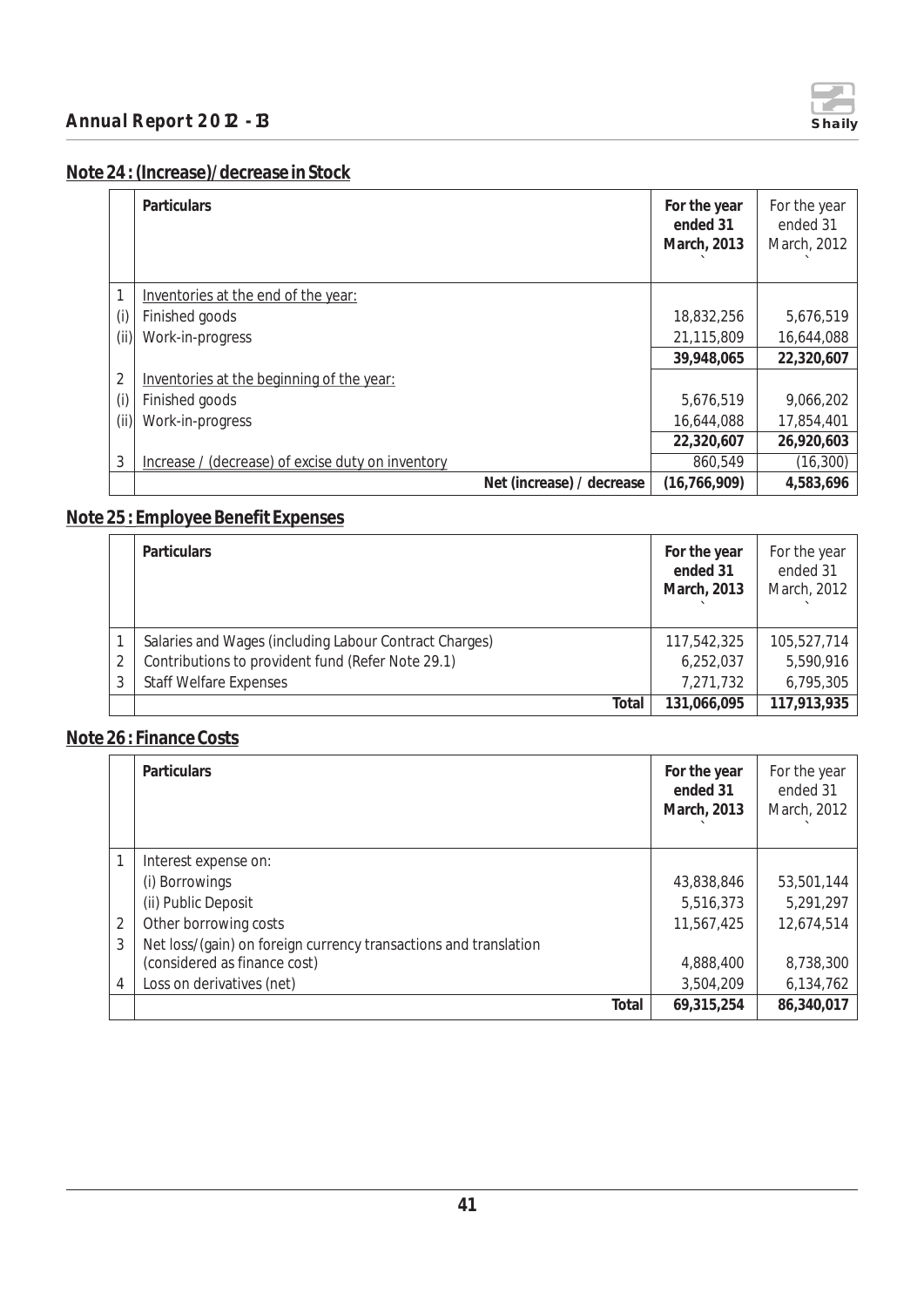

## **Note 27 : Other Expenses**

|                | Particulars                                                     | For the year<br>ended 31<br>March, 2013 | For the year<br>ended 31<br>March, 2012 |
|----------------|-----------------------------------------------------------------|-----------------------------------------|-----------------------------------------|
|                |                                                                 |                                         |                                         |
| 1              | Power and fuel                                                  | 68,211,035                              | 65,624,273                              |
| $\overline{2}$ | Packing expense                                                 | 62,732,591                              | 76,096,236                              |
| 3              | Stores and spares consumed                                      | 9,872,331                               | 10,195,024                              |
| $\overline{4}$ | Labour Charges                                                  | 7,190,785                               | 15,414,503                              |
| 5              | Mould usage charges                                             | 455,516                                 | 386,752                                 |
| 6              | Repairs & maintenance                                           |                                         |                                         |
|                | <b>Building</b>                                                 | 771,032                                 | 1,045,998                               |
|                | Plant & Machinery                                               | 7,045,564                               | 7,710,691                               |
|                | Others                                                          | 3,699,649                               | 1,870,772                               |
| 7              | Rent                                                            | 5,518,160                               | 7,512,815                               |
| 8              | Rates and taxes                                                 | 516,134                                 | 145,909                                 |
| 9              | Insurance                                                       | 4,852,962                               | 4,619,112                               |
| 10             | Conveyance expense                                              | 863,046                                 | 1,709,140                               |
| 11             | Postage and telephone expense                                   | 1,474,688                               | 1,627,109                               |
| 12             | Printing and stationery                                         | 1,129,626                               | 1,215,315                               |
| 13             | Vehicle expense                                                 | 4,215,665                               | 3,933,385                               |
| 14             | Legal and professional                                          | 4,720,507                               | 6,028,427                               |
| 15             | <b>Directors' Sitting Fees</b>                                  | 360,000                                 | 405,000                                 |
| 16             | Sales commission , discount and Fees                            | 8,682,523                               | 5,577,834                               |
| 17             | Payments to auditors (Refer Note (i) below)                     | 1,000,000                               | 1,000,000                               |
| 18             | Travelling expense                                              | 10,730,441                              | 10,178,866                              |
| 19             | Carriage outwards                                               | 17,617,639                              | 22,495,693                              |
| 20             | Advertisement                                                   | 90,911                                  | 49,899                                  |
| 21             | Amortisation of share issue expenses and discount on shares     | 556,073                                 | 556,073                                 |
| 22             | Loss on fixed assets sold / scrapped / written off (Net)        | 137,018                                 | (45, 228)                               |
| 23             | Bad trade and other receivables, loans and advances written off | 418,894                                 | 779,202                                 |
| 24             | Adjustments to the carrying amount of Long term investments     |                                         |                                         |
|                | (other than subsidiaries) (net)                                 |                                         | 1,240,000                               |
| 25             | Net loss on foreign currency transactions and translation       |                                         |                                         |
|                | (other than considered as finance cost)                         | 8,168,679                               |                                         |
| 26             | Miscellaneous Expenses                                          | 5,469,862                               | 4,099,663                               |
|                | Total                                                           | 236,501,331                             | 251,472,463                             |

| Note | Particulars                                                           | For the year<br>ended 31<br>March, 2013 | For the year<br>ended 31<br>March, 2012 |
|------|-----------------------------------------------------------------------|-----------------------------------------|-----------------------------------------|
| (i)  | Payments to the auditors comprises (net of service tax input credit): |                                         |                                         |
|      | As auditors - Statutory audit                                         | 825,000                                 | 825,000                                 |
|      | - Tax audit                                                           | 175,000                                 | 175,000                                 |
|      | Total                                                                 | 1,000,000                               | 1,000,000                               |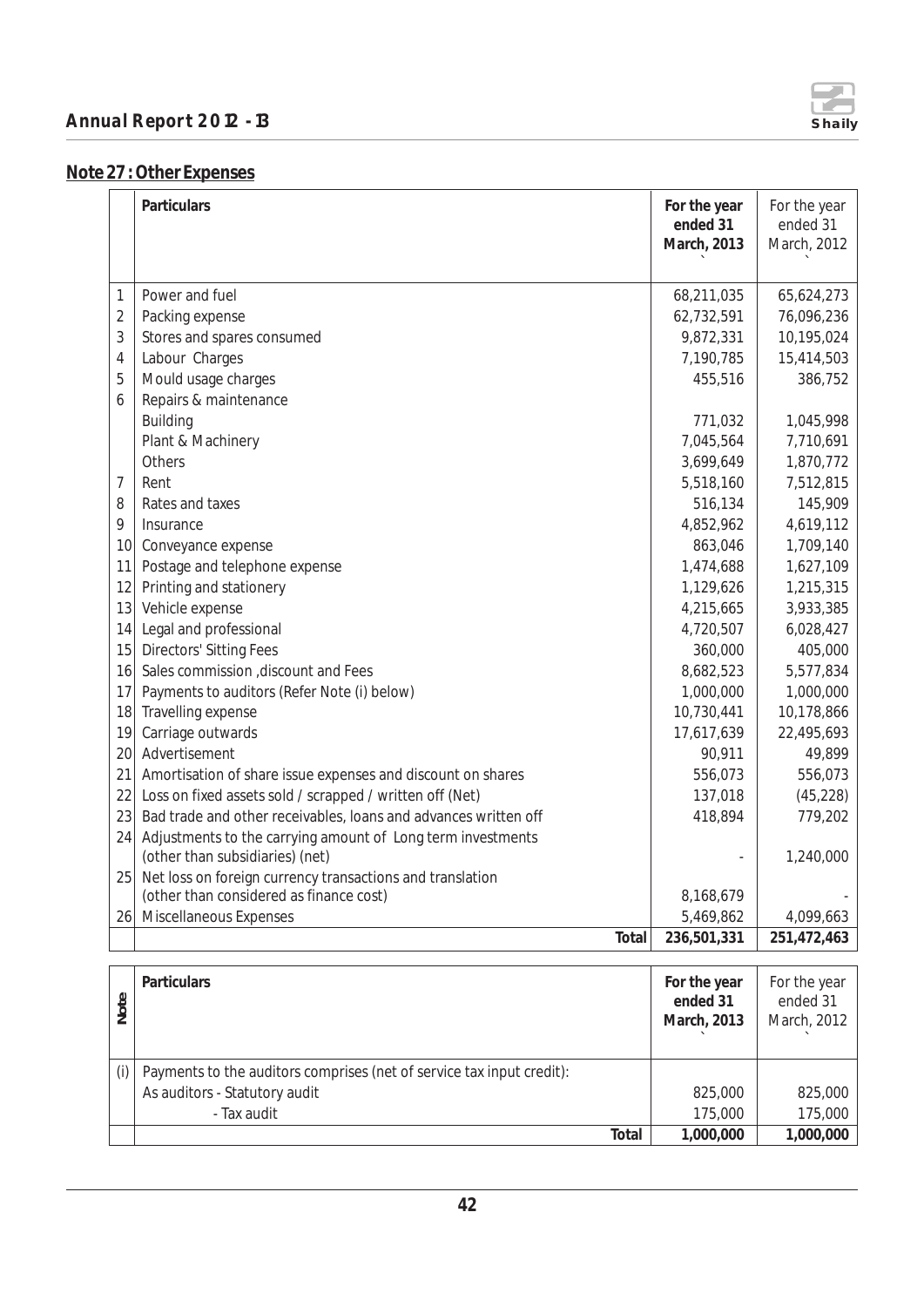

#### **Note 28 : Additional information to the financial statements**

| Note | <b>Particulars</b>                                                                                                    | As at 31<br>March, 2013 | As at 31<br>March, 2012 |
|------|-----------------------------------------------------------------------------------------------------------------------|-------------------------|-------------------------|
| 28.1 | Contingent liabilities and commitments (to the extent not provided for)                                               |                         |                         |
| (i)  | Contingent liabilities                                                                                                |                         |                         |
|      | (a) Guarantees                                                                                                        | 1,325,000               | 14,725,000              |
|      | (b) Pending export obligation against advance licenses (obligation to be<br>completed by March 2013)                  | Nil                     | 2,078,056               |
| (ii) | Commitments                                                                                                           |                         |                         |
|      | (a) Estimated amount of contracts remaining to be executed on capital<br>account and not provided for Tangible assets | 35,110,101              | 33,105,000              |

#### **28.2 Disclosure as per Clause 32 of the Listing Agreements with the Stock Exchanges**

Loans and advances in the nature of loans given to subsidiaries, associates and others and investment in shares of the Company by such parties:

| Name of the party                  | Relationship          | Amount<br>outstanding as<br>at 31 March,<br>2013 | Maximum<br>balance<br>outstanding<br>during the year |
|------------------------------------|-----------------------|--------------------------------------------------|------------------------------------------------------|
| Panax Appliances Pvt. Ltd          | Significant Influence | 1477884 Cr                                       | 1477884 Cr                                           |
|                                    |                       | (1, 477, 884)                                    | (4,028,616)                                          |
| Shaily IDC (India) Private Limited | Significant Influence | 2002373. Cr                                      | 2,002,373                                            |
|                                    |                       | (2,002,373)                                      | (2, 152, 373)                                        |

Note: Figures in bracket relate to the previous year.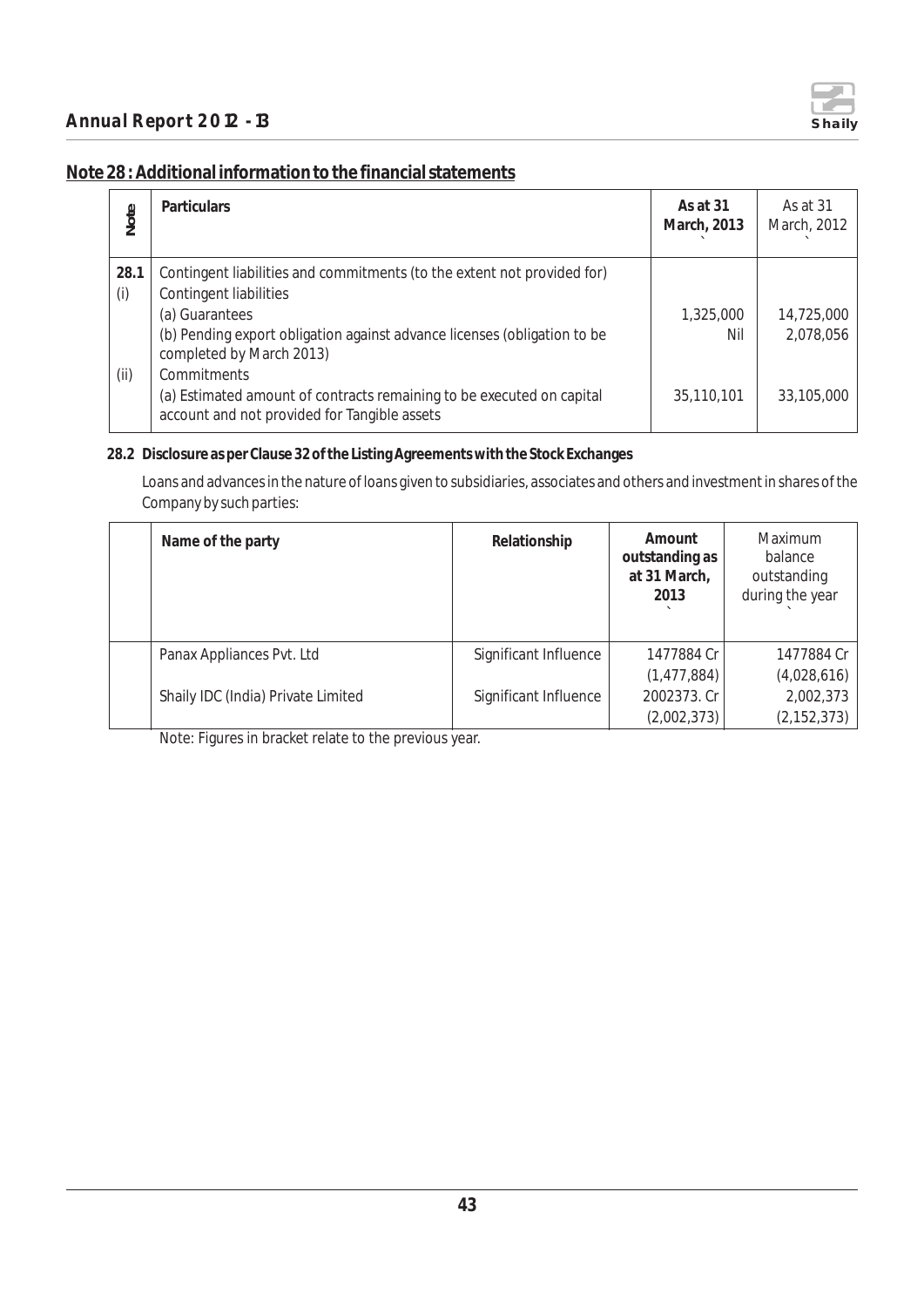

| Note | Particulars                                                                                                                                                                                                                                                                                                                                                                                                                                                                                                                                                                                                                                                                                                          |                               |                                                                                            |          |                                              |                                         |                                                |                    |                                                |
|------|----------------------------------------------------------------------------------------------------------------------------------------------------------------------------------------------------------------------------------------------------------------------------------------------------------------------------------------------------------------------------------------------------------------------------------------------------------------------------------------------------------------------------------------------------------------------------------------------------------------------------------------------------------------------------------------------------------------------|-------------------------------|--------------------------------------------------------------------------------------------|----------|----------------------------------------------|-----------------------------------------|------------------------------------------------|--------------------|------------------------------------------------|
| 28.3 | Details on derivatives instruments and unhedged foreign currency exposures<br>I. The following derivative positions are open as at 31 March, 2013. These transactions have been undertaken<br>to act as economic hedges for the Company's exposures to various risks in foreign exchange markets and be<br>designated as hedging instruments.<br>(a) Forward exchange contracts and options [being derivative instruments], which are not intended for trading<br>or speculative purposes but for hedge purposes to establish the amount of reporting currency required or<br>available at the settlement date of certificate.<br>(ii) Outstanding option contracts entered into by the Company as on 31 March, 2013 |                               |                                                                                            |          |                                              |                                         |                                                |                    |                                                |
|      | Currency                                                                                                                                                                                                                                                                                                                                                                                                                                                                                                                                                                                                                                                                                                             |                               | Amount in USD                                                                              |          |                                              | Buy / Sell                              |                                                |                    | Cross currency                                 |
|      | <b>USD</b>                                                                                                                                                                                                                                                                                                                                                                                                                                                                                                                                                                                                                                                                                                           |                               | Nil<br>(Nil)                                                                               |          |                                              | Buy<br>(Buy)                            |                                                | Rupees<br>(Rupees) |                                                |
|      | Note: Figures in brackets relate to the previous year                                                                                                                                                                                                                                                                                                                                                                                                                                                                                                                                                                                                                                                                |                               |                                                                                            |          |                                              |                                         |                                                |                    |                                                |
|      | (b) Currency swaps (other than forward exchange contracts stated above) to hedge against fluctuations in<br>changes in exchange rate. No. of contracts: One(As at 31 March, 2012: One)                                                                                                                                                                                                                                                                                                                                                                                                                                                                                                                               |                               |                                                                                            |          |                                              |                                         |                                                |                    |                                                |
|      | II. The year-end foreign currency exposures that have not been hedged by a derivative instrument or<br>otherwise are given below:                                                                                                                                                                                                                                                                                                                                                                                                                                                                                                                                                                                    |                               |                                                                                            |          |                                              |                                         |                                                |                    |                                                |
|      | Particulars                                                                                                                                                                                                                                                                                                                                                                                                                                                                                                                                                                                                                                                                                                          |                               |                                                                                            |          | As at 31 March, 2013                         |                                         | As at 31 March, 2012                           |                    |                                                |
|      |                                                                                                                                                                                                                                                                                                                                                                                                                                                                                                                                                                                                                                                                                                                      |                               | Receivable/<br>(Payable)                                                                   |          | Receivable/ (Payable)<br>in Foreign currency |                                         | Receivable/<br>(Payable)                       |                    | Receivable/ (Payable)<br>in Foreign currency   |
|      | <b>Trade Payables</b>                                                                                                                                                                                                                                                                                                                                                                                                                                                                                                                                                                                                                                                                                                | (97, 292, 818)<br>(1,046,942) |                                                                                            | (2, 223) | USD (1,792,260)<br>EUR (15,065)<br>GBP (27)  |                                         | (95, 169, 257)<br>(1, 102, 169)<br>(243, 558)  |                    | USD (1,870,649)<br>EUR (16,240)<br>GBP (2,990) |
|      | <b>Trade Receivables</b>                                                                                                                                                                                                                                                                                                                                                                                                                                                                                                                                                                                                                                                                                             |                               | 143,674,902                                                                                |          | USD 2721,895                                 | 238,828,388                             |                                                |                    | USD 4,884,201                                  |
|      | Advances received                                                                                                                                                                                                                                                                                                                                                                                                                                                                                                                                                                                                                                                                                                    |                               |                                                                                            | 605,379  | EUR 10,961                                   |                                         | 83,138<br>661,708                              |                    | <b>EUR 1225</b><br><b>EUR 9750</b>             |
|      | Advances given                                                                                                                                                                                                                                                                                                                                                                                                                                                                                                                                                                                                                                                                                                       |                               | 28,092,383                                                                                 |          | USD 701711                                   |                                         | 9,481,411<br>25,111                            |                    | USD 186,367<br><b>EUR 370</b>                  |
|      | Loans Taken<br><b>Bank balances</b>                                                                                                                                                                                                                                                                                                                                                                                                                                                                                                                                                                                                                                                                                  |                               | EUR 18,842<br>1,309,390<br>USD (2,000,000)<br>(108, 570, 000)<br>14,327,976<br>USD 263,940 |          | 640,816<br>(167, 637, 849)<br>3,740,026      |                                         | JPY 1,034,200<br>USD (3,295,093)<br>USD 73,514 |                    |                                                |
| Note | Particulars<br>For the year<br>ended 31<br>March, 2013                                                                                                                                                                                                                                                                                                                                                                                                                                                                                                                                                                                                                                                               |                               |                                                                                            |          |                                              | For the year<br>ended 31<br>March, 2012 |                                                |                    |                                                |
| 28.4 | Value of imports calculated on CIF basis:<br>Raw materials<br>207, 427, 224<br>Moulds<br>25,378,721<br>Capital goods<br>26,868,233                                                                                                                                                                                                                                                                                                                                                                                                                                                                                                                                                                                   |                               |                                                                                            |          |                                              |                                         | 291,540,386<br>16,526,042<br>8,280,072         |                    |                                                |

**Total 259,674,177 316,346,500**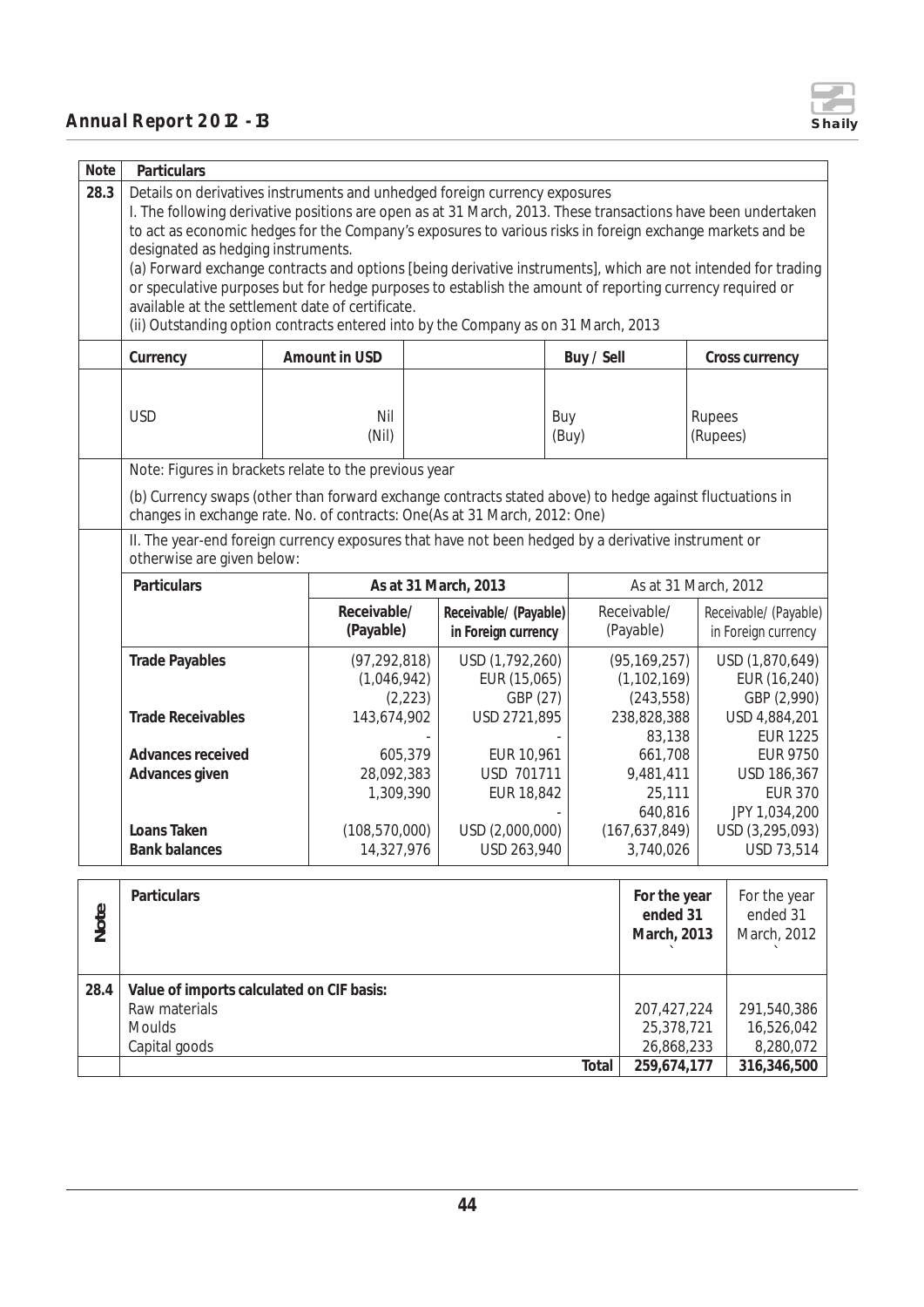

| Note | Particulars                                                                                                                                                                                                                                                                                                                                     | For the year<br>ended 31<br>March, 2013        | For the year<br>ended 31<br>March, 2012           |
|------|-------------------------------------------------------------------------------------------------------------------------------------------------------------------------------------------------------------------------------------------------------------------------------------------------------------------------------------------------|------------------------------------------------|---------------------------------------------------|
| 28.5 | Expenditure in foreign currency:<br>Professional and consultation fees<br>Godown Rent<br><b>Testing Charges</b><br>Foreign travelling                                                                                                                                                                                                           | 4,909,050<br>4,078,160<br>822,529<br>1,583,252 | 4,456,710<br>6,072,815<br>365,572<br>3,738,896    |
| Note | Particulars                                                                                                                                                                                                                                                                                                                                     | For the year ended 31<br>March, 2013           |                                                   |
|      |                                                                                                                                                                                                                                                                                                                                                 |                                                | %                                                 |
| 28.6 | Details of consumption of imported and indigenous items<br>Imported                                                                                                                                                                                                                                                                             |                                                |                                                   |
|      | Raw materials                                                                                                                                                                                                                                                                                                                                   | 243,526,515<br>(305, 872, 913)                 | 34.44%<br>(35.02%)                                |
|      | Total                                                                                                                                                                                                                                                                                                                                           | 243,526,515                                    | 34.44%                                            |
|      |                                                                                                                                                                                                                                                                                                                                                 | (305, 872, 913)                                | (35.02%)                                          |
|      | Indigenous<br>Raw materials                                                                                                                                                                                                                                                                                                                     | 463,573,703<br>(567, 437, 641)                 | 65.56%<br>(64.98%)                                |
|      | Total                                                                                                                                                                                                                                                                                                                                           | 463,573,703                                    | 65.56%                                            |
|      | Note: Figures / percentages in brackets relates to the previous year                                                                                                                                                                                                                                                                            | (567, 437, 641)                                | (64.98%)                                          |
|      |                                                                                                                                                                                                                                                                                                                                                 |                                                |                                                   |
|      | Particulars                                                                                                                                                                                                                                                                                                                                     | For the year                                   | For the year                                      |
| Note |                                                                                                                                                                                                                                                                                                                                                 | ended 31<br>March, 2013                        | ended 31<br>March, 2012                           |
|      |                                                                                                                                                                                                                                                                                                                                                 |                                                |                                                   |
| 28.7 | Earnings in foreign exchange:                                                                                                                                                                                                                                                                                                                   |                                                |                                                   |
|      | Export of goods calculated on FOB basis                                                                                                                                                                                                                                                                                                         | 910,514,007                                    | 1,237,124,486                                     |
| Note | Particulars                                                                                                                                                                                                                                                                                                                                     | For the year<br>ended 31<br>March, 2013        | For the year<br>ended 31<br>March, 2012           |
| 28.8 | Amounts remitted in foreign currency during the year on account of dividend<br>Amount of dividend remitted in foreign currency<br>Total number of non-resident shareholders (to whom the dividends were<br>remitted in foreign currency)<br>Total number of shares held by them on which dividend was due<br>Year to which the dividend relates |                                                | 8,810,888<br>1,499,820<br>FY 07-08 and<br>FY08-09 |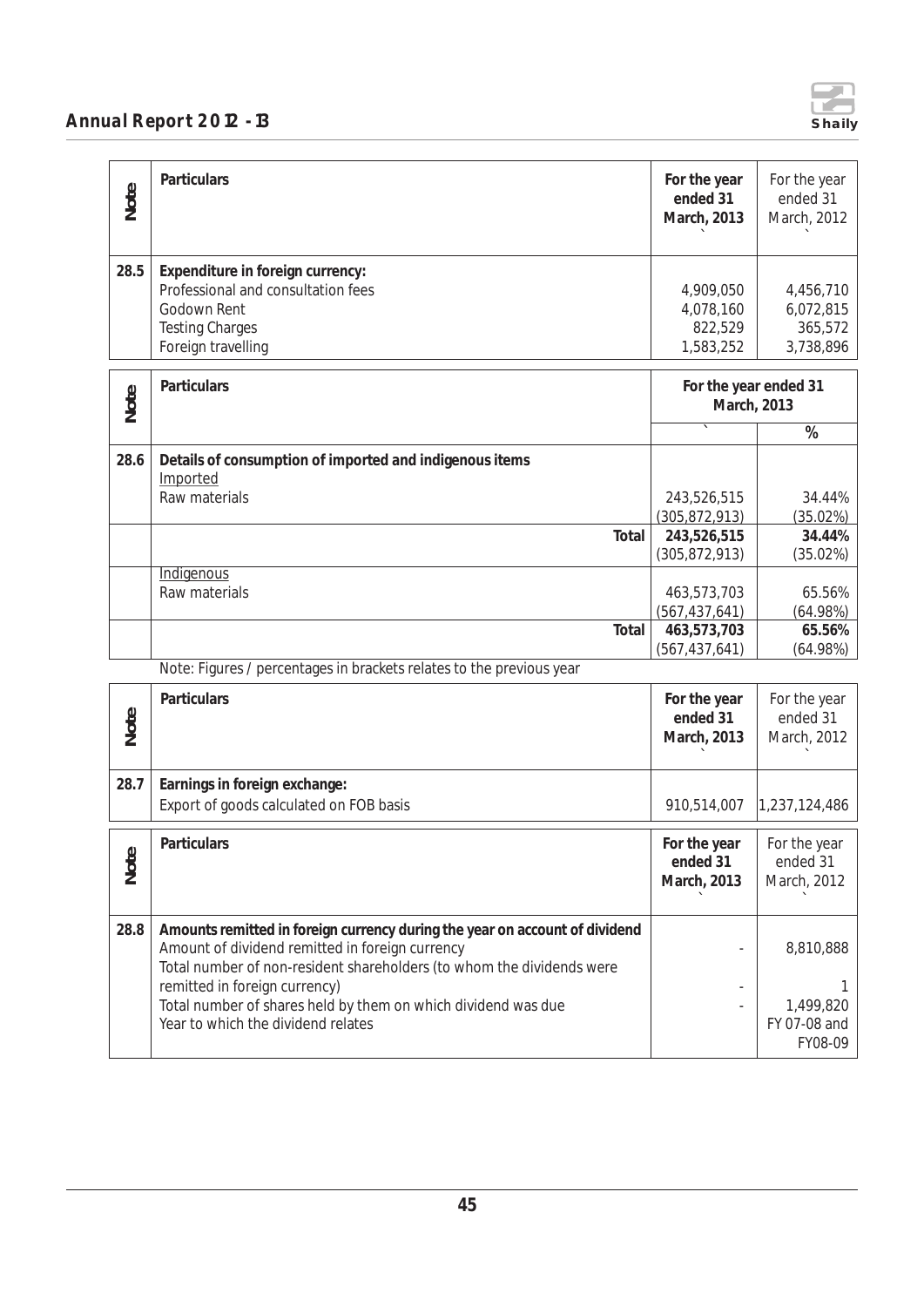

## **Note 29 : Disclosures under Accounting Standards**

| Notes | Particulars                                                                                                   |
|-------|---------------------------------------------------------------------------------------------------------------|
| 29.1  | Employee benefit plans                                                                                        |
|       | 29.1a Defined contribution plans                                                                              |
|       | The Company makes Provident Fund and Superannuation Fund contributions to defined contribution plans for      |
|       | qualifying employees. Under the Schemes, the Company is required to contribute a specified percentage of      |
|       | the payroll costs to fund the benefits. The Company recognised > 5,617,431 /- (Year ended 31 March, 2012)     |
|       | 4,997,378/-) for Provident Fund contributions and 1,415,664 /- (Year ended 31 March, 2012 1,263,879/-)        |
|       | for Superannuation Fund contributions in the Statement of Profit and Loss. The contributions payable to these |
|       | plans by the Company are at rates specified in the rules of the schemes.                                      |
|       | 29.1b Defined benefit plans                                                                                   |
|       | The Company offers the following employee benefit schemes to its employees:                                   |
|       | i. Gratuity                                                                                                   |
|       | ii. Post-employment medical benefits                                                                          |
|       | iii. Other defined benefit plans (specify nature)                                                             |
|       | The following table sets out the funded status of the defined benefit schemes and the amount recognised in    |
|       | the financial statements:                                                                                     |

|                         | Particulars                                                  |            |                           |            |                           |
|-------------------------|--------------------------------------------------------------|------------|---------------------------|------------|---------------------------|
|                         |                                                              |            | Year ended 31 March, 2013 |            | Year ended 31 March, 2012 |
|                         |                                                              | Gratuity   | Leave                     | Gratuity   | Leave                     |
|                         |                                                              |            | Encashment                |            | Encashment                |
| $\mathbf{I}$            | Expense recognized in Profit & Loss Account for              |            |                           |            |                           |
|                         | the year ended 31st March                                    |            |                           |            |                           |
| a.                      | <b>Current Service Cost</b>                                  | 865,076    | 2,213,391                 | 741,781    | 2,026,113                 |
| b.                      | Interest cost                                                | 678,881    | 293,520                   | 579,021    | 323,016                   |
| C.                      | Expected return on plan assets                               | (806, 585) |                           | (535, 045) |                           |
| d.                      | Actuarial (Gain)/Loss on obligation                          | 1,171,538  | (110, 565)                | 899,704    | (474, 757)                |
| $\mathsf{e}$            | Net expense recognised in Profit & Loss Account              |            |                           |            |                           |
|                         | (in schedule 14 - Employee Costs)                            | 1,908,910  | 2,396,346                 | 1,685,461  | 1,874,372                 |
| $\mathbf{H}$            | Changes in Obligation during the year ended 31st March       |            |                           |            |                           |
| a.                      | Obligation as on 1st April                                   | 16,829,168 | 4,036,165                 | 6,812,010  | 2,833,706                 |
| b.                      | Current service cost                                         | 865,076    | 2,213,391                 | 741,781    | 2,026,113                 |
| C.                      | Interest cost                                                | 678,881    | 293,520                   | 579,021    | 323,016                   |
| d.                      | Actuarial (Gain)/Loss on obligation                          | 1,260,862  | (110, 565)                | 943,393    | (474, 757)                |
| е.                      | <b>Benefits Paid</b>                                         | (855, 497) | (1, 165, 965)             | (661, 621) | (515, 524)                |
| f.                      | PV of Obligation as on 31st March                            | 18,778,490 | 5,266,546                 | 8,414,584  | 5,159,038                 |
| $\overline{\mathbb{H}}$ | Changes in Plan Assets during the year ended 31st March      |            |                           |            |                           |
| a.                      | Fair Value of Plan Assets as on 1st April                    | 8,410,363  |                           | 6,818,250  |                           |
| b.                      | Expected return on Plan assets                               | 806,585    |                           | 535,045    |                           |
| C.                      | Actuarial Gain/(Loss)                                        | 89,324     |                           | 43,689     |                           |
| d.                      | Contributions                                                | 1,923,929  |                           | 1,675,000  |                           |
| е.                      | <b>Benefits Paid</b>                                         | (855, 497) |                           | (661, 621) |                           |
| $\mathsf f$             | Actual return on plan assets                                 |            |                           |            |                           |
| $\mathfrak g$           | Fair Value of Plan Assets as on 31st March                   | 10,374,704 |                           | 8,410,363  |                           |
| $\bar{\bar{N}}$         | Net Assets / Liabilities recognized in the Balance Sheet     |            |                           |            |                           |
|                         | as at 31st March                                             |            |                           |            |                           |
| a.                      | PV of Obligation as on 31st March                            | 18,761,011 | 5,266,546                 | 8,414,584  | 5,159,038                 |
| b.                      | Fair Value of Plan Assets as on 31st March                   | 10,374,704 |                           | 8,410,363  |                           |
| C.                      | Net Liabilities / (Assets) recognised in the Balance Sheet   | 8,386,307  | 5,266,546                 | 4,221      | 5,159,038                 |
|                         | as at 31st March (The same amount has not been               |            |                           |            |                           |
|                         | accounted for)                                               |            |                           |            |                           |
| $\vee$                  | <b>Principal Actuarial Assumptions</b>                       |            |                           |            |                           |
| a.                      | Discount rate as on 31st March (per annum) (Refer Note-1)    | 8%         | 8%                        | 8.5%       | 8.5%                      |
| b.                      | Rate of return on Plan Assets as at 31st March (per annum)   | 9%         |                           | 9%         |                           |
|                         | (Refer Note-3)                                               |            |                           |            |                           |
| C.                      | Expected increase in salary costs (per annum) (Refer Note-2) | 2%         | 2%                        | 2%         | 2%                        |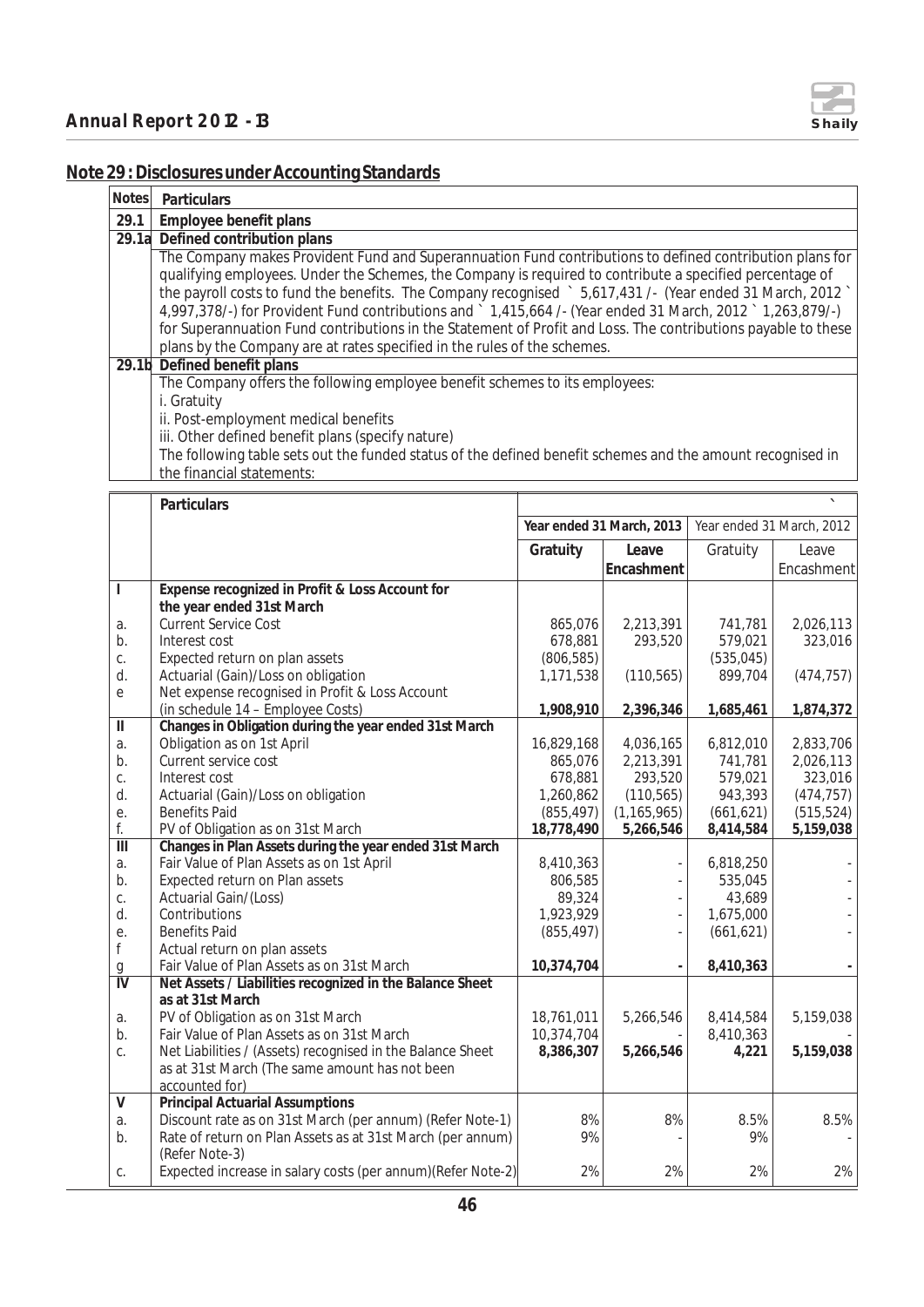

|    | Discount rate is determined by reference to market yields at the Balance Sheet date on Govt. Bonds,<br>where the currency and terms of the Govt. Bonds are consistent with the currency and estimated terms<br>for the benefit obligation. |
|----|--------------------------------------------------------------------------------------------------------------------------------------------------------------------------------------------------------------------------------------------|
|    | The estimate of future salary increases take into account inflation, seniority, promotion and other<br>relevant factors such as supply and demand in the employment market.                                                                |
| IJ | 100% of Plan Assets are invested in group gratuity scheme offered by HDFC Standard Life Insurance<br>Company Limited.                                                                                                                      |

| Note         | Particulars                                                                                                                                                                                                                                                                                          |                                |  |  |  |
|--------------|------------------------------------------------------------------------------------------------------------------------------------------------------------------------------------------------------------------------------------------------------------------------------------------------------|--------------------------------|--|--|--|
| 29.2<br>29.3 | Segment Reporting:<br>Business Segment: The Company is engaged in the business of manufacturing of injection molded plastics<br>components, moulds etc, which as per the Accounting Standard (AS 17) 'Segment Reporting' is considered the<br>only reportable segment.<br>Related party transactions |                                |  |  |  |
| 29.3a        | Details of related parties:                                                                                                                                                                                                                                                                          |                                |  |  |  |
|              | Description of relationship                                                                                                                                                                                                                                                                          | Names of related parties       |  |  |  |
|              | <b>Key Management Personnel</b>                                                                                                                                                                                                                                                                      |                                |  |  |  |
|              | Managing Director                                                                                                                                                                                                                                                                                    | Mr. Mahendra B. Sanghvi        |  |  |  |
|              | <b>Executive Director</b>                                                                                                                                                                                                                                                                            | Mr. Laxman B. Sanghvi          |  |  |  |
|              | Whole Time Director                                                                                                                                                                                                                                                                                  | Mrs. Tilottama M. Sanghvi      |  |  |  |
|              | <b>Whole Time Director</b>                                                                                                                                                                                                                                                                           | Mr. Amit M. Sanghvi            |  |  |  |
|              | <b>Other Related Parties</b>                                                                                                                                                                                                                                                                         |                                |  |  |  |
|              | Significant influence                                                                                                                                                                                                                                                                                | Panax Appliances Pvt. Ltd.     |  |  |  |
|              | Significant influence                                                                                                                                                                                                                                                                                | Shaily-IDC India Pvt. Ltd.     |  |  |  |
|              | Significant influence                                                                                                                                                                                                                                                                                | Integra Engineering India Ltd. |  |  |  |
|              | Relative of key management personnel                                                                                                                                                                                                                                                                 | Mr. Jayesh Shah                |  |  |  |
|              | Relative of key management personnel                                                                                                                                                                                                                                                                 | Ms. Purnima Shah               |  |  |  |
|              | Relative of key management personnel                                                                                                                                                                                                                                                                 | Mr. Bharat Sanghvi             |  |  |  |
|              | Relative of key management personnel                                                                                                                                                                                                                                                                 | Mrs. Kalpana L Sanghvi         |  |  |  |
|              | Relative of key management personnel                                                                                                                                                                                                                                                                 | Mrs. Rashmi B Sanghvi          |  |  |  |
|              | Firm owned by relative of key management                                                                                                                                                                                                                                                             | Shah Kanji Raichand & Co       |  |  |  |
|              | Relative of key management personnel                                                                                                                                                                                                                                                                 | M M Shah - HUF                 |  |  |  |
|              | Relative of key management personnel                                                                                                                                                                                                                                                                 | Mr. Amit Sanghvi               |  |  |  |

Note: Related parties have been identified by the Management. Parties with whom transactions are done during the year are only listed above.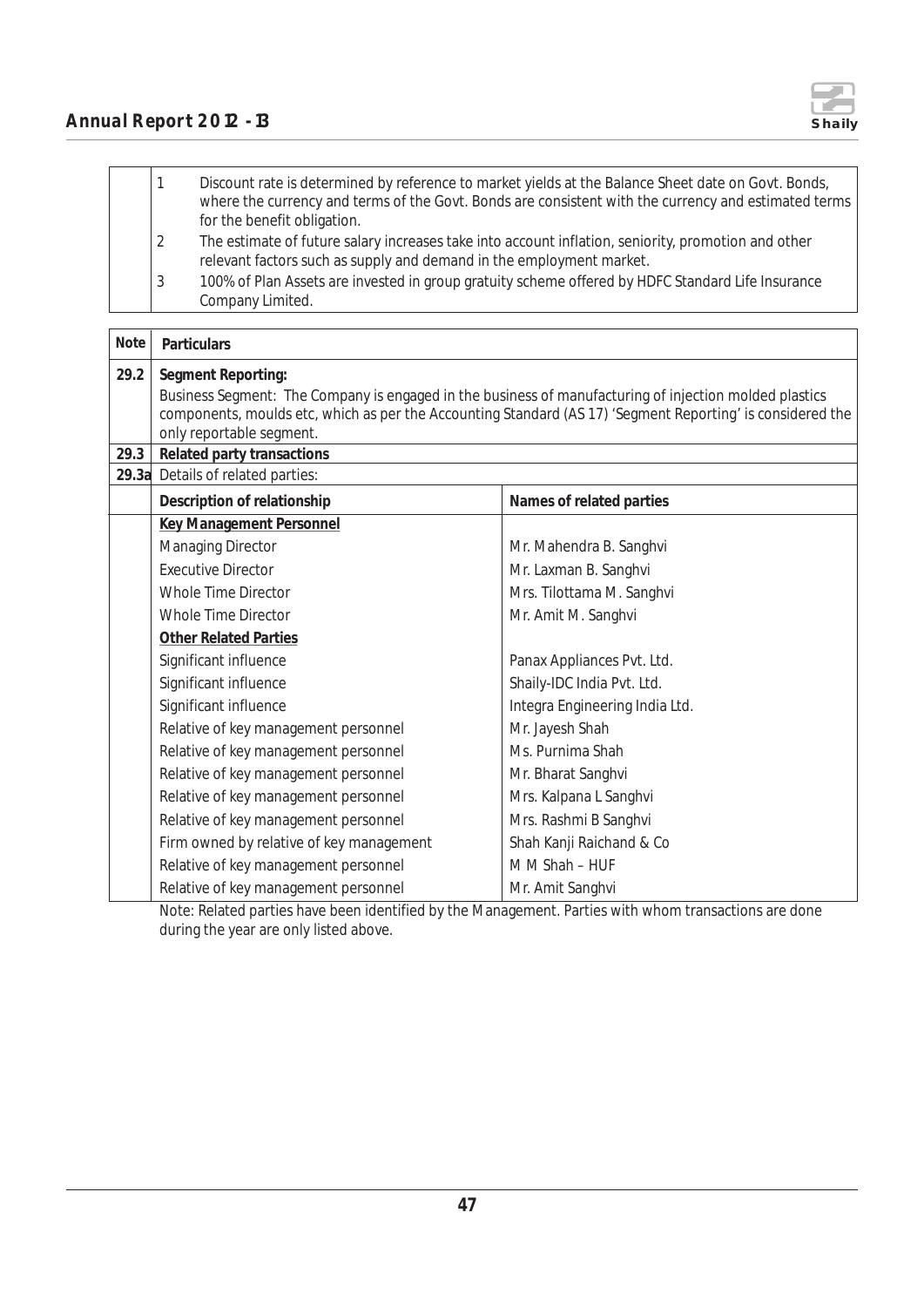

| 29.3 <sub>b</sub> |                                                                                    | <b>KMP</b>                   | Relatives             | Entities in                                               | Total                       |
|-------------------|------------------------------------------------------------------------------------|------------------------------|-----------------------|-----------------------------------------------------------|-----------------------------|
|                   |                                                                                    |                              | of KMP                | which KMP<br>/ relatives<br>of KMP<br>have<br>significant |                             |
|                   |                                                                                    |                              |                       | influence                                                 |                             |
|                   | Sales of goods                                                                     |                              |                       | 6,283,849                                                 | 6,283,849                   |
|                   | Purchase of fixed assets                                                           |                              |                       |                                                           | $(4,200,000)$ $(4,200,000)$ |
|                   | Sale of fixed assets                                                               | 670,000                      |                       |                                                           | 670,000                     |
|                   | <b>Remuneration Paid</b>                                                           | 15,077,627<br>(13, 487, 045) | (336, 839)            |                                                           | 15,077,627<br>(13,823,884)  |
|                   | Rent paid for lease arrangements                                                   | 840,000<br>(840,000)         |                       | 600,000<br>(600,000)                                      | 1,440,000<br>(1,440,000)    |
|                   | <b>Sitting Fees</b>                                                                |                              | (30,000)              |                                                           | (30,000)                    |
|                   | Interest paid on deposits received                                                 | 735,070<br>(737, 084)        | 225,590<br>(228, 963) |                                                           | 960,660<br>(966, 047)       |
|                   | Part redemption of Investment in Preference shares of<br>Panax Appliances Pvt. Ltd |                              |                       |                                                           |                             |
|                   | Provision for diminution in value of investment                                    |                              |                       | (5226000)                                                 | (5226000)                   |
|                   | Write off / write back made during the year                                        |                              |                       |                                                           | $(1,240,000)$ $(1,240,000)$ |
|                   | Balances outstanding at the end of the year                                        |                              |                       |                                                           | $(1,485,329)$ $(1,485,329)$ |
|                   | Loans and advances:<br>Shaily-IDC India Pvt Ltd                                    |                              |                       | 2,002,373<br>(2,002,373)                                  | 2,002,373<br>(2,002,373)    |
|                   | Investment:                                                                        |                              |                       |                                                           |                             |
|                   | Panax Appliances Pvt. Ltd.                                                         |                              |                       | 2,704,000<br>(3,944,000)                                  | 2,704,000<br>(3,944,000)    |
|                   | Trade Payables:<br>Panax Appliances Pvt. Ltd.                                      |                              |                       | 1,477,884                                                 | 1,477,884                   |
|                   | Provision for diminution in value of investment                                    |                              |                       |                                                           | $(1,477,884)$ (1,477,884)   |
|                   |                                                                                    |                              |                       |                                                           | $(1,240,000)$ $(1,240,000)$ |

Note: Figures in bracket relates to the previous year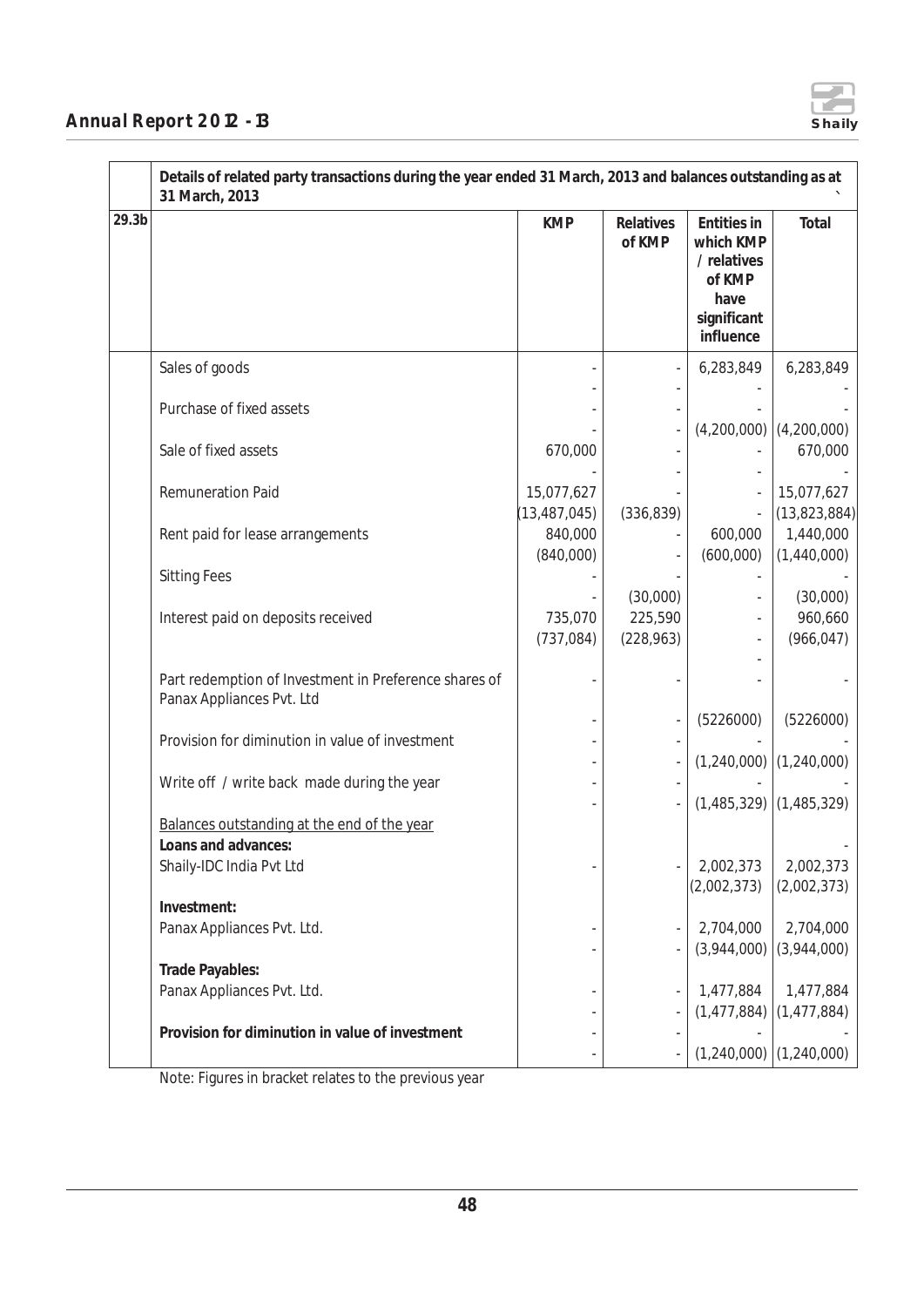

| Note | Particulars                                                                                                                                                                                                                                                                                                                                                                                                                                               | For the year<br>ended 31<br>March, 2013                                               | For the year<br>ended 31<br>March, 2012                                               |  |
|------|-----------------------------------------------------------------------------------------------------------------------------------------------------------------------------------------------------------------------------------------------------------------------------------------------------------------------------------------------------------------------------------------------------------------------------------------------------------|---------------------------------------------------------------------------------------|---------------------------------------------------------------------------------------|--|
| 29.4 | Details of leasing arrangements<br>As Lessee<br>The Company has entered into operating lease arrangements for certain<br>facilities and office premises. The leases are non-cancellable and are for a<br>period of 1 year and may be renewed for a further period of 1 year based on<br>mutual agreement of the parties.<br>Future minimum lease payments not later than one year<br>Lease payments recognised in the Statement of Profit and Loss        | 1,440,000<br>1,440,000                                                                | 1,440,000<br>1,440,000                                                                |  |
| Note | Particulars                                                                                                                                                                                                                                                                                                                                                                                                                                               | For the year<br>ended 31<br>March, 2013                                               | For the year<br>ended 31<br>March, 2012                                               |  |
| 29.5 | Earnings Per Share<br>Number of Equity Shares at the beginning of the year<br>Number of Equity Shares at the end of the year<br>Weighted average number of Equity Shares Outstanding during the year.<br>Face Value of each Equity Share (Rs.)<br>Profit after Tax Available for the Equity Shareholders<br><b>Profit after Taxation</b><br>Less: Preference Dividend and tax thereon<br>Basic Earning Per Share (Rs.)<br>Diluted Earning Per Share (Rs.) | 7,318,430<br>7,318,430<br>7,318,430<br>10<br>36,214,546<br>36,214,546<br>4.95<br>4.95 | 7,318,430<br>7,318,430<br>7,318,430<br>10<br>63,666,501<br>63,666,501<br>8.70<br>8.70 |  |
| Note | Particulars                                                                                                                                                                                                                                                                                                                                                                                                                                               | For the year<br>ended 31<br>March, 2013                                               | For the year<br>ended 31<br>March, 2012                                               |  |
| 29.6 | Deferred tax liability as on 31.3.2013 is ` 207.57 lacs, major component of<br>Deferred tax balance is set out below:<br>Deferred Tax Liability: (A)<br>Difference between Accounting and Tax WDV (Cumulative)<br>i)<br>Deferred Tax Assets: (B)<br>Other timing differences<br>i)<br>Unabsorbed depreciation/ business loss<br>ii)<br>Net Deferred Tax Liability / (Asset) (A-B)                                                                         | 33, 335, 525<br>2,578,462<br>30,757,063                                               | 30,166,131<br>2,459,116<br>11,151,838<br>16,555,176                                   |  |
| Note | Particulars                                                                                                                                                                                                                                                                                                                                                                                                                                               |                                                                                       |                                                                                       |  |
| 30   | The previous year figures have been accordingly regrouped /re-classified to conform to the current year's<br>classification.                                                                                                                                                                                                                                                                                                                              |                                                                                       |                                                                                       |  |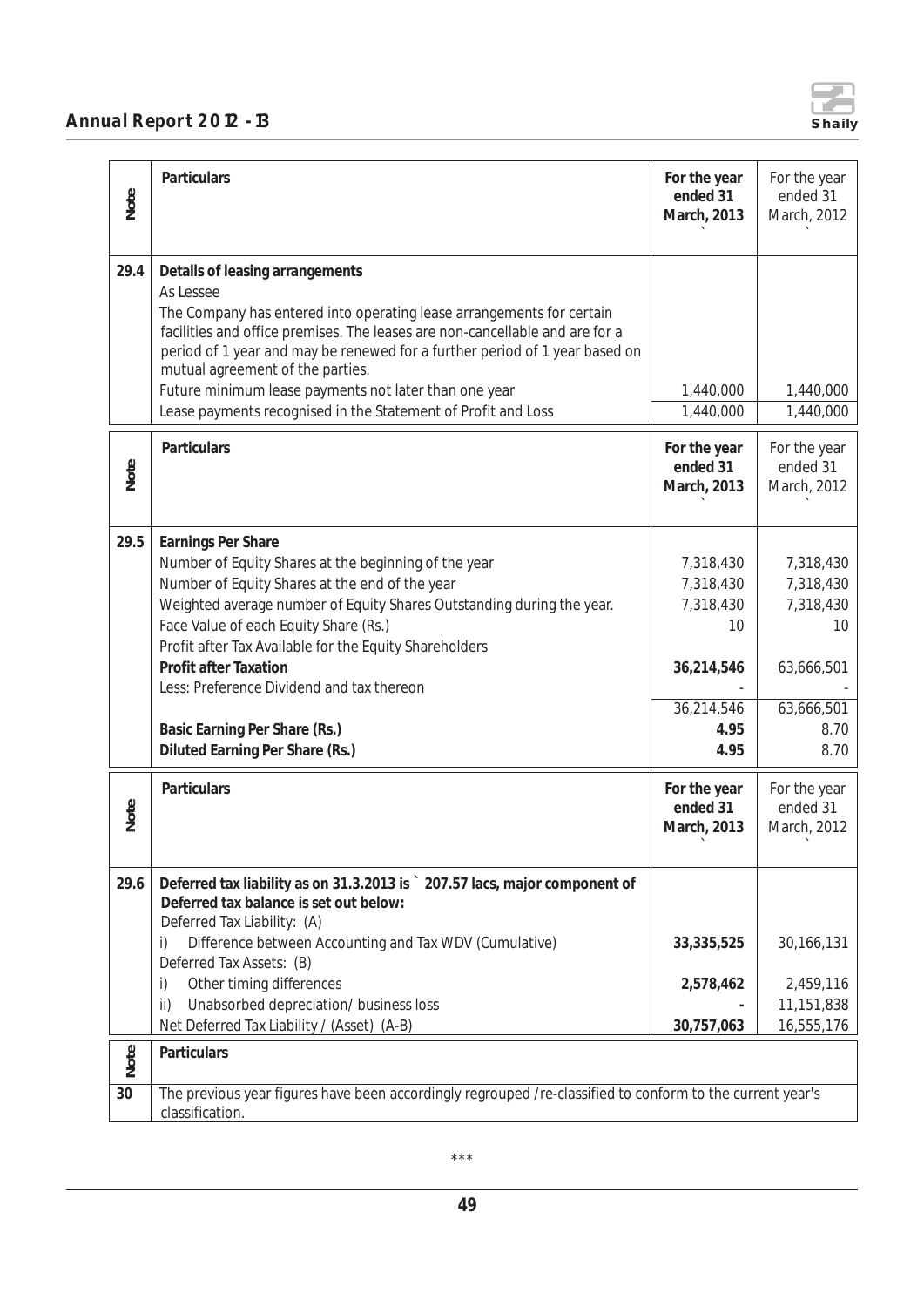

## **Shaily Engineering Plastics Limited**

**Correspondence Address :**  8, J. P. Nagar, Opp. Avishkar Complex, Old Padra Road, Vadodara - 390 015. Ph. : 0265-2332706, Fax : 0265-2332723 E-mail : investors@shaily.com : Website : www.shaily.com